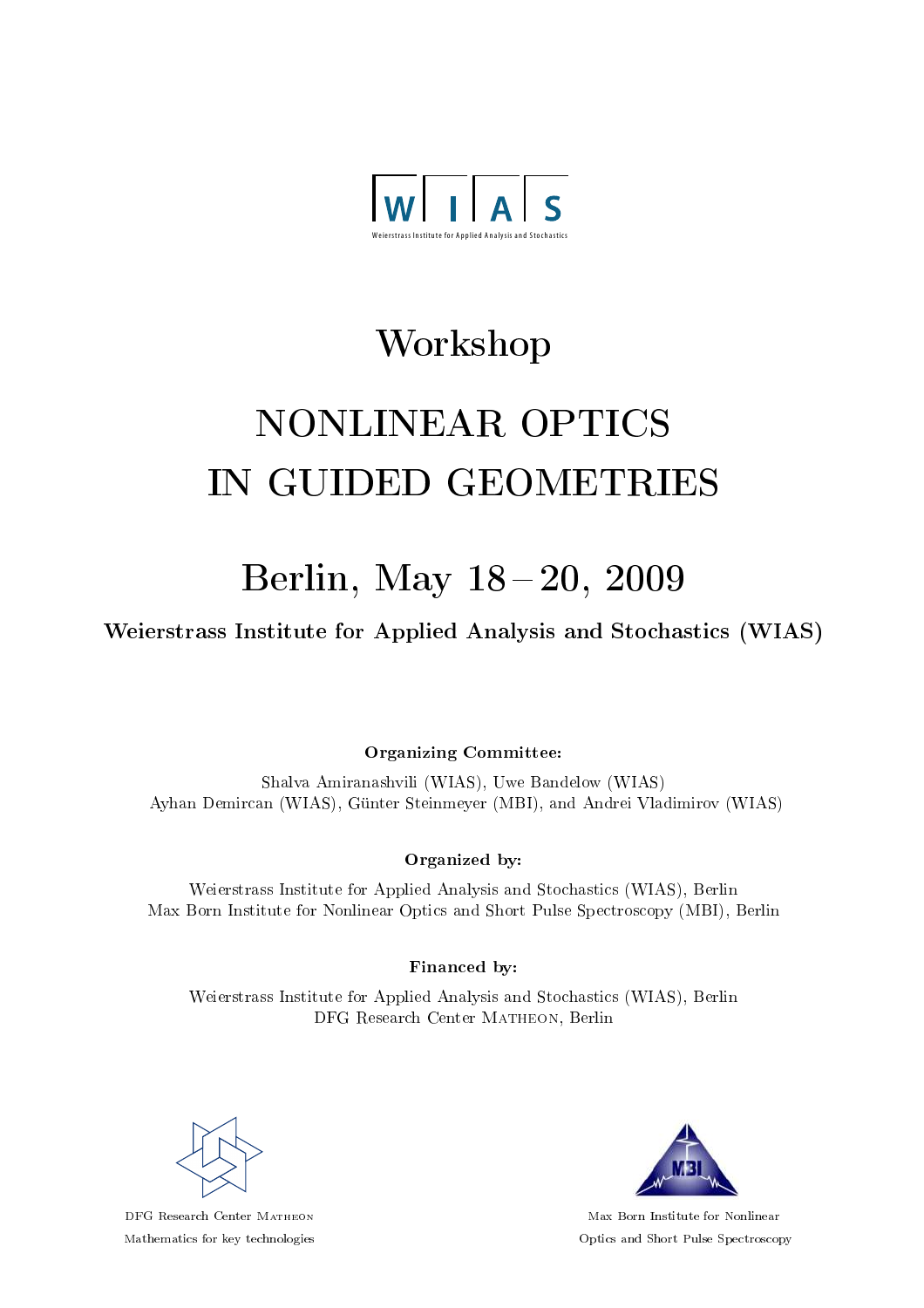### **Contents**

| <b>General Information</b>  | 3              |
|-----------------------------|----------------|
| <b>Workshop Program</b>     | $\overline{4}$ |
| Abstracts                   | $\overline{7}$ |
| List of Participants        | 41             |
| <b>Workshop Dinner</b>      | 46             |
| <b>Computer Facilities</b>  | 47             |
| Places to have Lunch/Dinner | 48             |

Equipment: The lecture room is equipped with a blackboard, two overhead projectors, and a beamer with a laptop (Windows system), as well as intranet and internet.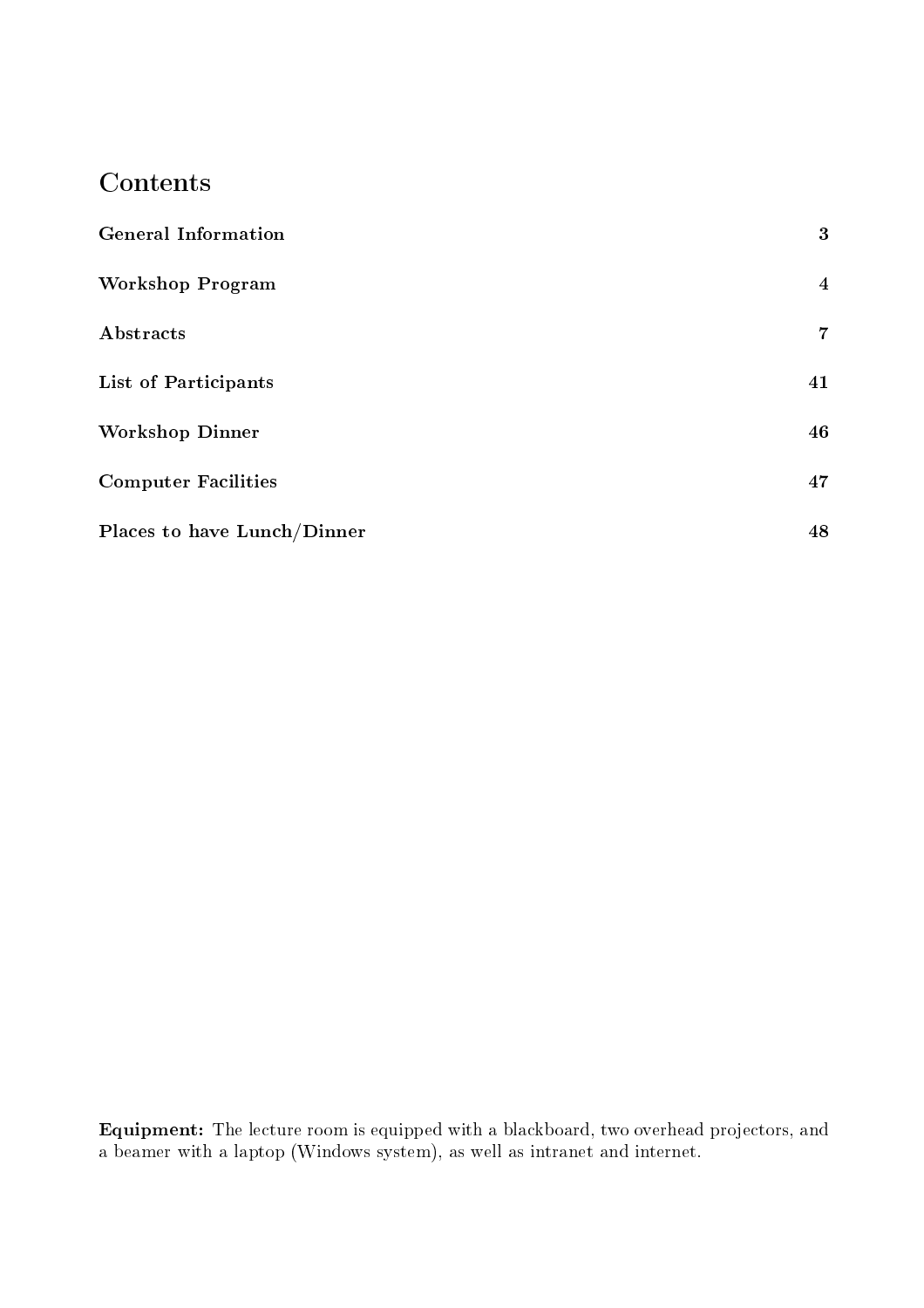#### Workshop "Nonlinear Optics in Guided Geometries"

#### Berlin, May 18-20, 2009

The workshop aims at bringing together researchers working both, experimentally or theoretically, in the following fields:

- Ultrashort and few-cycle optical pulses
- Femtosecond filamentation
- Pulse self-compression
- Solitons in photonic-crystal media
- Optical dissipative solitons

#### INVITED SPEAKERS

Stephane Barland (Nice, France) Luc Bergé (Arpajon, France) John Dudley (Besançon, France) Oleg Egorov (Jena, Germany) Carsten Fallnich (Münster, Germany) Michael H. Frosz (Lyngby, Denmark) Goëry Genty (Tampere, Finland) Eleftherios Goulielmakis (Garching, Germany) Joachim Herrmann (Berlin, Germany) Anton Husakou (Berlin, Germany) Paul Kinsler (London, UK) Vladimir Konotop (Lisbon, Portugal) Kyriaki Kosma (Berlin, Germany)

Fedor Mitschke (Rostock, Germany) Kurt E. Oughstun (Burlington, USA) Luis Roso (Salamanca, Spain) Emilia Schulz (Hannover, Germany) Dmitry Skryabin (Bath, UK) Stefan Skupin (Dresden, Germany) Kestutis Staliunas (Barcelona, Spain) Kamil Stelmaszczyk (Berlin, Germany) Andrey A. Sukhorukov (Canberra, Australia) Majid Taki (Lille, France) Mustapha Tlidi (Brussels, Belgium) Sergei K. Turitsyn (Birmingham, UK)

Location: Weierstrass Institute for Applied Analysis and Stochastics (WIAS), Erhard Schmidt lecture room (first floor)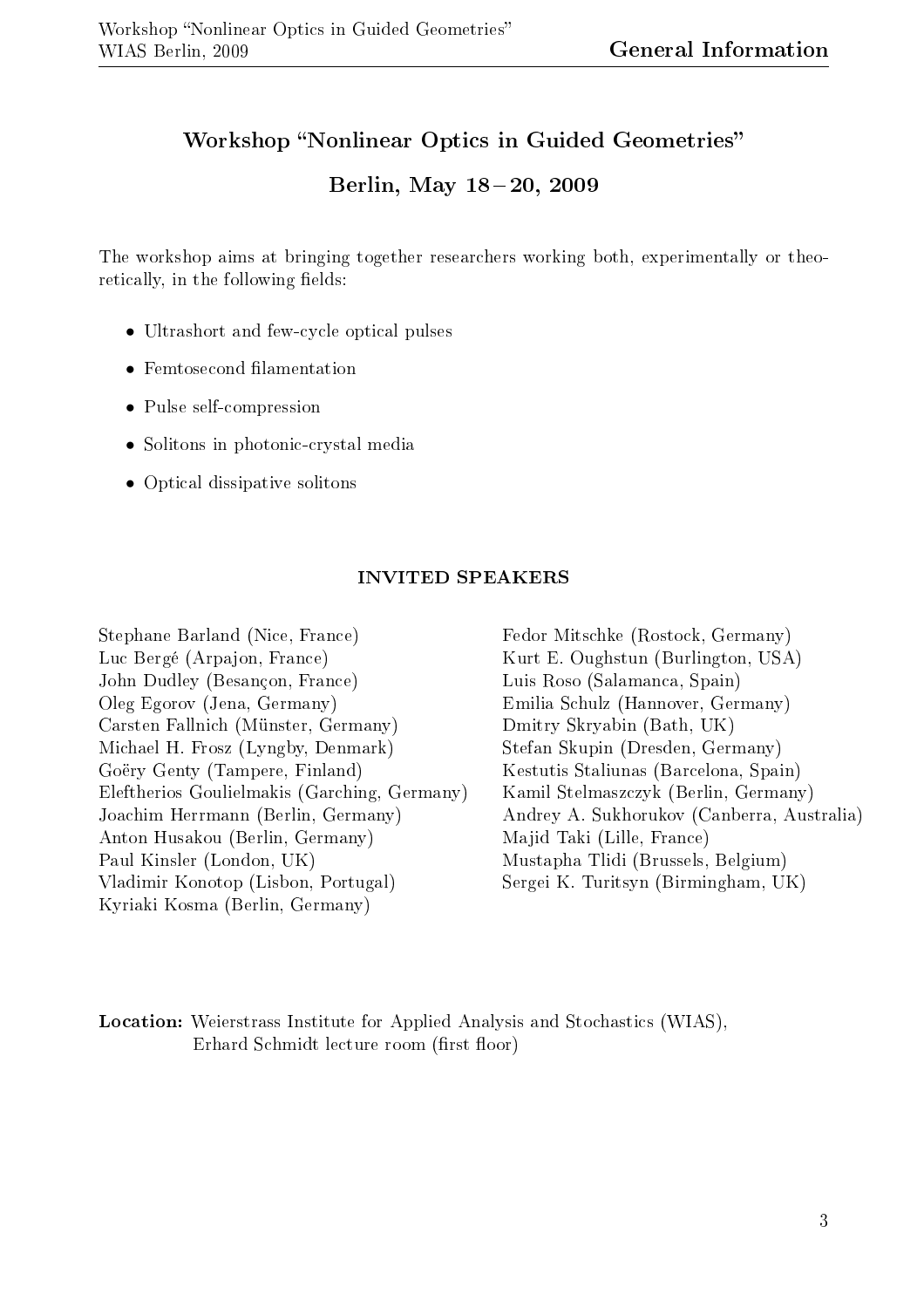#### **MONDAY, MAY 18**

#### ERHARD SCHMIDT LECTURE ROOM

Duration of talks includes 5 minutes for discussion.

| $08:00 - 09:00$                                   | Registration                                                                        |  |
|---------------------------------------------------|-------------------------------------------------------------------------------------|--|
| $09:00 - 09:15$                                   | Opening                                                                             |  |
| Session M1 - Rogue Waves and Turbulence in Fibers |                                                                                     |  |
|                                                   | <b>Chairman: Dmitry Skryabin (Bath)</b>                                             |  |
| $09:15 - 09:45$                                   | <b>Optical rogue wave formation</b>                                                 |  |
|                                                   | Majid Taki, Lille                                                                   |  |
| $09:45 - 10:15$                                   | Optical turbulence in ultra-long fibre lasers<br>Sergei K. Turitsyn, Birmingham     |  |
| $10:15 - 10:45$                                   | <b>Coffee Break</b>                                                                 |  |
|                                                   | <b>Session M2 – Rogue Waves II</b>                                                  |  |
|                                                   | Chairman: Carsten Fallnich (Münster)                                                |  |
| $10:45 - 11:15$                                   | Optical rogue wave instabilities: Dynamics and experiments                          |  |
|                                                   | John Dudley (Pierre Lacourt), Besançon                                              |  |
| $11:15 - 11:45$                                   | Optical rogue wave instabilities: Further insight and route to control              |  |
|                                                   | Goëry Genty, Tampere                                                                |  |
| $11:45 - 13:15$                                   | Lunch Break                                                                         |  |
| <b>Session M3 - Novel Hollow Fiber Geometries</b> |                                                                                     |  |
|                                                   | Chairman: Michael H. Frosz (Kongens Lyngby)                                         |  |
| $13:15 - 13:45$                                   | High-power soliton-induced supercontinuum generation in metal-dielectric hollow     |  |
|                                                   | waveguides<br>Joachim Herrmann, Berlin                                              |  |
| $13:45 - 14:15$                                   | High-coherence supercontinuum and single-cycle soliton compression in metal-        |  |
|                                                   | dielectric hollow waveguides                                                        |  |
|                                                   | Anton Husakou, Berlin                                                               |  |
| 14:15 - 14:40                                     | A chirped photonic crystal fiber for high-fidelity guiding of sub-100 fs pulses     |  |
|                                                   | Jens Bethge, Berlin                                                                 |  |
| $14:40 - 15:10$                                   | <b>Coffee Break</b>                                                                 |  |
|                                                   | <b>Session M4 - Advances in Modeling</b>                                            |  |
|                                                   | Chairman: Luc Bergé (Arpajon)                                                       |  |
| $15:10 - 15:40$                                   | Towards the far end of that fibre: Pulse propagation models with minimal            |  |
|                                                   | assumptions                                                                         |  |
|                                                   | Paul Kinsler, London                                                                |  |
| $15:40 - 16:10$                                   | Dispersive pulse dynamics in the few-cycle pulse limit<br>Kurt Oughstun, Burlington |  |
| $16:10 - 16:35$                                   | Modeling of medium dispersion for ultrashort optical pulses                         |  |
|                                                   | Shalva Amiranashvili, Berlin                                                        |  |
| $16:35 - 17:05$                                   | <b>Coffee Break</b>                                                                 |  |
|                                                   | <b>Session M5 – Few-Cycle Pulses</b>                                                |  |
| Chairman: Goëry Genty (Tampere)                   |                                                                                     |  |
| $17:05 - 17:35$                                   | Supercontinuum generation at the single optical cycle limit: New routes to          |  |
|                                                   | lightwave electronics                                                               |  |
|                                                   | Eleftherios Goulielmakis, Garching                                                  |  |
| $17:35 - 18:00$                                   | Analytical study of intense light propagation in highly nonlinear media             |  |
|                                                   | Larisa Tatarinova, Kassel                                                           |  |
| 19:00 - 23:00                                     | <b>WORKSHOP DINNER</b> (Restaurant Brauhaus Georgbraeu)                             |  |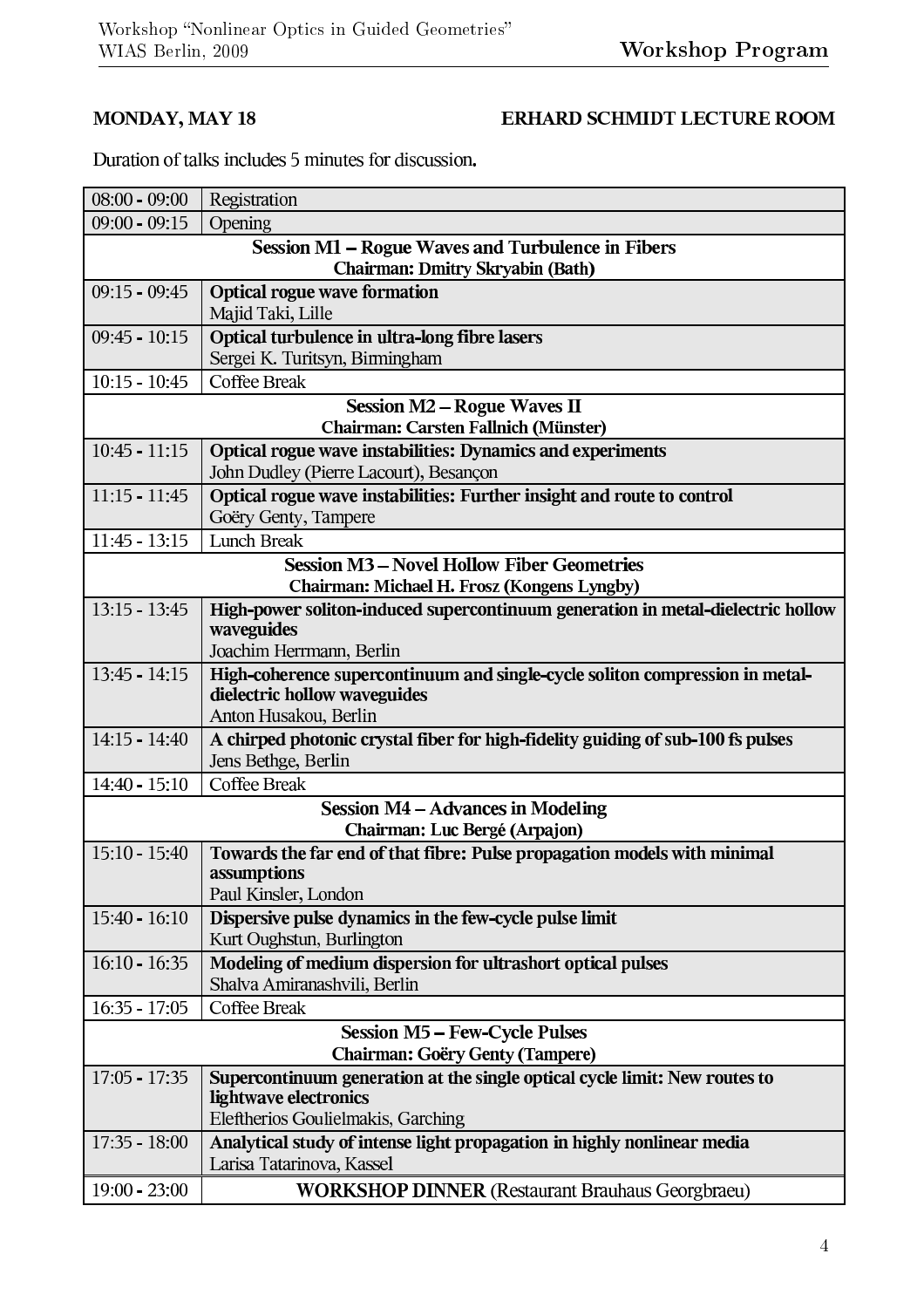#### TUESDAY, MAY 19

#### ERHARD SCHMIDT LECTURE ROOM

Duration of talks includes 5 minutes for discussion.

| <b>Session T1 - Feedback Systems</b>                                                           |                                                                                  |  |
|------------------------------------------------------------------------------------------------|----------------------------------------------------------------------------------|--|
| Chairman: Sergei K. Turitsyn (Birmingham)                                                      |                                                                                  |  |
| $09:00 - 09:30$                                                                                | Supercontinuum from a feedback configuration<br>Fedor Mitschke, Rostock          |  |
| $09:30 - 10:00$                                                                                | Nonlinear dynamics of femtosecond supercontinuum generation with feedback        |  |
|                                                                                                | Carsten Fallnich, Münster                                                        |  |
| $10:00 - 10:25$                                                                                | Solitary wave solutions for few-cycle optical pulses                             |  |
|                                                                                                | Uwe Bandelow, Berlin                                                             |  |
| $10:25 - 10:55$                                                                                | <b>Coffee Break</b>                                                              |  |
|                                                                                                | <b>Session T2 – Bloch Waves</b><br>Chairman: Kestutis Staliunas (Barcelona)      |  |
| $10:55 - 11:25$                                                                                | <b>Dissipative Bloch waves</b>                                                   |  |
|                                                                                                | Vladimir Konotop, Lisbon                                                         |  |
| $11:25 - 11:55$                                                                                | <b>Bloch cavity solitons</b>                                                     |  |
|                                                                                                | Oleg Egorov, Jena                                                                |  |
| $11:55 - 13:25$                                                                                | <b>Lunch Break</b>                                                               |  |
| <b>Session T3 - Localized Structures and Pattern Formation</b><br>Chairman: Majid Taki (Lille) |                                                                                  |  |
| $13:25 - 13:55$                                                                                | New aspects of multiple filamentation and supercontinuum generation in           |  |
|                                                                                                | experiments on manyfold supercritical beams (P>10 000 Pcr)                       |  |
|                                                                                                | Kamil Stelmaszczyk, Berlin                                                       |  |
| $13:55 - 14:25$                                                                                | Localized structures in photonic crystal fiber resonators                        |  |
|                                                                                                | Mustapha Tlidi, Brussels                                                         |  |
| $14:25 - 14:55$                                                                                | Stability properties of bidimensional localized states in a cavity soliton laser |  |
|                                                                                                | Stephane Barland, Valbonne                                                       |  |
| $14:55 - 15:25$                                                                                | <b>Coffee Break</b>                                                              |  |
|                                                                                                | <b>Session T4 – Solitons</b>                                                     |  |
|                                                                                                | Chairman: Vladimir Konotop (Lisbon)                                              |  |
| $15:25 - 15:55$                                                                                | Polariton solitons in semiconductor microcavities                                |  |
|                                                                                                | Dmitry Skrabin, Bath                                                             |  |
|                                                                                                | 15:55 - 16:25   Bandgap solitons and subdiffractive solitons                     |  |
|                                                                                                | Kestutis Staliunas, Barcelona                                                    |  |
| $16:25 - 16:55$                                                                                | Polychromatic light control in nonlinear photonic lattices                       |  |
|                                                                                                | Andrey A. Sukhorukov, Canberra                                                   |  |
| $16:55 - 17:25$                                                                                | <b>Coffee Break</b>                                                              |  |
| <b>Session T5 - Semiconductor Devices</b>                                                      |                                                                                  |  |
| Chairman: Andrei G. Vladimirov (Berlin)                                                        |                                                                                  |  |
| $17:25 - 17:55$                                                                                | Supercontinuum generation in ultralong semiconductor optical amplifiers          |  |
|                                                                                                | Patrick Runge, Berlin                                                            |  |
| $17:55 - 18:20$                                                                                | Wide range 40-GHz passive mode-locking operation of an AlGaInAs 1.55-µm          |  |
|                                                                                                | strained quantum well laser                                                      |  |
|                                                                                                | Julien Javaloyes, Glasgow                                                        |  |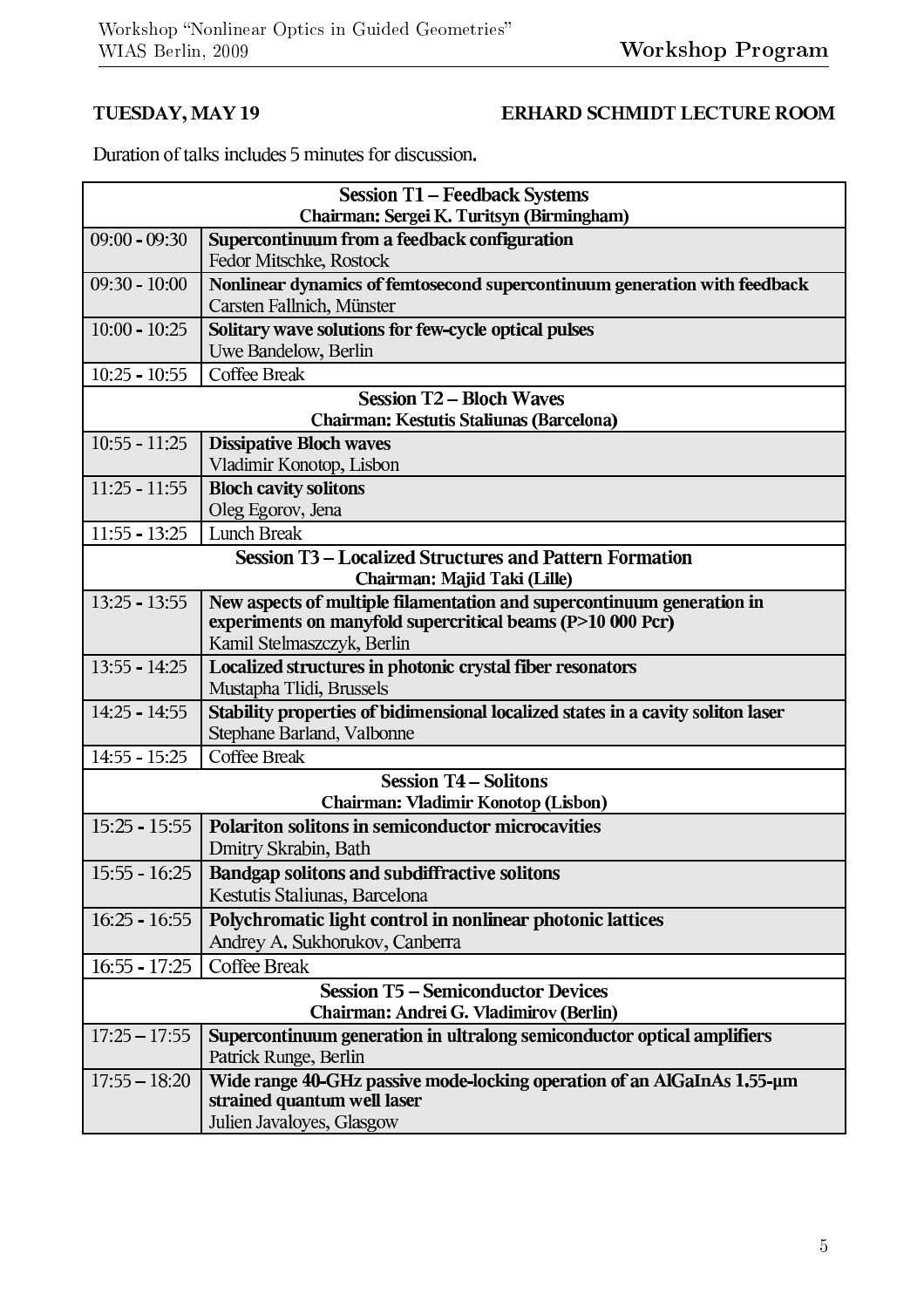#### WEDNESDAY, MAY 20

#### ERHARD SCHMIDT LECTURE ROOM

Duration of talks includes 5 minutes for discussion.

| <b>Session W1 - Self-Compression in Filaments - Theory</b> |                                                                               |  |  |
|------------------------------------------------------------|-------------------------------------------------------------------------------|--|--|
| <b>Chairman: Fedor Mitsche (Rostock)</b>                   |                                                                               |  |  |
| $09:00 - 09:30$                                            | Pulse self-compression mediated by filamentation: From UV to IR               |  |  |
|                                                            | Luc Bergé, Arpajon                                                            |  |  |
| $09:30 - 10:00$                                            | Self-healing mechanism of compressed femtosecond filaments                    |  |  |
|                                                            | Stefan Skupin, Dresden                                                        |  |  |
| $10:00 - 10:25$                                            | Quasi-hydrodynamic spatio-temporal shaping in filamentary propagation of      |  |  |
|                                                            | femtosecond pulses                                                            |  |  |
|                                                            | Carsten Brée, Berlin                                                          |  |  |
| $10:25 - 10:55$                                            | <b>Coffee Break</b>                                                           |  |  |
| <b>Session W2 - Novel Nonlinear Optical Effects</b>        |                                                                               |  |  |
|                                                            | Chairman: Stefan Skupin (Dresden)                                             |  |  |
| $10:55 - 11:25$                                            | Nonlinear microstructured polymer optical fibres                              |  |  |
|                                                            | Michael H. Frosz, Kongens Lyngby                                              |  |  |
| $11:25 - 11:55$                                            | Different schemes to generate high energy filaments in the near infrared      |  |  |
|                                                            | Luis Roso (Julio San Roman), Salamanca                                        |  |  |
| $11:55 - 12:20$                                            | Optical amplification by four-wave mixing in gases using quasi-phase matching |  |  |
|                                                            | with ultrasound waves                                                         |  |  |
|                                                            | Ihar Babushkin, Berlin                                                        |  |  |
| $12:20 - 13:50$                                            | <b>Lunch Break</b>                                                            |  |  |
|                                                            | Session W3 - Self-Compression in Filaments - Experiments and Applications     |  |  |
| Chairman: Günter Steinmeyer (Berlin)                       |                                                                               |  |  |
| $13:50 - 14:20$                                            | Supercontinuum generation through filamentation in argon                      |  |  |
|                                                            | Kyriaki Kosma, Berlin                                                         |  |  |
| $14:20 - 14:50$                                            | Generation of high-order harmonics with ultra-short pulses from filamentation |  |  |
|                                                            | Emilia Schulz, Hannover                                                       |  |  |
| $14:50 - 15:15$                                            | Filamentation: A versatile source for advanced spectroscopic applications     |  |  |
|                                                            | Torsten Siebert, Berlin                                                       |  |  |
| $15:15 - 15:30$                                            | <b>Closing</b>                                                                |  |  |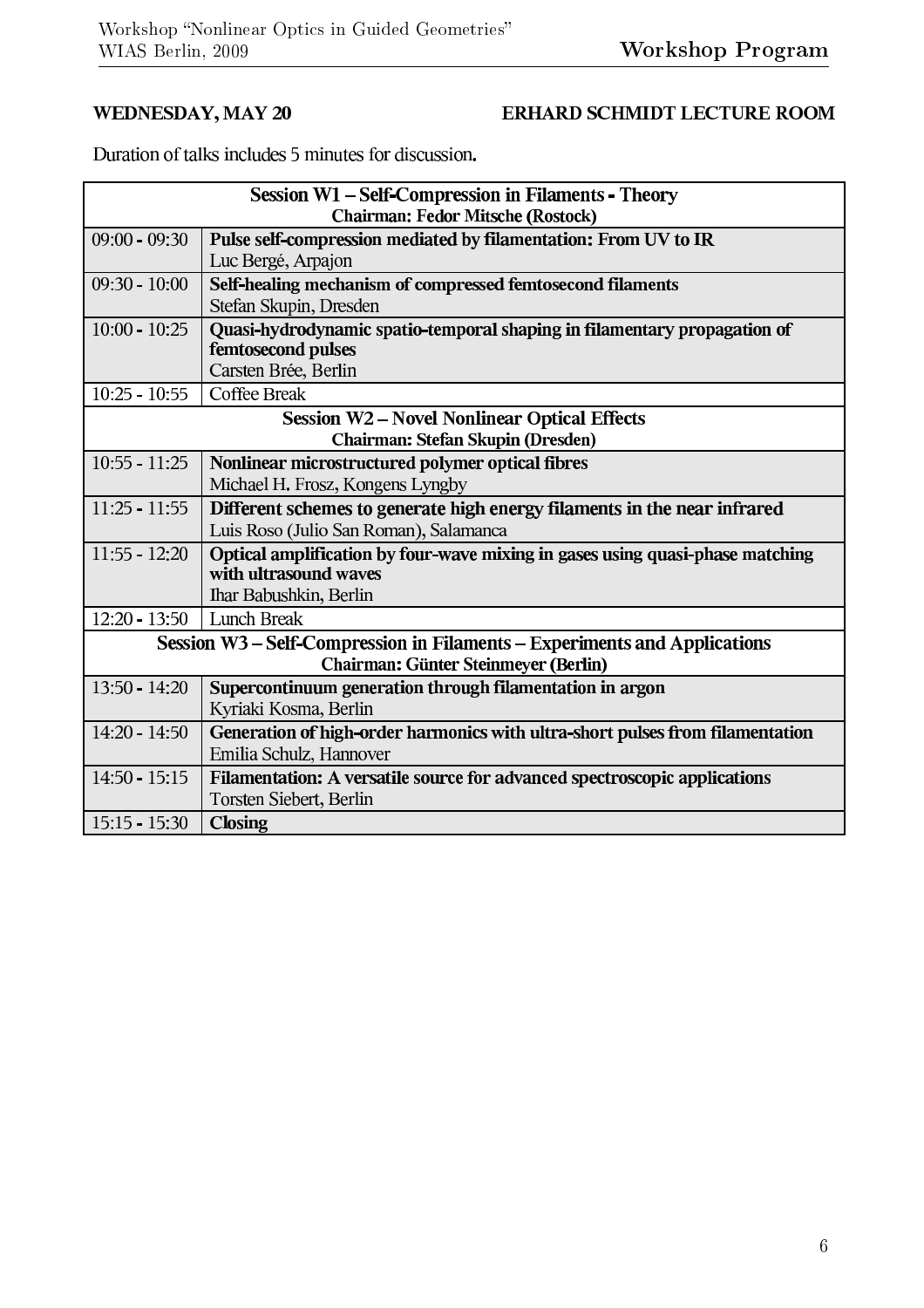#### Modeling of medium dispersion for ultrashort optical pulses

Shalva Amiranashvili

Weierstrass Institute for Applied Analysis and Stochastics (WIAS) Research Group "Laser Dynamics" Berlin, Germany

Description of light with a very broad spectral bandwidth, e.g. an ultrashort optical pulse or supercontinua, requires knowledge of medium dispersion for all frequencies of interest. Here, an available dispersion curve is usually approximated by a polynomial, the corresponding expansion coefficients are further used to construct an envelope equation with the differential dispersion operator. We demonstrate that the dispersion curves are more naturally represented by rational functions. The latter correctly reproduce asymptotic behavior of the refractive index. Moreover, the fulllment of the causality principle and the Kramers-Kronig relation can be established. In the simplest case such rational function reduces to the Padé approximant for the refractive index. Pulse propagation is now described by a nonlocal envelope equation with the pseudodifferential dispersion operator. The model can be solved numerically by a straightforward application of the split-step Fourier method. Unphysical effects and numerical stiffness are avoided and artificial spectral filters are not necessary.

Coauthors: U. Bandelow and A. Mielke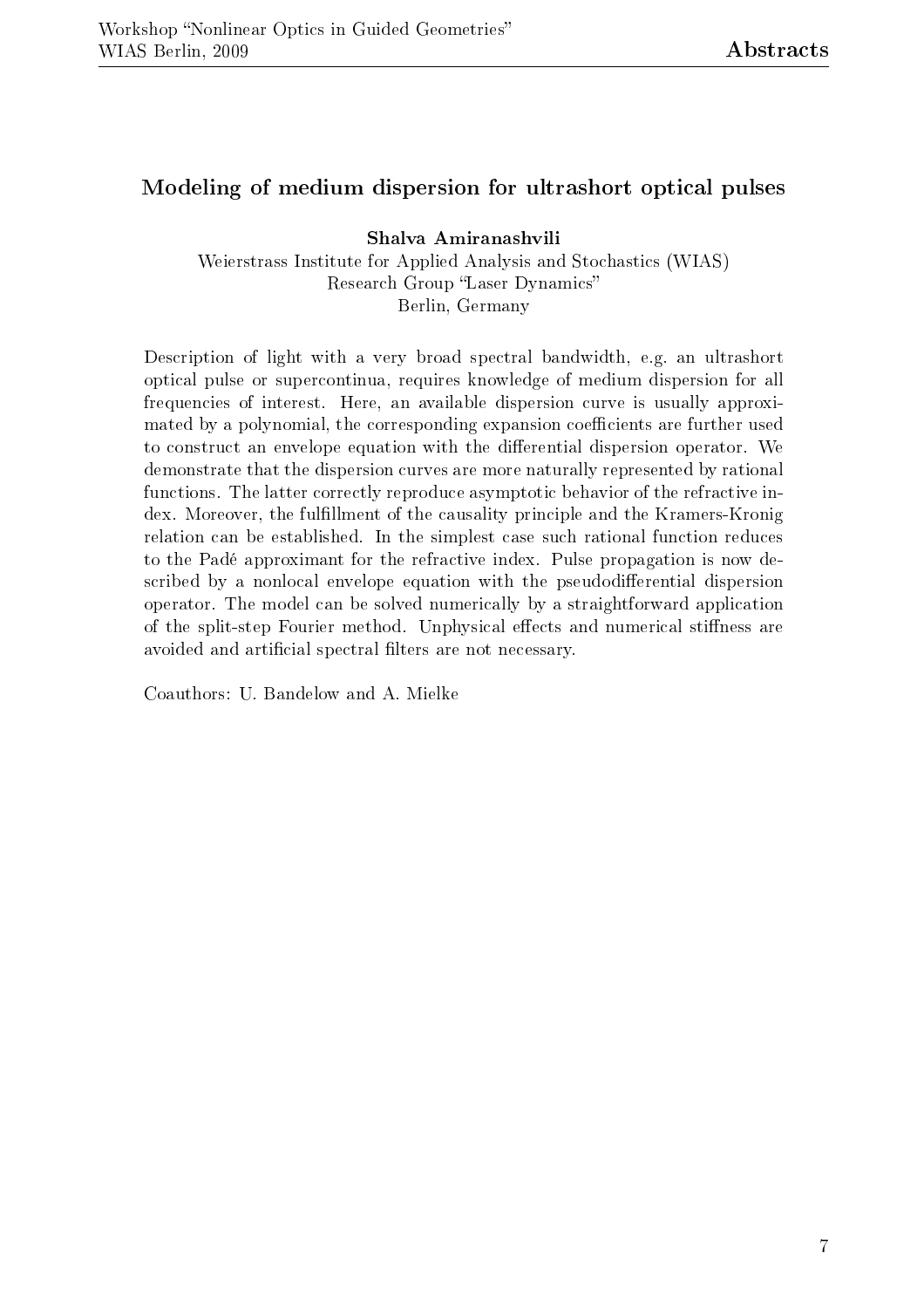#### Optical amplication by four-wave mixing in gases using quasi-phase-matching with ultrasound waves

Ihar Babushkin Weierstrass Institute for Applied Analysis and Stochastics (WIAS) Research Group "Laser Dynamics" Berlin, Germany

Quasi-phase-matching in periodically pooled  $\chi^{(2)}$  crystals is limited by their transparency range and material damage. We propose a novel scheme of quasi-phase matching of four-wave mixing (FWM) in gases in waveguides or in bulk, based on a periodical modulation of the pressure in an  $\chi^{(3)}$  gas, which is created by a standing ultrasound wave in the direction of light propagation. Nobel gases have no rotational and vibrational absorption bands at low frequencies and therefore possess an extremely broad transparency range up to vacuum ultraviolet. We calculate the amplied signal pulse by FWM and study the conditions of optimal amplification and quasi-phase matching. The achievable signal frequency range is limited by the ultrasound absorption.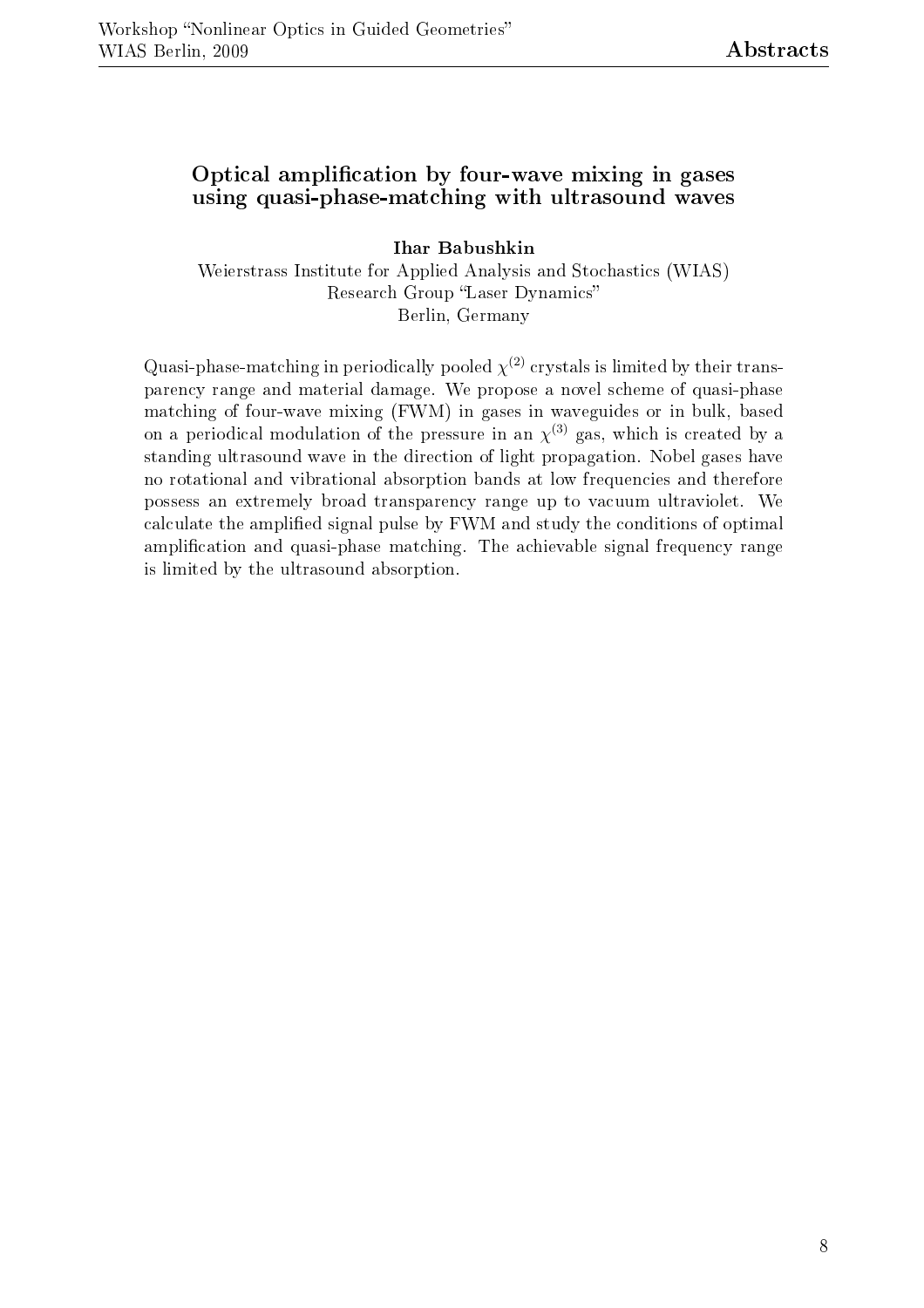#### Solitary wave solutions for few-cycle optical pulses

Uwe Bandelow Weierstrass Institute for Applied Analysis and Stochastics (WIAS) Research Group "Laser Dynamics" Berlin, Germany

The well-established theory of envelope equations is applicable if the width of pulses is much bigger than the wavelength of the underlying carrier wave. For very short pulses these envelope equations are no longer appropriate as the frequency spectrum is widened too much. Ultrashort pulses even contain only a few optical cycles, and corresponding mathematical models are rare. We consider the propagation of ultrashort optical pulses in nonlinear dispersive media without using slow envelope approximations.

In the frame of short pulse equations we have found a family of ultrashort travelingpulse solutions of Maxwell equations in a Kerr medium within the anomalous dispersion regime. We directly observed a continuous transition between envelope and non-envelope solitons and obtained the shortest possible pulse shape and duration in a given medium.

Coauthors: Sh. Amiranashvili and A.G. Vladimirov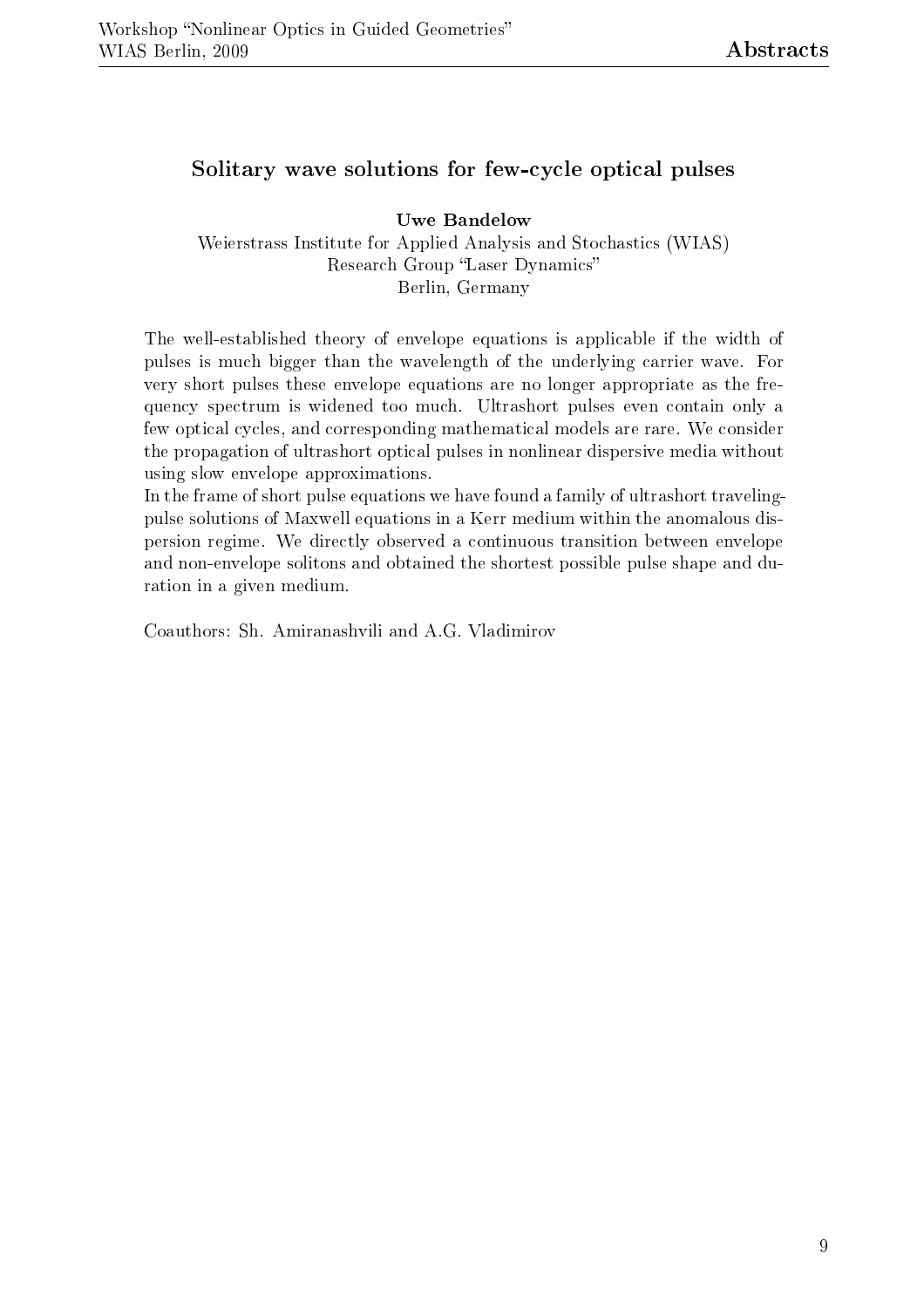#### Stability properties of bidimensional localized states in a cavity soliton laser

Stephane Barland Université de Nice Sophia-Antipolis Institut Non Linéaire de Nice (INLN) Valbonne, France

On the basis of a simple but original experimental setup, we explore the stability properties of localized states in coupled semiconductor lasers, one of which is acting as a saturable absorber. Contrary to most experiments, the system we consider does not involve any kind of coherent forcing such as the injection of an optical beam. The resulting phase freedom leads to rather different and exciting results as compared to better known laser injection experiments.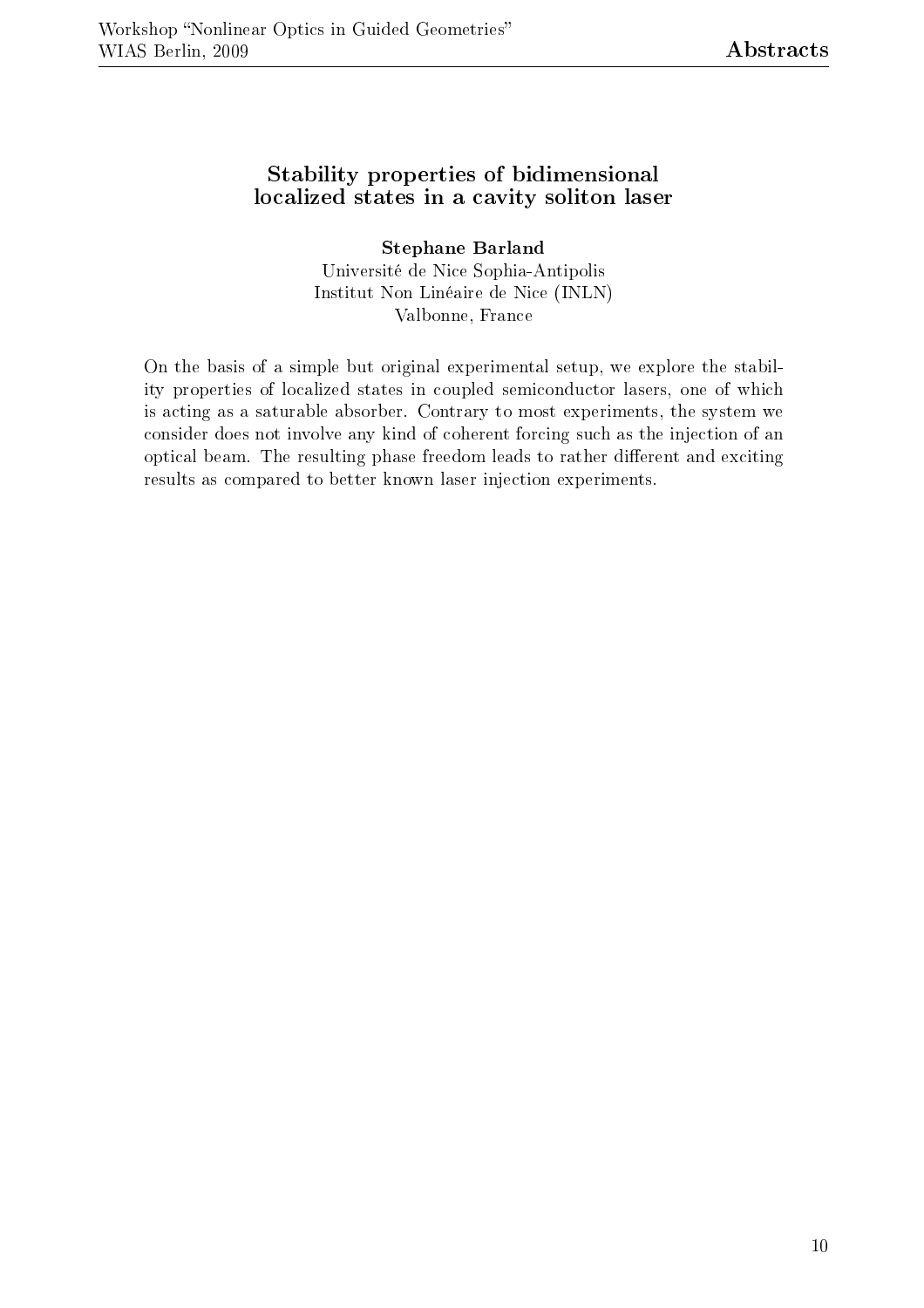#### Pulse self-compression mediated by filamentation: From UV to IR

Luc Bergé Commissariat à l'Energie Atomique (CEA/DAM/DIF) Arpajon, France

We report numerical results on the self-compression of ultrashort filaments in pressurized gas cells. Few-cycle output pulses operating at various wavelengths between 266 nm and 2 microns follow either from direct filamentation or from frequency conversion processes.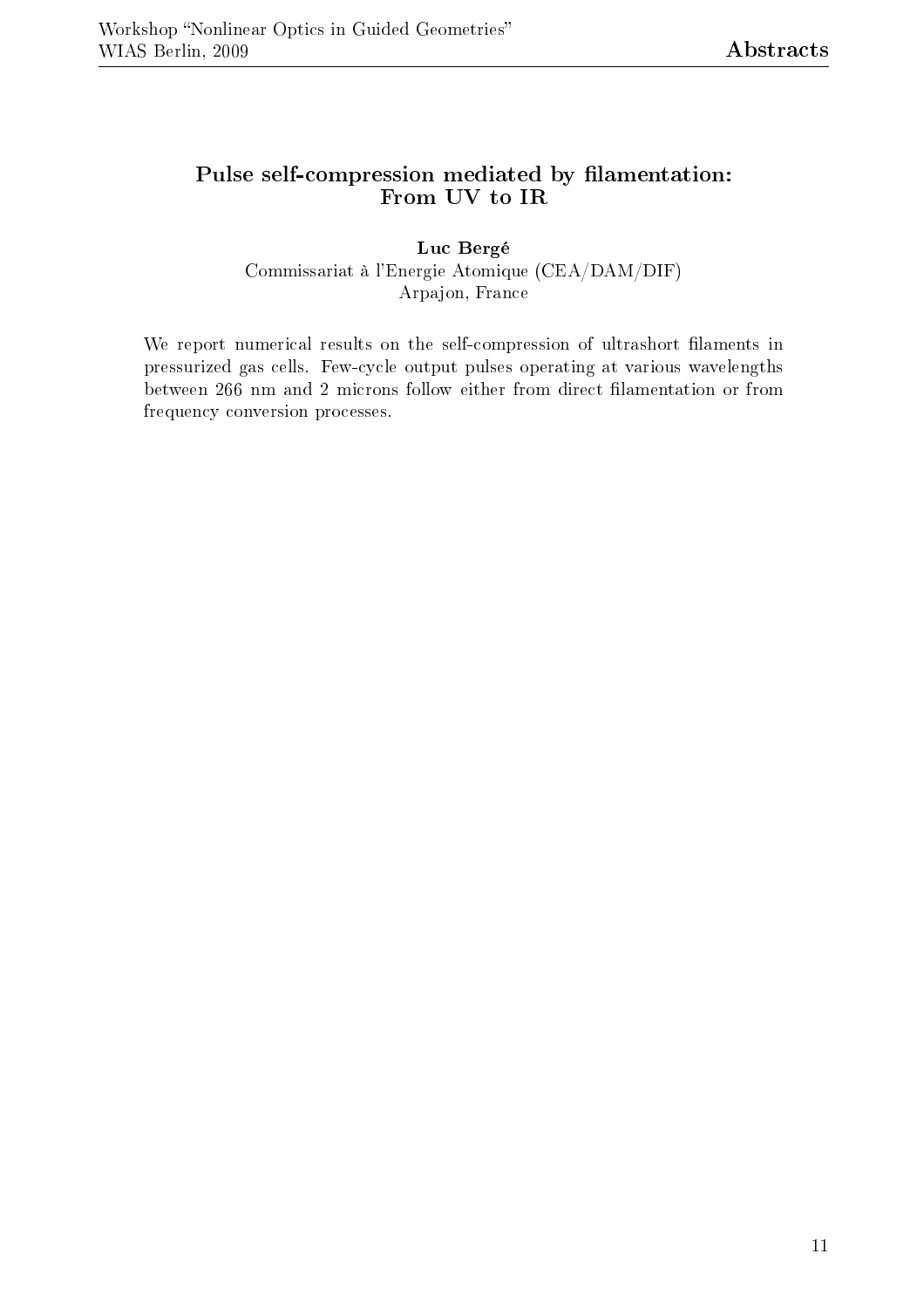#### A chirped photonic crystal fiber for high-fidelity guiding of sub-100 fs pulses

Jens Bethge Max Born Institute for Nonlinear Optics and Short Pulse Spectroscopy (MBI) Berlin, Germany

Photonic crystal fibers usually confine the light by means of a periodic cladding. consisting of several layers of identical cells. This design resonantly decreases the transmission losses of such fibers to values of a few  $dB/km$  in a narrow wavelength range. However, the rather narrowband transmission bands and the detrimental third order dispersion characteristics of this single-cell design generally render application of such hollow-core fibers difficult in the femtosecond range. Therefore, no fiber-based concept can currently provide guiding of sub-100 fs pulses over extended distances. By introducing a radial chirp into the photonic crystal we demonstrate here a novel concept for photonic crystal fibers that breaks with the paradigm of lattice homogeneity and enables a new degree of freedom in photonic crystal ber design, eliminating much of the pulse duration restriction of earlier approaches. We demonstrate that the small GVD of chirped photonic crystal bers allows for surprisingly weak stretching of 13 fs pulses, which only double their duration within 1 m of guided propagation.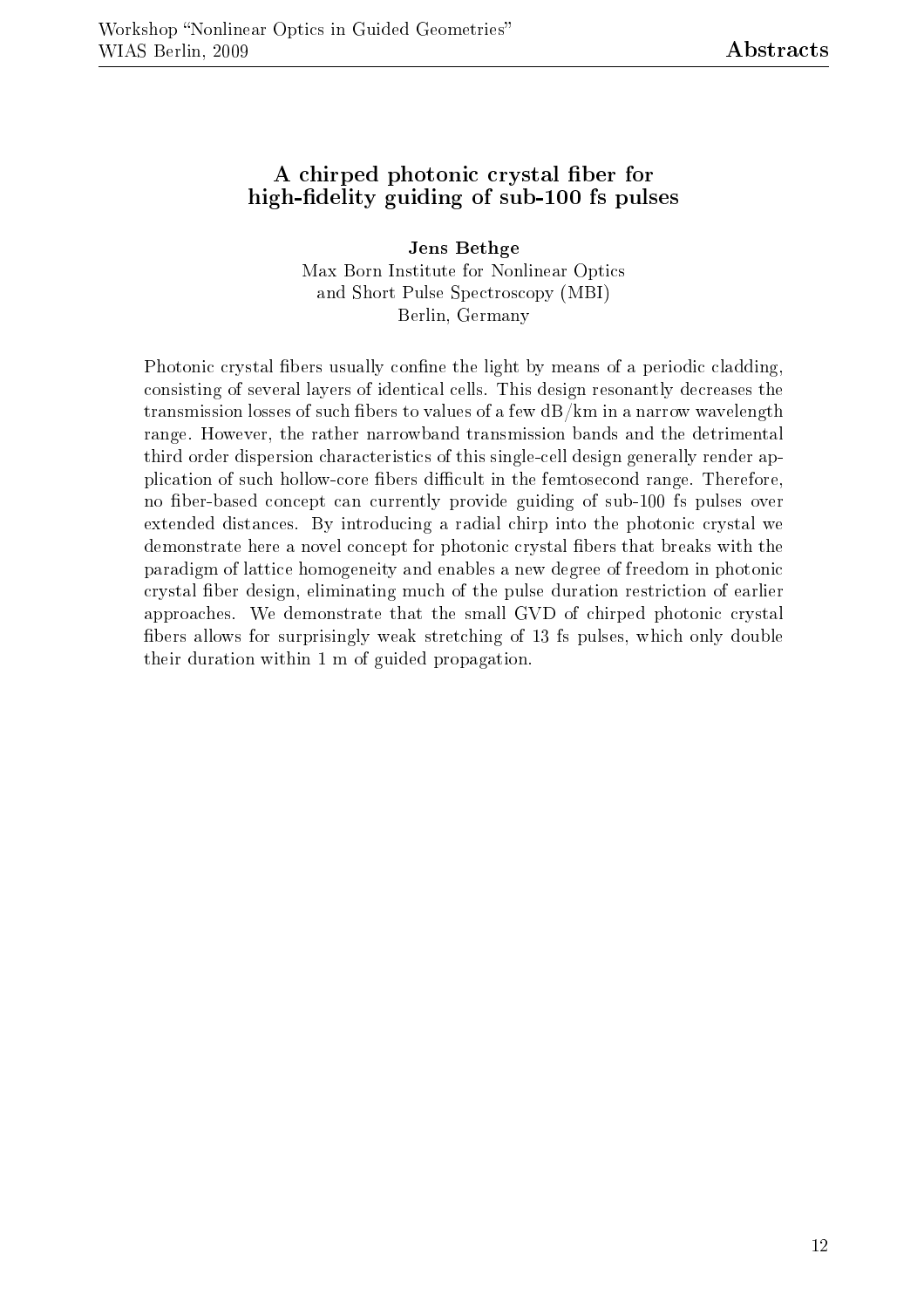#### Quasi-hydrodynamic spatio-temporal shaping in filamentary propagation of femtosecond pulses

Carsten Brée

Weierstrass Institute for Applied Analysis and Stochastics (WIAS) Research Group "Laser Dynamics" Berlin, Germany

Filament self-compression is a remarkably simple new way for generating intense laser pulses with sub-10 fs pulse duration. Despite the experimental simplicity, the physical situation in femtosecond filaments is quite involved. We will show, however, that the formation of short pulses in the filamentary channel can already be well understood in a reduced model that isolates three major mechanisms. In particular, this model implies vanishing flow of energy between adjacent temporal slices of the pulse. In this quasi-hydrodynamic scenario, a self-induced pinching of the photon density and a characteristic spatio-temporal inhomogeneity of lamentary pulses are observed. We will provide analytical and numerical arguments that filamentary self-compression is due to this spatial concentration of energy.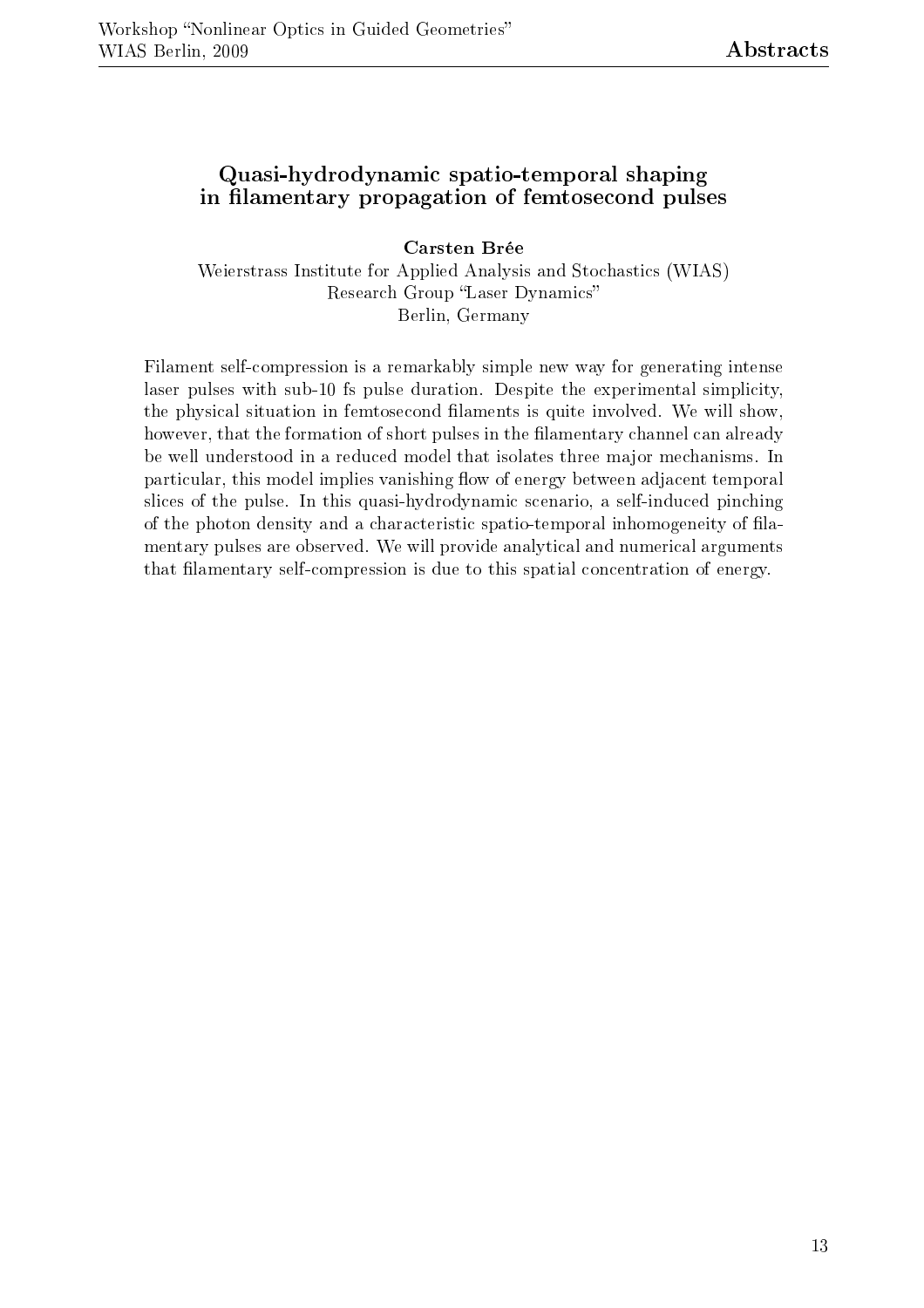#### Optical rogue wave instabilities: Dynamics and experiments

John Dudley (Pierre-Ambroise Lacourt)

Université de Franche-Comté Institut FEMTO-ST (Franche-Comté Electronique Mecanique Thermique et Optique - Sciences et Technologies) Besançon, France

We examine in detail the dynamics leading to the formation of optical rogue waves in the context of supercontinuum generation in highly nonlinear fibers. We also report on experiments showing that such  $-$  statistically rare  $-$  rogue wave events can be observed under different pumping regimes and can be detected using a straightforward direct detection setup.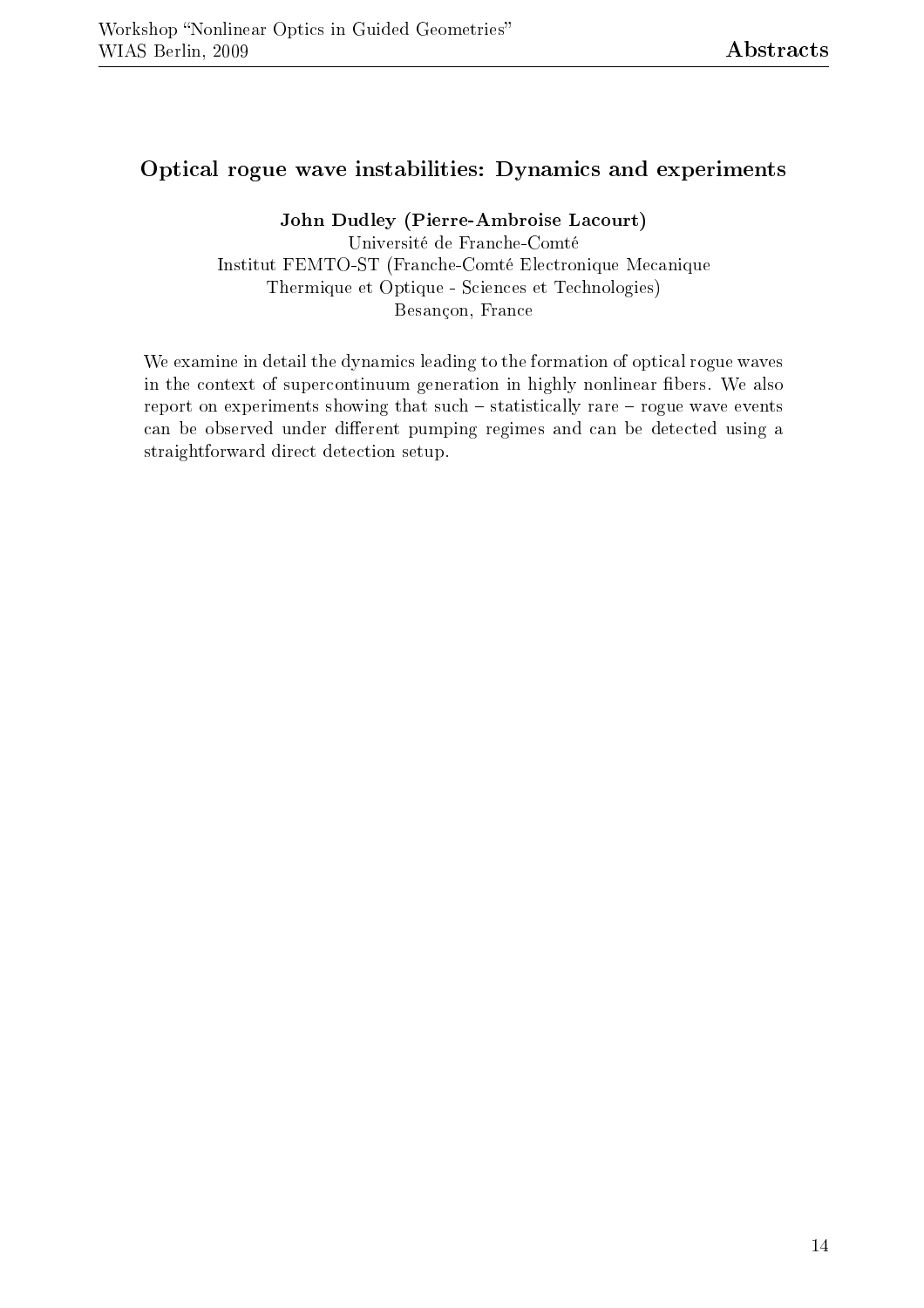#### Bloch cavity solitons

#### Oleg Egorov

Friedrich-Schiller-Universität Jena Institute of Condensed Matter Theory and Solid State Optics Jena, Germany

We predict a novel type of dissipative solitons, Bloch cavity solitons, existing in nonlinear resonators with the refractive index modulated in both longitudinal and transverse directions and for both focusing and defocusing nonlinearities.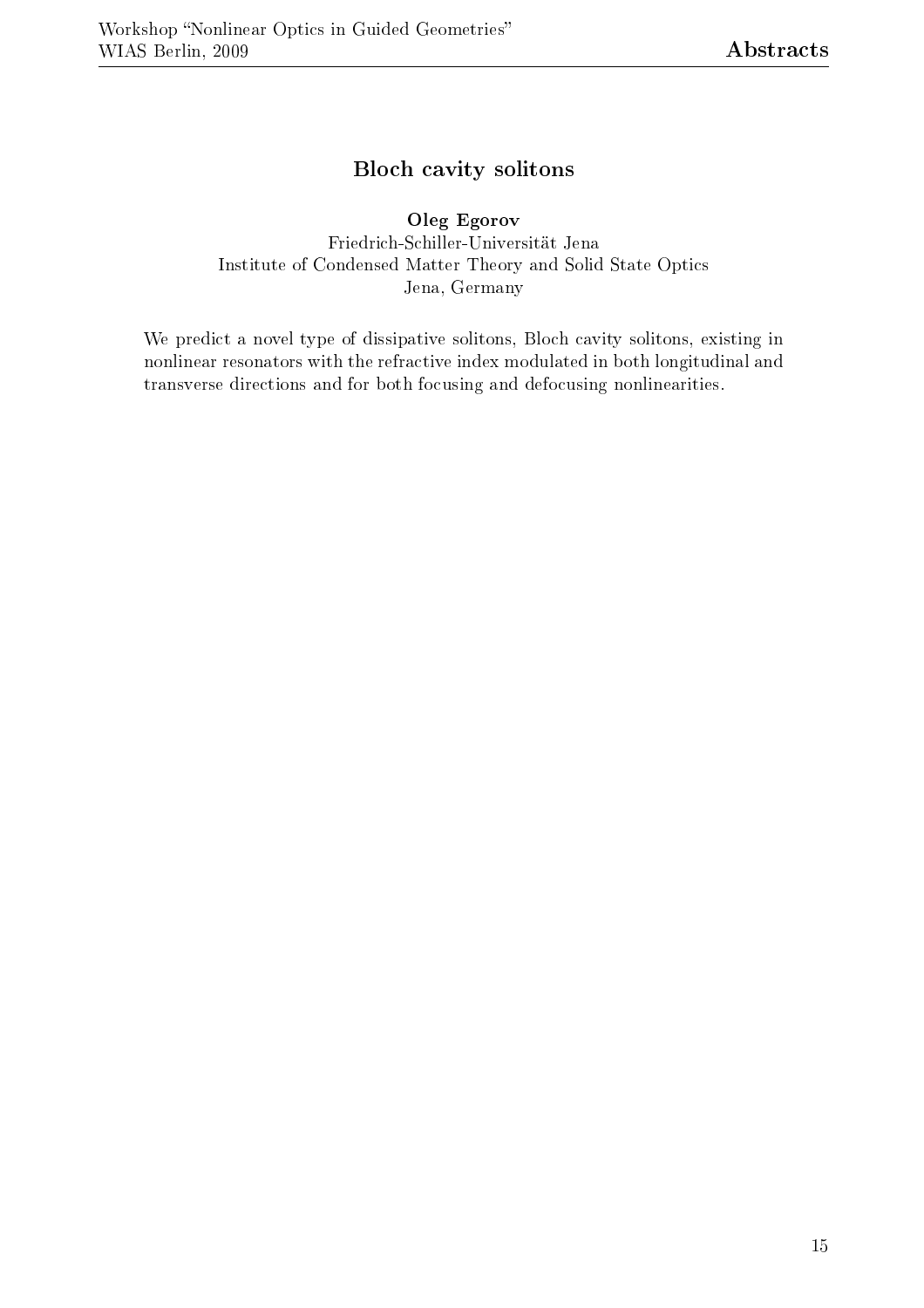#### Nonlinear dynamics of femtosecond supercontinuum generation with feedback

Carsten Fallnich Westfälische Wilhelms-Universität Münster Physics Department Institute of Applied Physics Optical Technologies Group Münster, Germany

Meanwhile the use of mode-locked ultra-short light pulses and microstructured bers is a common procedure to generate broadband supercontinua for precision frequency metrology, ultrafast spectroscopy or coherence tomography. Octavespanning supercontinua can be generated reliably as high intensities are easily achieved inside the small fiber core diameter and as soliton formation is accomplished by dispersion management related to the specic Bragg cladding structure. But the generation of all these new optical frequency components is depending on a mixture of nonlinear effects, like self-phase modulation, self-steepening, fourwave mixing, and Raman scattering.

Therefore, the stability in amplitude and phase of the supercontinuum  $-$  meaning the coherence from pulse to pulse  $-\text{ can be substantially reduced}$ . In order to counteract, the driving pump pulses of the supercontinuum generation have to be controlled in amplitude and phase below certain limits depending on the needed measurement accuracy. In contrast to further improving only the stability of the laser system, we investigated the nonlinear dynamics of femtosecond supercontinuum generation with feedback and, hence, a synchronously pumped white-light oscillator is set up. We observed that such a supercontinuum oscillator is able to show different nonlinear dynamics like period multiplication, limit cycles as well as chaotic behaviour. By exploring these regimes in more detail we are gathering for optimum parameters that probably a self-stabilization of the supercontinuum generator can be observed, meaning a self-synchronization of several ten thousands of longitudinal modes within the broad supercontinuum spectrum.

The talk will present numerical simulation results based on the generalized nonlinear Schrödinger equation and first experimental verifications of the above mentioned nonlinear dynamics in synchronously-pumped supercontinuum generation using a polarization-maintaining microstructured ber driven with mode-locked femtosecond pulses from a Titanium-Sapphire laser.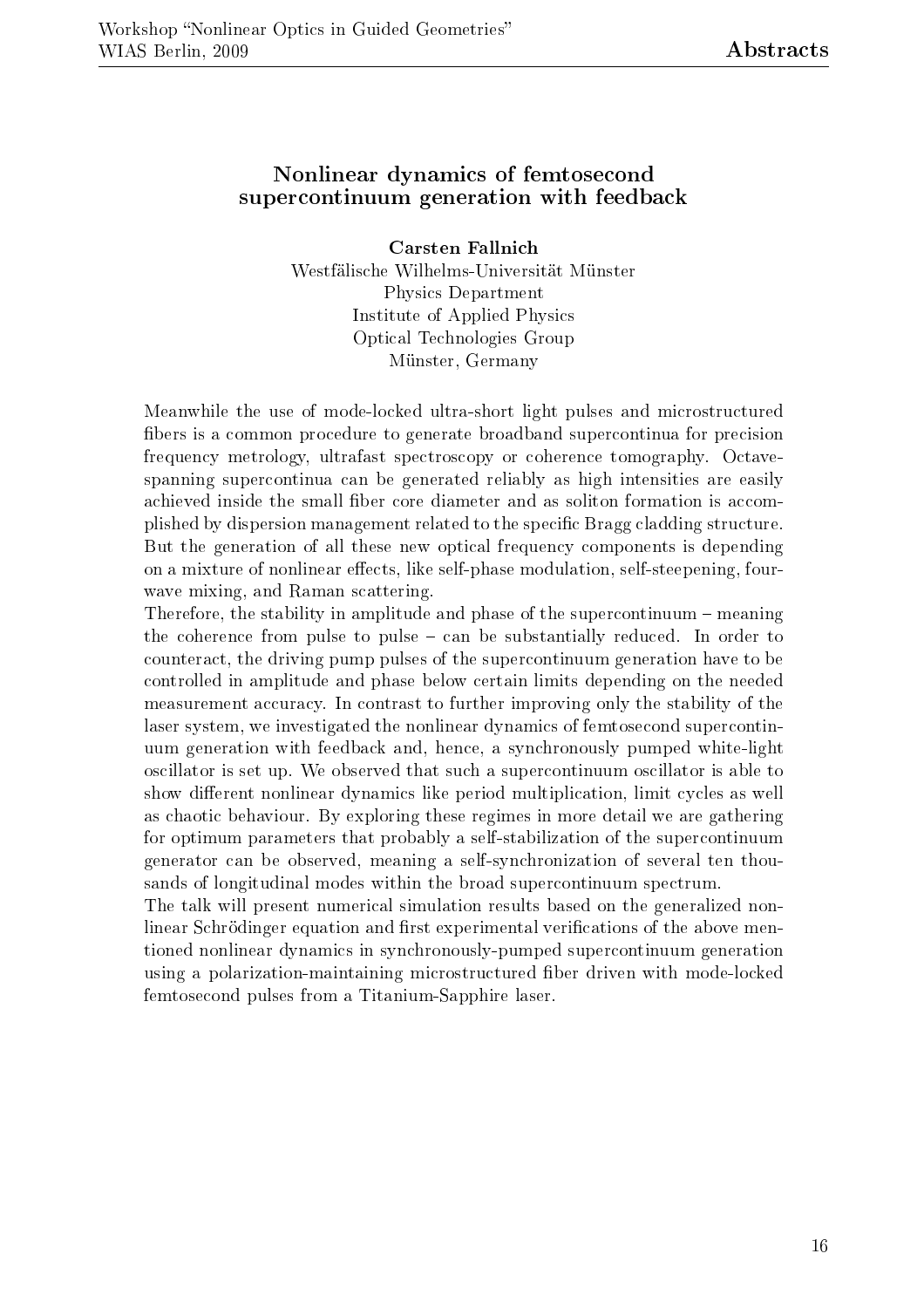#### Nonlinear microstructured polymer optical fibres

Michael H. Frosz Technical University of Denmark DTU Fotonik Department of Photonics Engineering Kongens Lyngby, Denmark

The huge interest in silica photonic crystal fibres (PCFs) has largely been due to the possibility of manipulating the dispersion profile by modifying the microstructure. This has allowed researchers to shift the zero-dispersion wavelength of silica fibres to below 800 nm by reducing the core size. The combination of a small core size and zero-dispersion wavelength at the operating wavelength of widely available femtosecond Ti:sapphire lasers led to an extensive research in supercontinuum generation and other nonlinear effects in PCFs. It is crucial for the efficiency of many nonlinear mechanisms that the pump laser wavelength is close to the zero-dispersion wavelength and that the core size is small.

Recently, work in fabricating PCFs from materials other than silica has intensified. One of the advantages of using alternative materials can be a higher inherent material nonlinearity, which is potentially the case for microstructured polymer optical bres (mPOFs). Another advantage is that polymer materials have a higher biocompatibility than silica, meaning that it is easier to bond certain types of biosensor materials to a polymer surface than to silica. As with silica PCFs, it is difficult to accurately obtain a small core size while maintaining small structural variations during fibre drawing. This talk will give a presentation of how the mPOFs are fabricated and the route to obtaining nonlinear effects in them.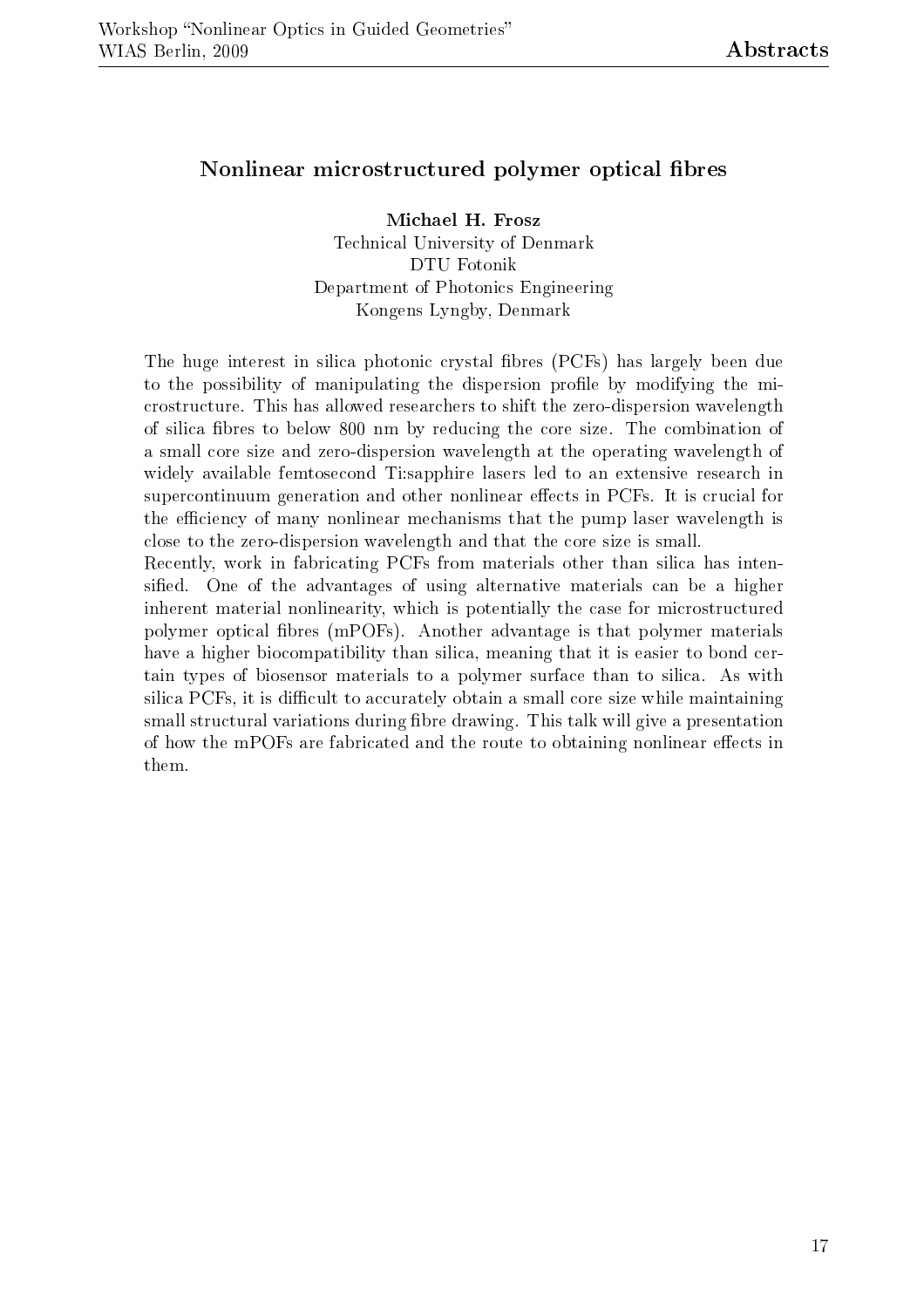#### Optical rogue wave instabilities: Further insight and route to control

Goëry Genty Tampere University of Technology Institute of Physics Optics Laboratory Tampere, Finland

We present further discussion of optical rogue wave generation in nonlinear fiber propagation in terms of soliton turbulence, and present a more general discussion of possible links to their oceanic counterparts. We show that higher-order dispersion is sufficient to localize rogue soliton structures, and Raman scattering effects are not required. Furthermore, we examine in detail the degree to which stability of optical rogue waves can be harnessed through a suitable input pulse modulation.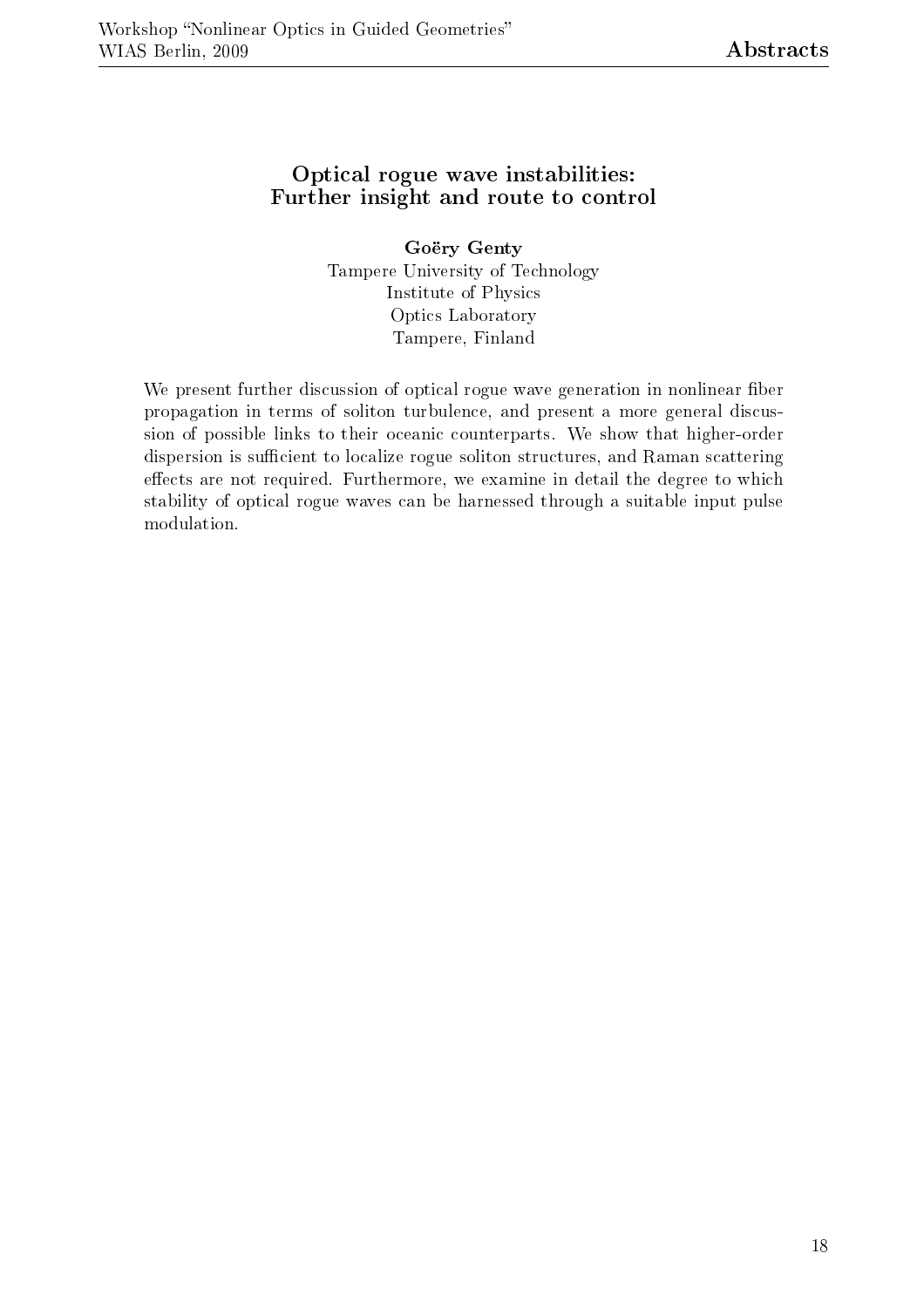#### Supercontinuum generation at the single optical cycle limit: New routes to lightwave electronics

#### Eleftherios Goulielmakis Max Planck Institute for Quantum Optics Garching, Germany

Nonlinear transformations of few-cycle and quasimonocycle pulses in gaseous media have been experimentally explored. They have been found to offer great potential for realizing next generation light sources which are controlled and crafted with sub-optical cycle resolution.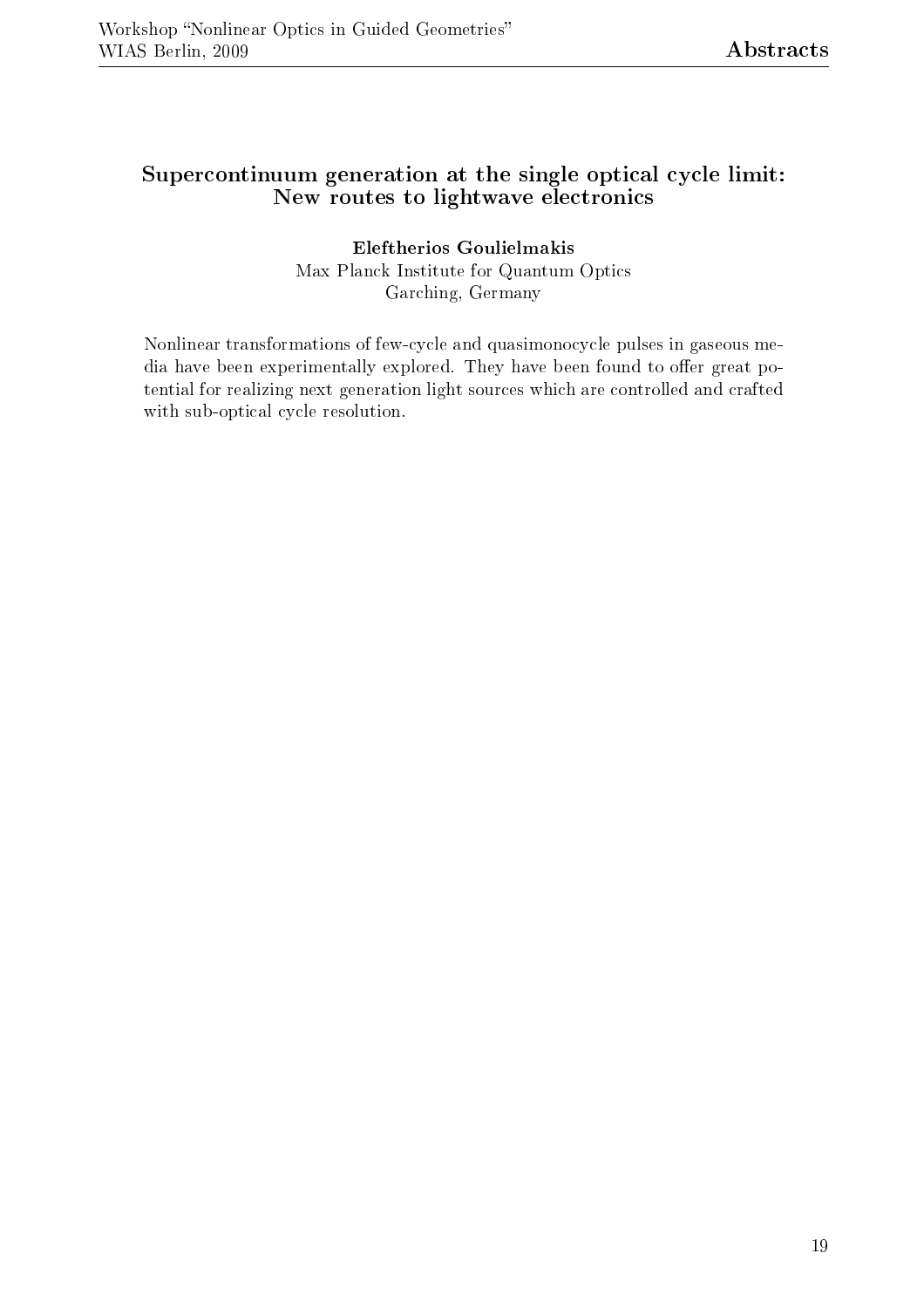#### High-power soliton-induced supercontinuum generation in metal-dielectric hollow waveguides

Joachim Herrmann Max Born Institute for Nonlinear Optics and Short Pulse Spectroscopy (MBI) Berlin, Germany

Many applications require light sources, which share with a laser its unidirectional and coherent properties but have a broad spectral range like a lamp. A coherent white-light source was achieved by the application of photonic crystal bers (PCF). Supercontinuum generation in PCFs is based on a spectral broadening mechanism which is connected with the soliton dynamics in the anomalous dispersion region of the PCFs. Unfortunately, the small radii in PCFs and material damage limit severely the maximum spectral peak power densities to tens of W/nm. In the talk we theoretically study a novel approach for high-power supercontinuum generation by using metal-dielectric hollow waveguides, which allow anomalous dispersion in the visible. As will be shown, such waveguides have small loss at diameters in the range of 20 to 80  $\mu$ m and anomalous dispersion at optical frequencies as required for the soliton-induced mechanism of supercontiunuum generation. We show that in such wave guides two-octave broad super continua can be generated with five orders of magnitude higher spectral peak power density than in standard PCFs.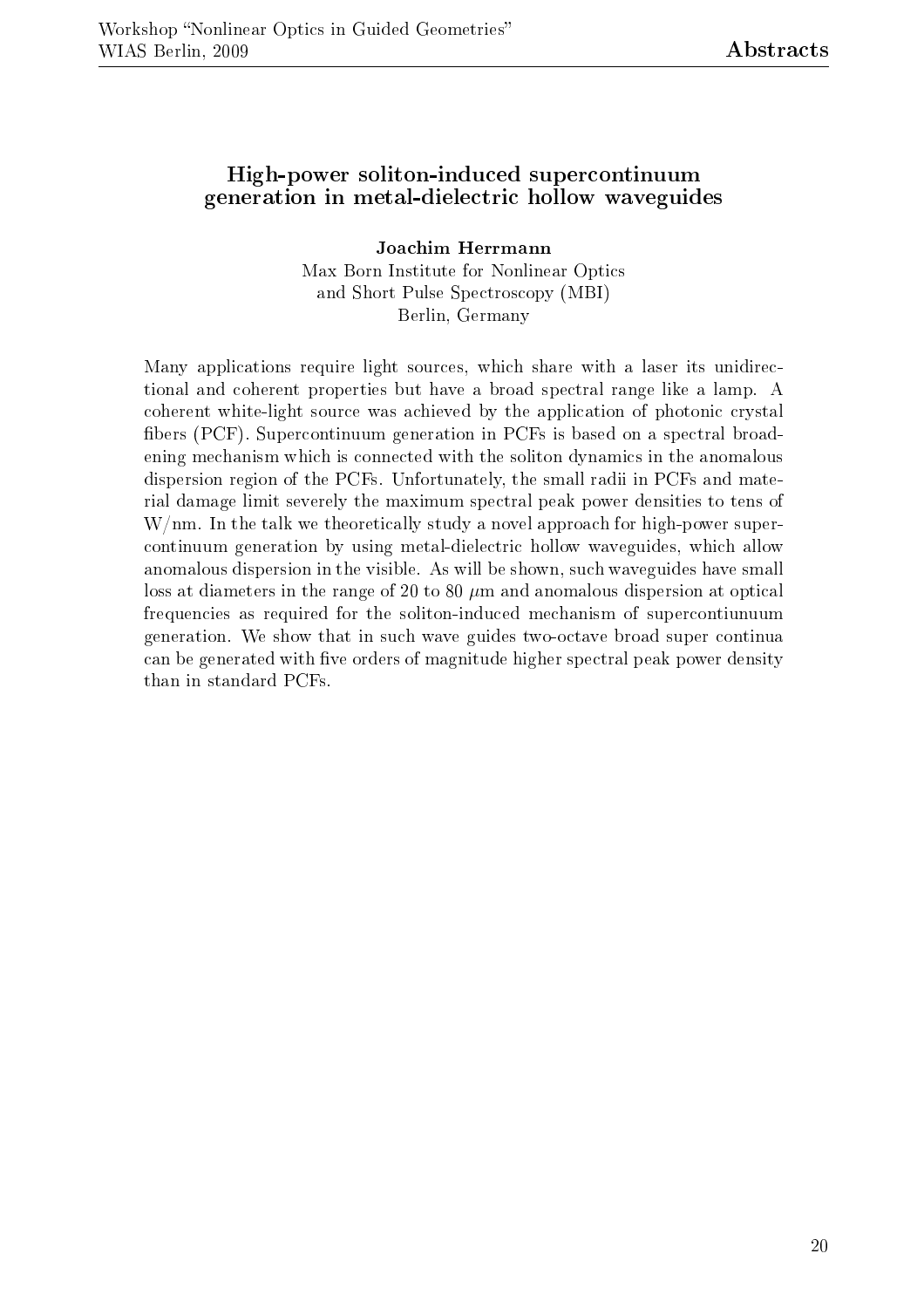#### High-coherence supercontinuum and single-cycle soliton compression in metal-dielectric hollow waveguides

Anton Husakou Max Born Institute for Nonlinear Optics and Short Pulse Spectroscopy (MBI) Berlin, Germany

We consider supercontinuum generation in dielectric-coated metallic hollow waveguides filled with a noble gas, and study two aspects of this process: solitonic pulse compression in the single-cycle region, and coherence preservation due to plasma contribution. We predict the compression of a 20-fs pulse to a duration of 1.7 fs with an energy of 6 microjoule by soliton-effect compression, without external chirp compensation. We study the physical factors determining the limitations on shortest pulses in the single-cycle regime. It is shown that a small but nonzero value of the third-order group velocity dispersion is the key factor to achieve the compression below one optical cycle. We also show that the carrier-offset phase is preserved during the compression in spite of the short output pulse duration. The suppression of coherence degradation in high-power soliton-induced supercontinuum generation is shown to be caused by the influence of plasma contributions. It is related to the formation of coherent seed components by the abruptly rising plasma density at the peak of the pulse. In contrast, in the low-intensity regime the strong coherence degradation is caused by the generation of seed components from noise by four-wave-mixing. The coherence properties of white light are studied for different input pulse durations and GVD regimes.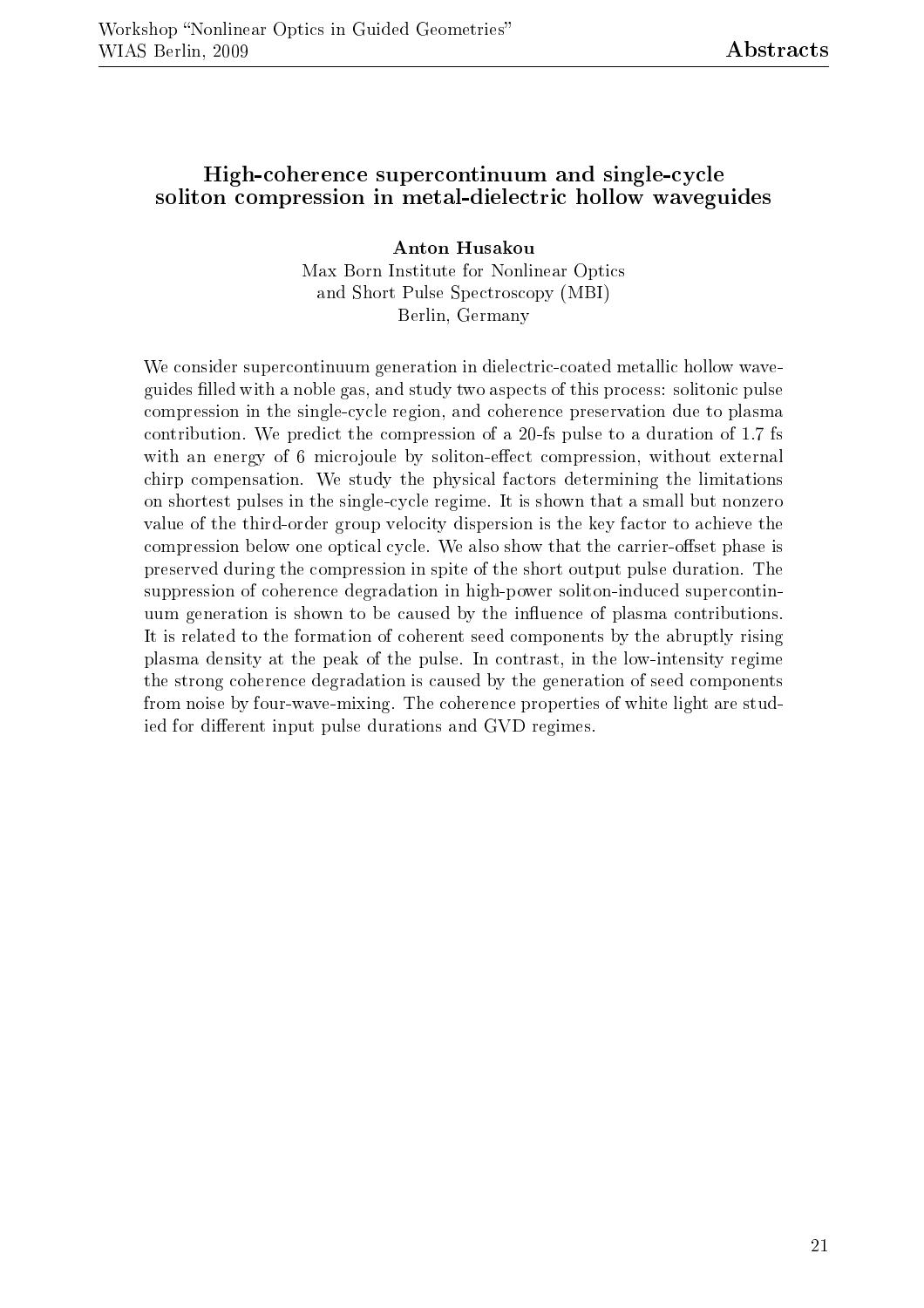#### Wide range 40-GHz passive mode-locking operation of an AlGaInAs  $1.55$ - $\mu$ m strained quantum well laser

Julien Javaloyes

University of Glasgow Faculty of Engineering Department of Electronics and Electrical Engineering Glasgow, United Kingdom

We develop a comprehensive theoretical description of passive mode-locked semiconductor lasers based on a coarse grained time-domain approach. Under the approximation of intraband quasi equilibrium, our model accounts for the dispersion of gain, absorption and refractive index, nonlinear gain saturation from ultrafast processes, self-phase modulation, and spontaneous emission noise. We compare the predictions of our model with the performances of a quasi-40-GHz passively mode-locked AlGaInAs  $1.55-\mu m$  strained quantum well laser.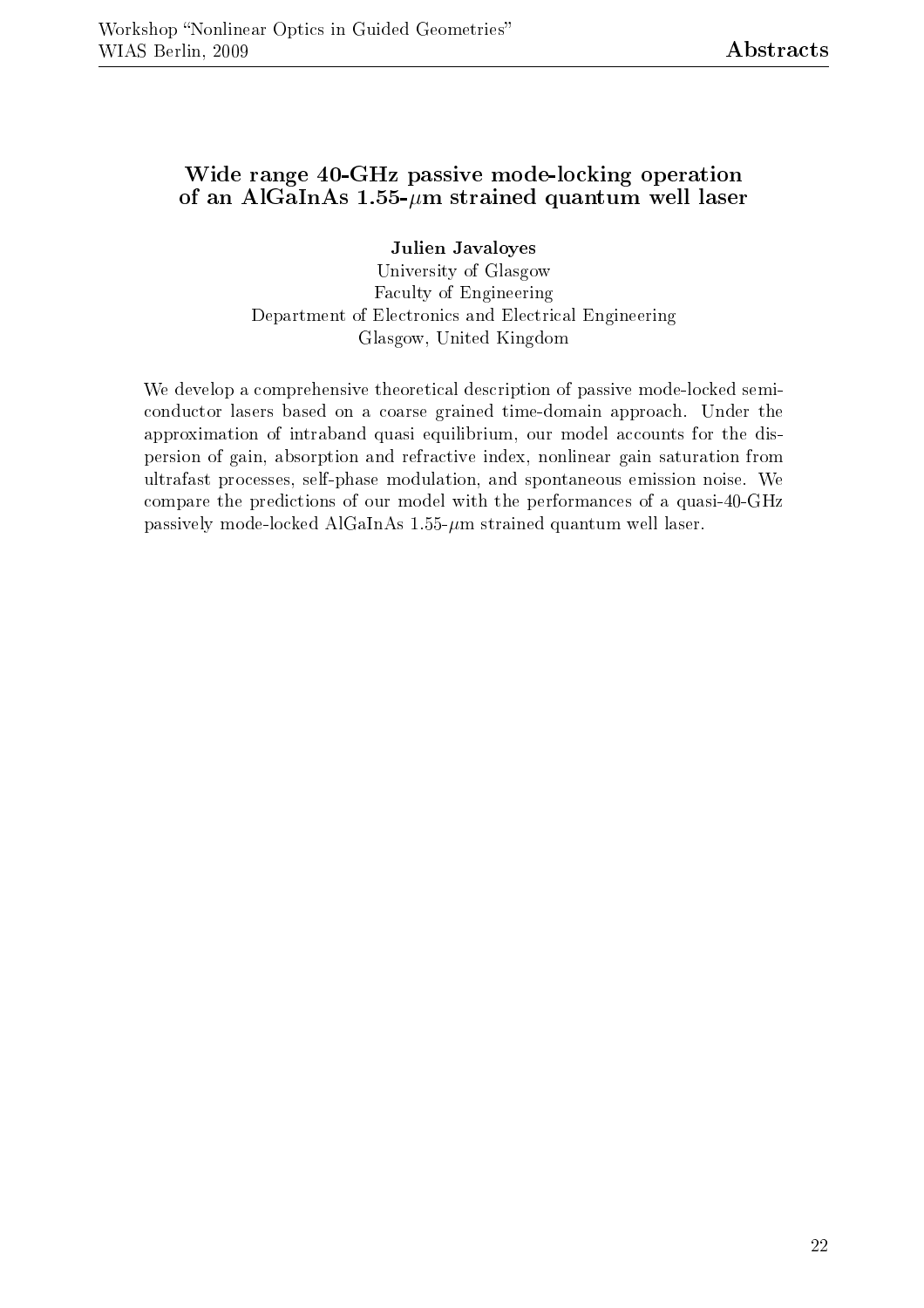#### Towards the far end of that fibre: Pulse propagation models with minimal assumptions

Paul Kinsler Imperial College London Department of Physics Photonics Group London, United Kingdom

Simple pulse propagation models don't need numerous approximations. We just use one of the most obvious features of optical pulses in waveguides  $-$  the direction they're heading. This directional nature allows us to rewrite our initial  $model - either Maxwell's equations or a second order wave equation  $- in terms$$ of its oppositely propagating components. Then, for weak coupling, we can reduce the model to a first order one describing only the forward field. Co-moving frames, smooth envelopes, and negligible second order derivatives are not needed. I discuss both factorization and directional field approaches, and compare their advantages and disadvantages. E.g., directional fields allow easy description of guides with both electric and magnetic responses.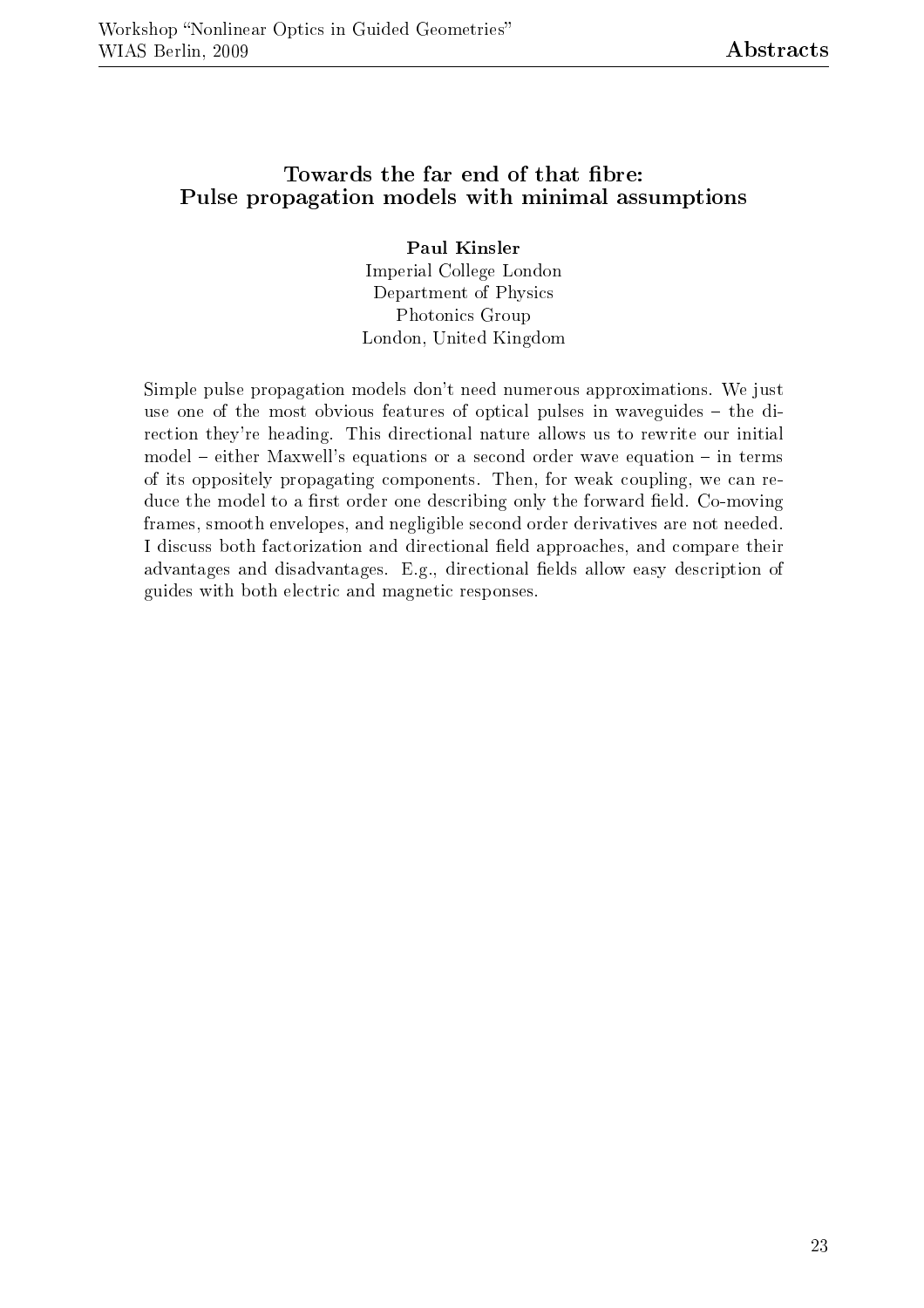#### Dissipative Bloch waves

#### Vladimir Konotop

University of Lisbon Centro de Física Teórica e Computacional, and Faculty of Sciences, Department of Physics Lisbon, Portugal

It is shown that nonlinear optical cavities under periodic modulations can exhibit dissipative Bloch waves. This can be achieved by a proper choice of the injected external field that must compensate for losses and match with the modulation period. Dissipative Bloch waves, unlike their conservative counterparts, emerge in non-equilibrium systems and hence correspond to attracting solutions. This makes it possible to experimentally visualize the band structure of the cavity medium. As an illustration of this phenomenon we perform analytical investigations on a degenerate optical parametric oscillator with a modulated transverse refractive index.

In collaboration with: V.A. Brazhnyi and M. Taki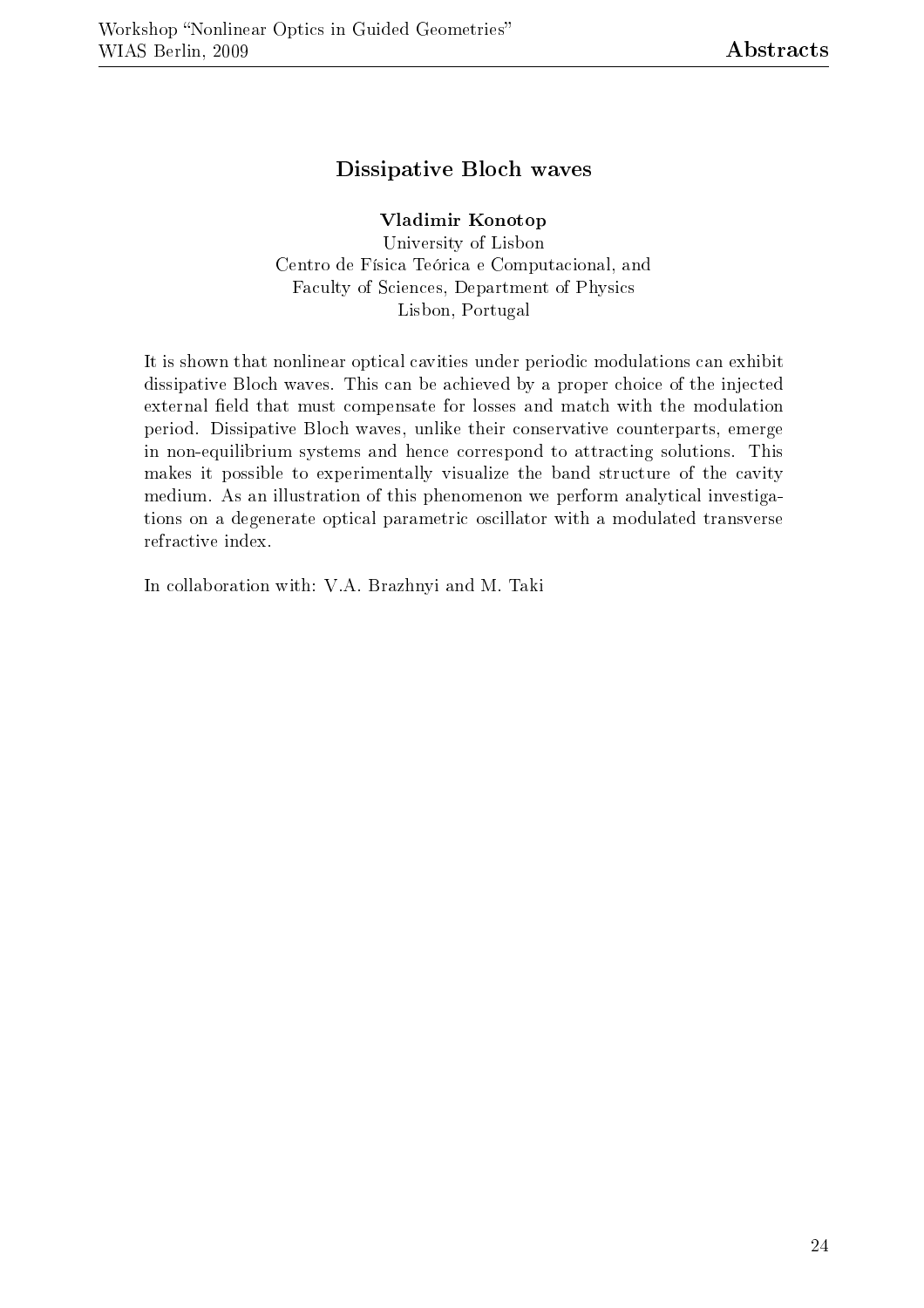#### Supercontinuum generation through filamentation in argon

Kyriaki Kosma Max Born Institute for Nonlinear Optics and Short Pulse Spectroscopy (MBI) Berlin, Germany

Focusing few-cycle pulses of 10 fs duration and 0.25-0.35 mJ energy into Ar at atmospheric pressure gives rise to filamentation (self-focusing) and a very broad supercontinuum spectrum extending in the UV to 250 nm. The outcoming radiation shows no conical emission and the short-wavelength part is temporally as short as the fundamental incoming 800-nm pulses. The features of the spectrum depend on the incoming pulse energy, duration and chirp, filament length, gas pressure, while the third harmonic is found not to contribute to the generation of such broad supercontinuum.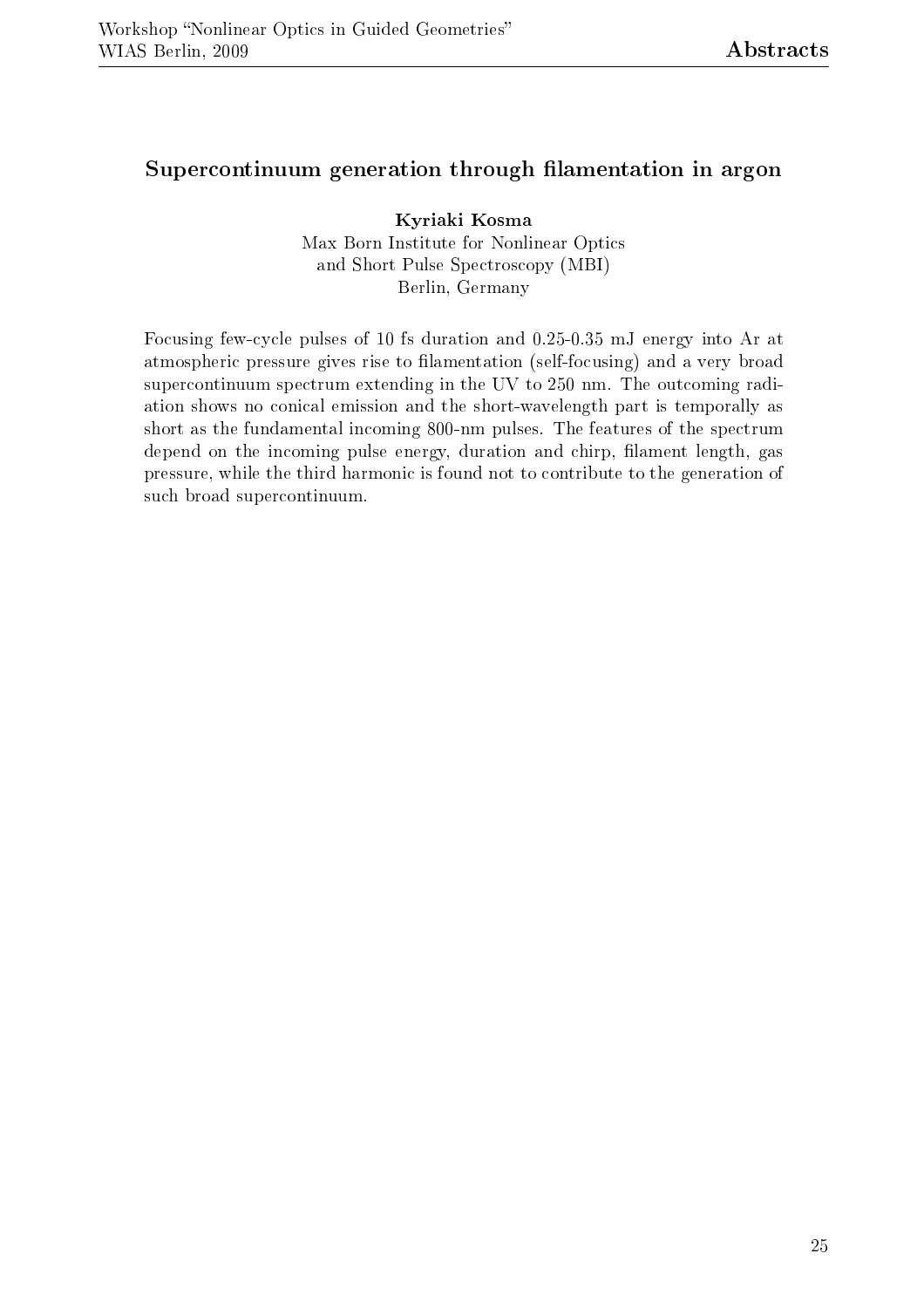#### Supercontinuum from a feedback configuration

#### Fedor Mitschke

Universität Rostock Institut für Physik AG Experimentalphysik: Optik Rostock, Germany

Optical supercontinuum, broadband light with good spatial coherence, finds many uses. Currently it is typically produced by passing short light pulses through a piece of photonic crystal "holey" fiber, thereby widening the spectrum by nonlinear interactions. Here we report on a scheme which uses a fiber resonator for optical feedback to enhance the effect. This approach provides additional degrees of freedom for optimization, and it reduces power requirements.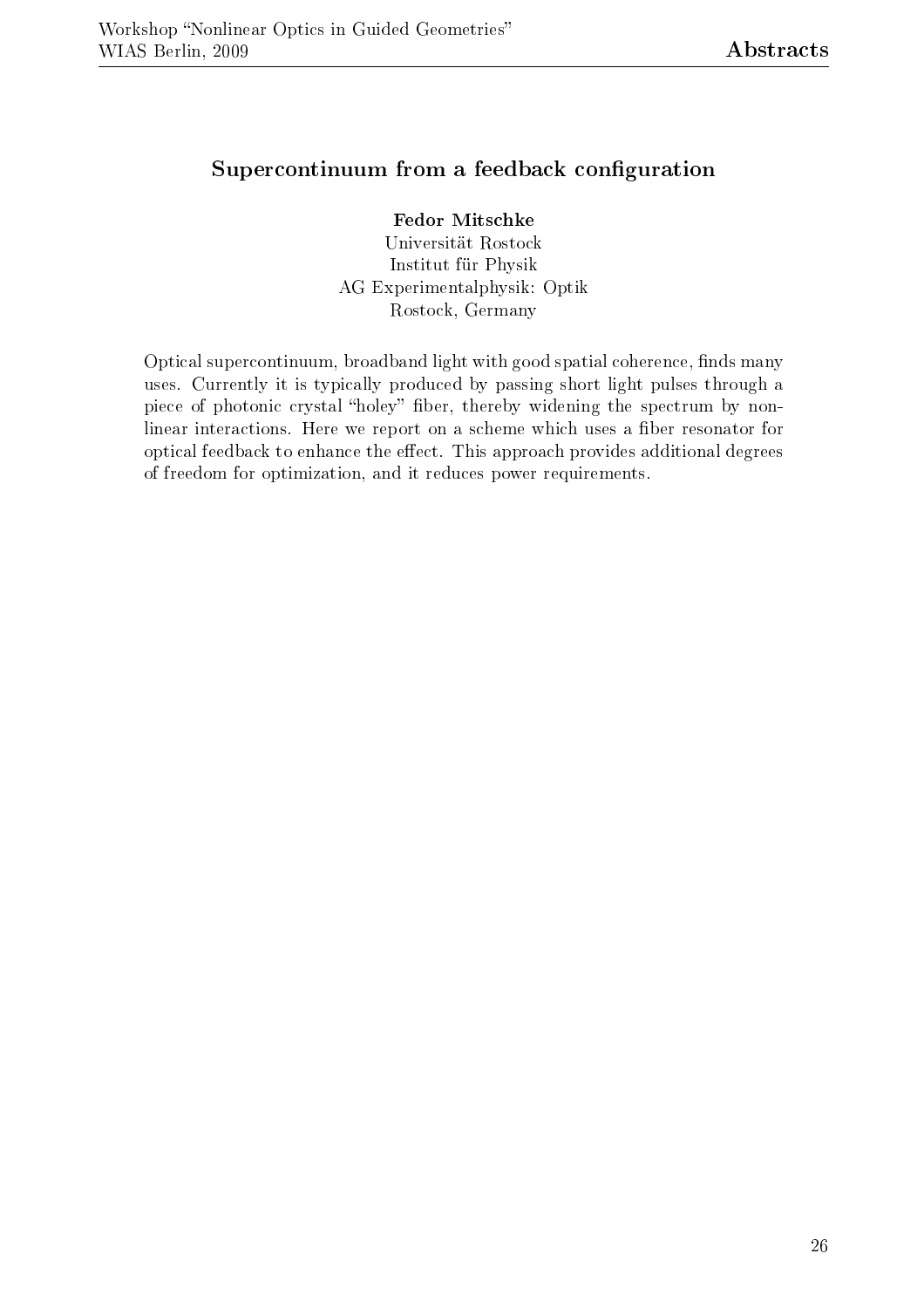#### Dispersive pulse dynamics in the few-cycle pulse limit

Kurt Oughstun University of Vermont College of Engineering & Mathematical Sciences School of Engineering Burlington (Vermont), USA

The asymptotic and group velocity descriptions of dispersive pulse dynamics are compared in a causally dispersive attenuative medium for both ultrashort and few-cycle optical pulses. Both the singular and weak dispersion limits are considered.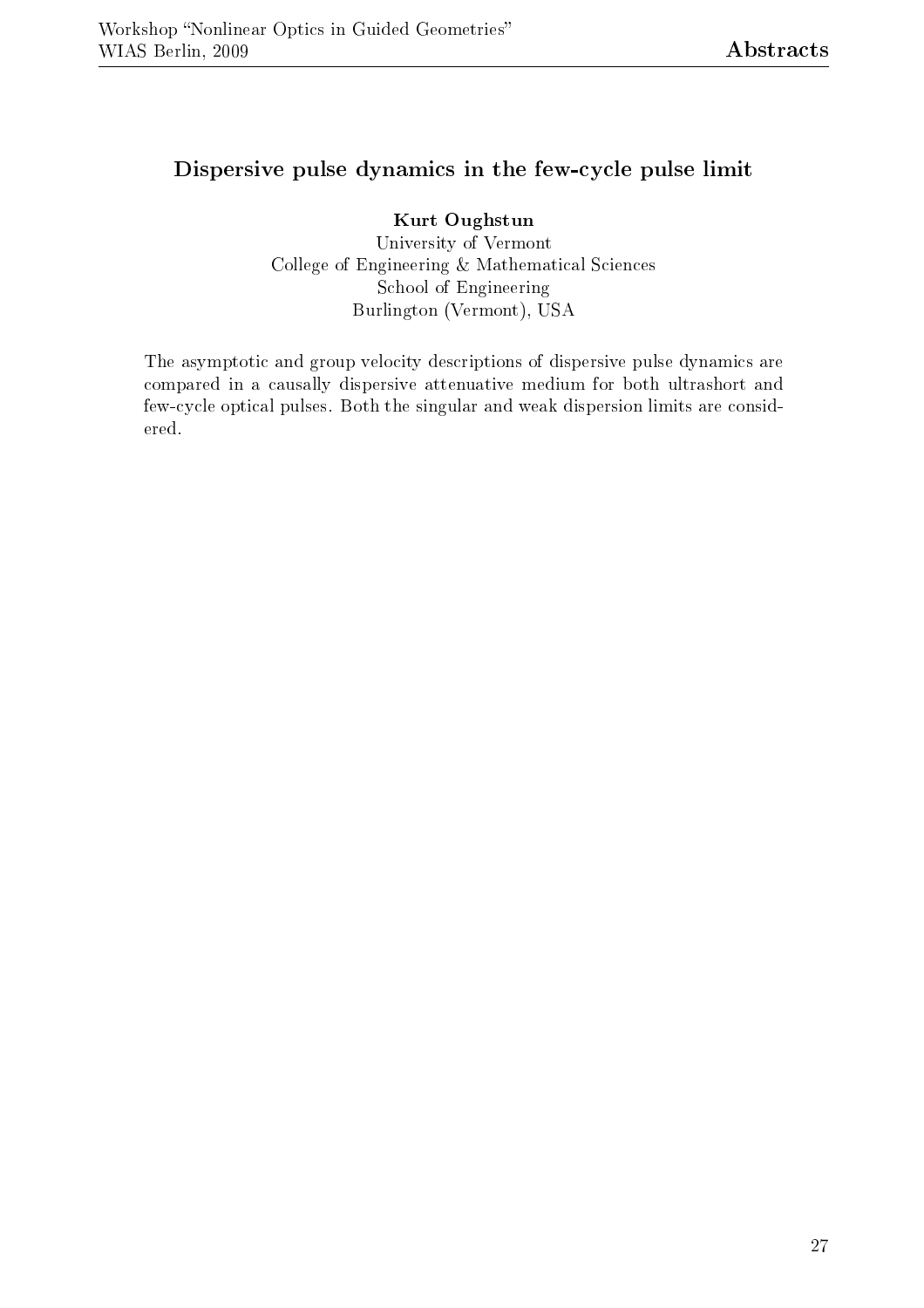#### Different schemes to generate high energy filaments in the near infrared

#### Luis Roso (Julio San Roman)

Universidad de Salamanca Facultad de Ciencias Grupo de Laseres Pulsados Ultraintensos Salamanca, Spain

The single filament formation is a well-established post-compression technique. One of the major limitations that is present in this technique is the throughput energy that can be achieved. We are trying to find schemes to enhance the energy coupled into the filament in a typical post-compression set-up, in order to obtain ultra-intense short pulses. We have tried two different strategies: to change the polarisation state of the input pulse and to change the input chirp. Both of them work fine in the sense that with both we have been able to increase the throughput energy of the filament above the millijoule, which seems to be the natural barrier of a traditional filament based post-compression scheme.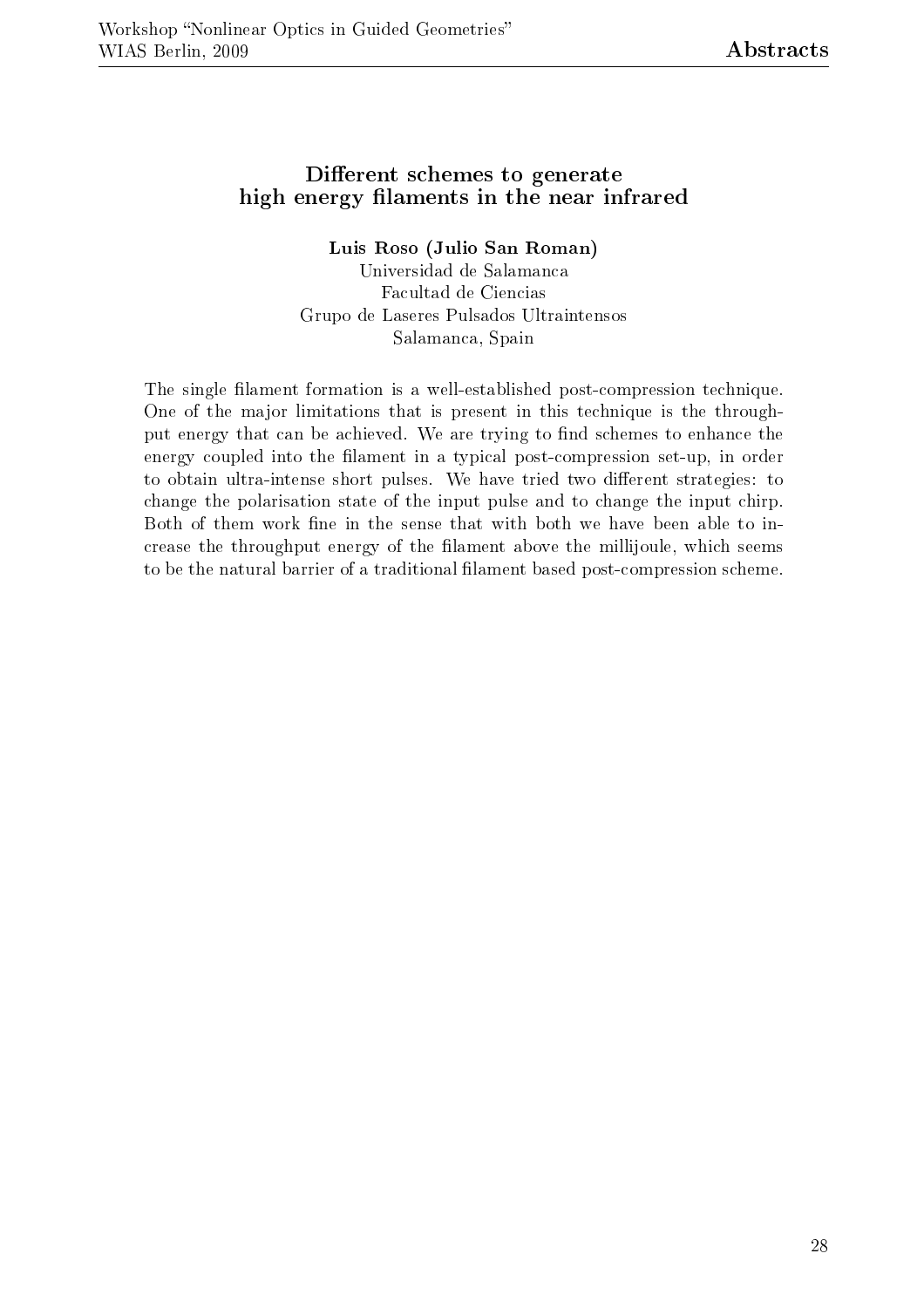#### Supercontinuum generation in ultralong semiconductor optical amplifiers

#### Patrick Runge

Technische Universität Berlin Institut für Hochfrequenz- und Halbleiter-Systemtechnologien Fachgebiet Hochfrequenztechnik - Photonics Berlin, Germany

The tremendous Four-Wave Mixing efficiency of ultralong SOAs is used to create a supercontinuum from two CW input signals. As a result, widely tunable short pulses are generated. Due to the tunability and the ability for integration, multiple applications for optical communication or THz imaging are conceivable.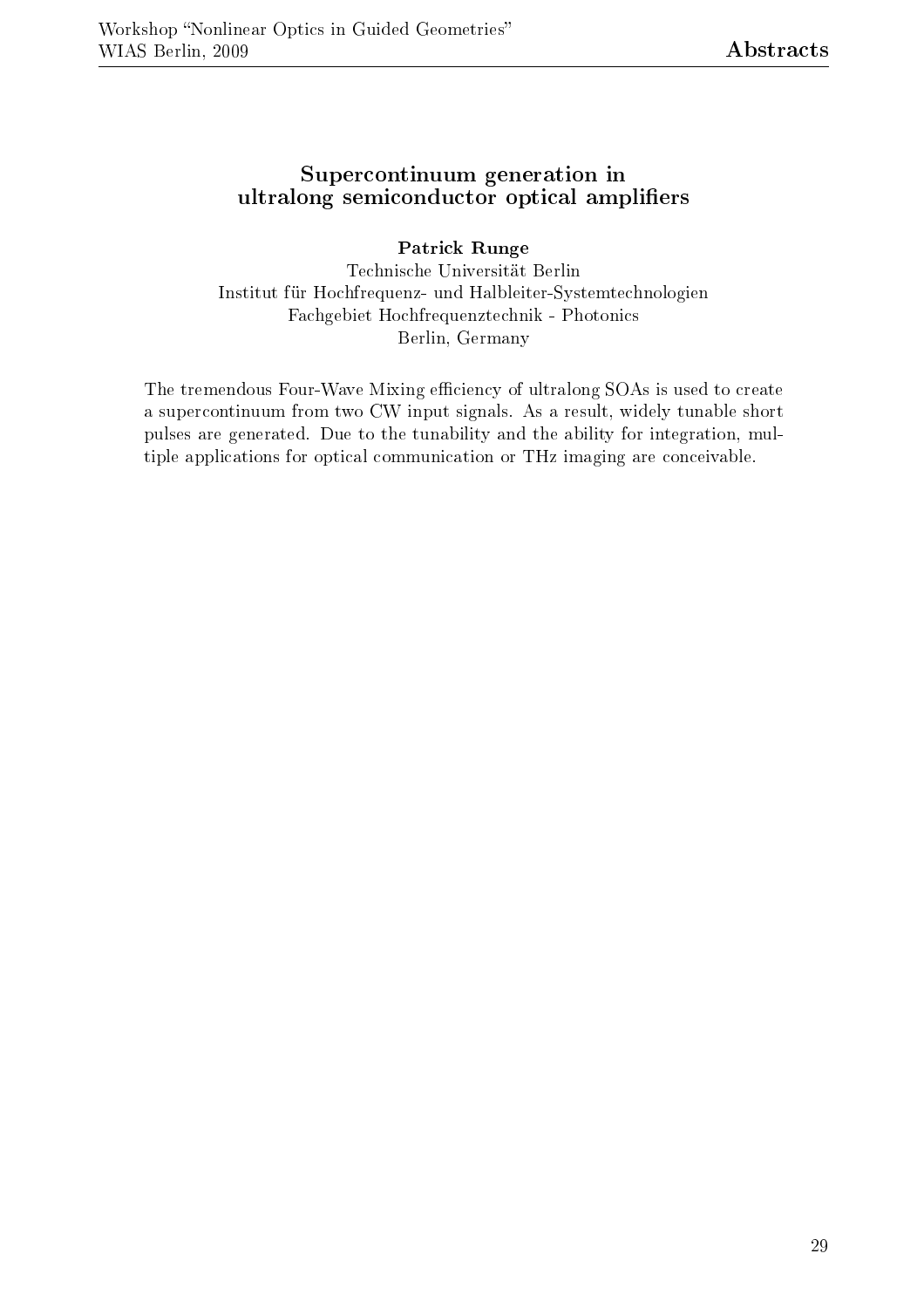#### Generation of high-order harmonics with ultra-short pulses from filamentation

Emilia Schulz Leibniz Universität Hannover Institute of Quantum Optics Hannover, Germany

For generation of isolated attosecond laser pulses few cycle infrared pulses are necessary. After filamentation in argon and compression with double chirped mirrors 7-fs-pulses with pulse energy of 0.3 mJ are obtained. We present our first experimental results applying these pulses to high harmonic generation in a semi-infinite gas cell in different noble gases. Spectral broadening of high-order harmonics in xenon and argon is observed. In neon, an extended continuous cutoff region down to 10 nm  $(124 \text{ eV})$  is obtained.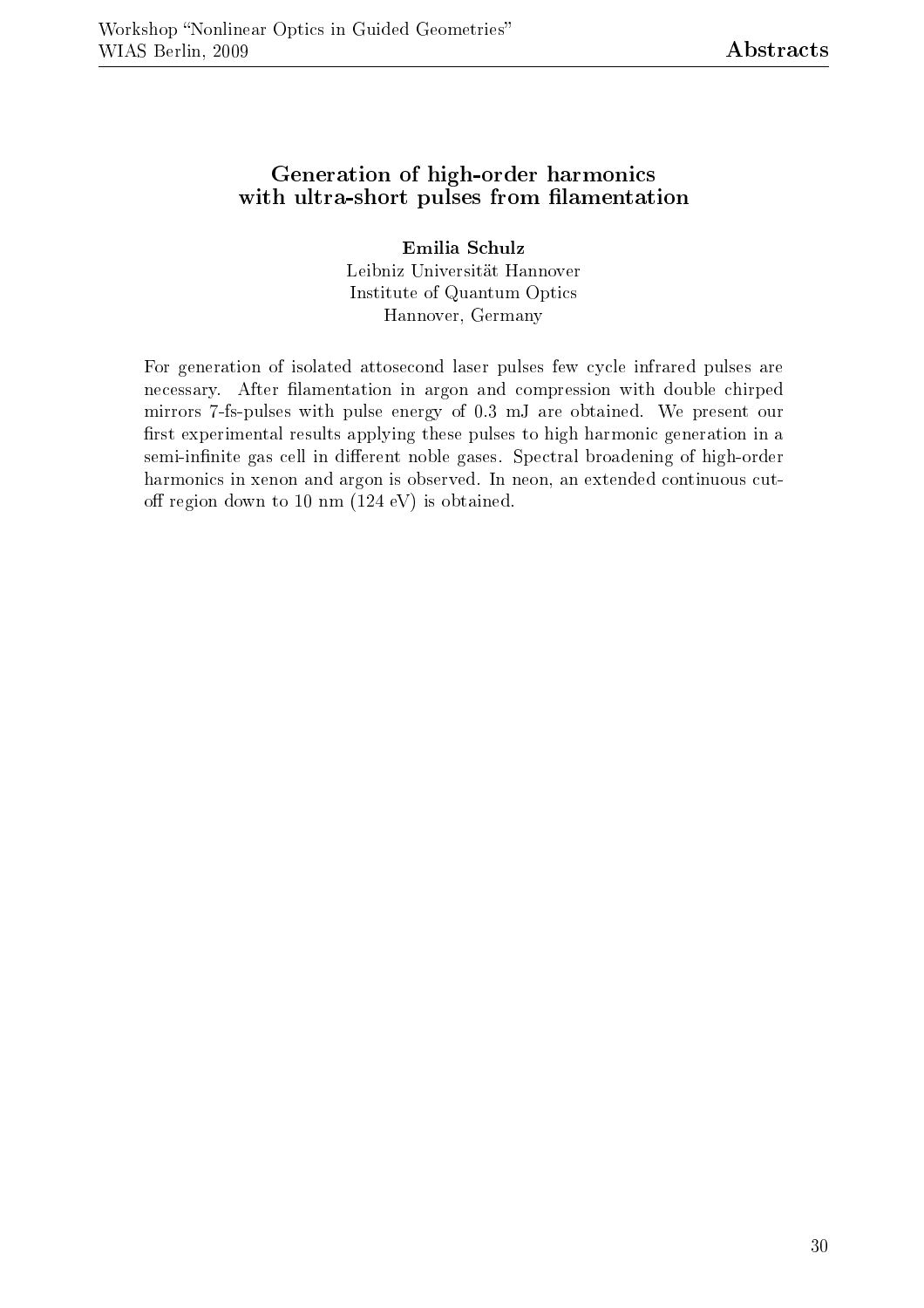#### Filamentation: A versatile source for advanced spectroscopic applications

Torsten Siebert Freie Universität Berlin Institut für Experimentalphysik Berlin, Germany

A better understanding of the critical parameters that determine and control the lamentation of standard femtosecond amplied laser pulses has allowed for this unique non-linear process to develop towards an easily accessible source for demanding spectroscopic applications. Essential for further advancements towards these means are the enhancement of the process itself and the ease of realization as well as a full analysis and control of the exceptional output. In this context, the compression of single lamentation in air to sub 7 femtosecond pulses is presented and alternatively, the control of the spectral phase over the full octave-spanning output via liquid crystal modulators for compression or the synthesis of a desired pulse form is demonstrated.

The spectroscopy application is exemplified by an optimization of full spectral phase in a genetic algorithm controlled feedback loop of a nonlinear electron photo-detachment and ionization processes in charged molecular species at spacecharge limited densities in the gas phase. Accompanying the control and application of the lament source is the analysis of synthesized pulse forms via a transient grating based four-wave mixing FROG. This "Poor Man's" correlator avoids costly and complicated nonlinear and dispersive processes and shows the capability to indiscriminately characterize octave spanning pulses with pulse structures ranging from the lower femto- to picosecond domain in intuitive traces. The simple, highly versatile method of pulse analysis further enhances the application of filamentation to molecular spectroscopy.

Authors: Torsten Siebert, Bruno E. Schmidt, Oliver Gause, Aldo Mirabal, Waldimar Unrau, and Ludger Wöste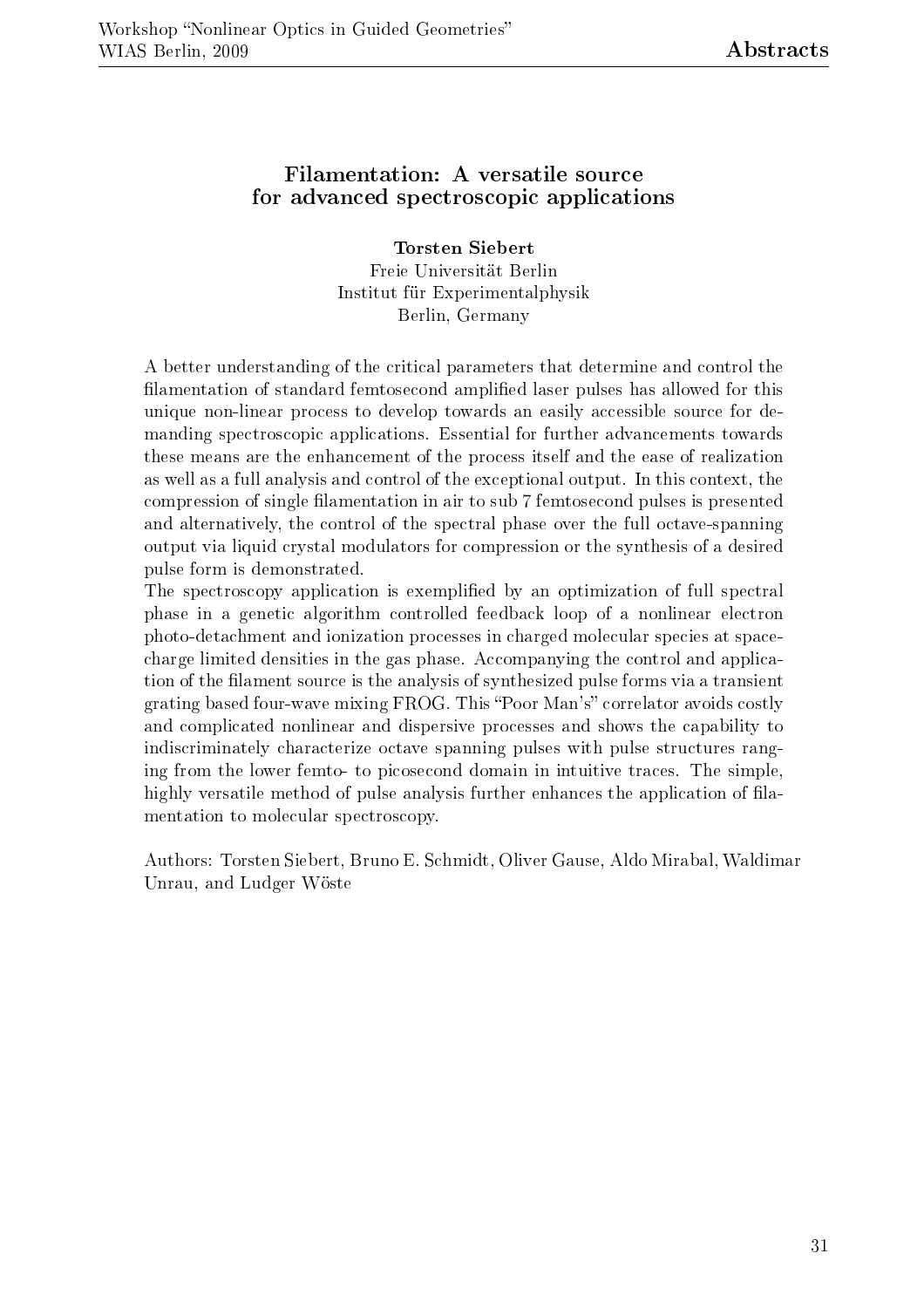#### Polariton solitons in semiconductor microcavities

#### Dmitry Skryabin

University of Bath Department of Physics Bath, United Kingdom

I will discuss bright and dark solitons and vortices of exciton-polaritons in semiconductor microcavities operating in strong coupling regime. Cavities with and without periodic and other forms of potentials will be considered. The reported structures are promising candidates for applications in all-optical signal processing because their excitation time and required pump powers are few orders of magnitude less than those of their weakly coupled counterparts.

Coauthors: O. Egorov, A. Gorbach, A. Yulin, R. Hartley, and F. Lederer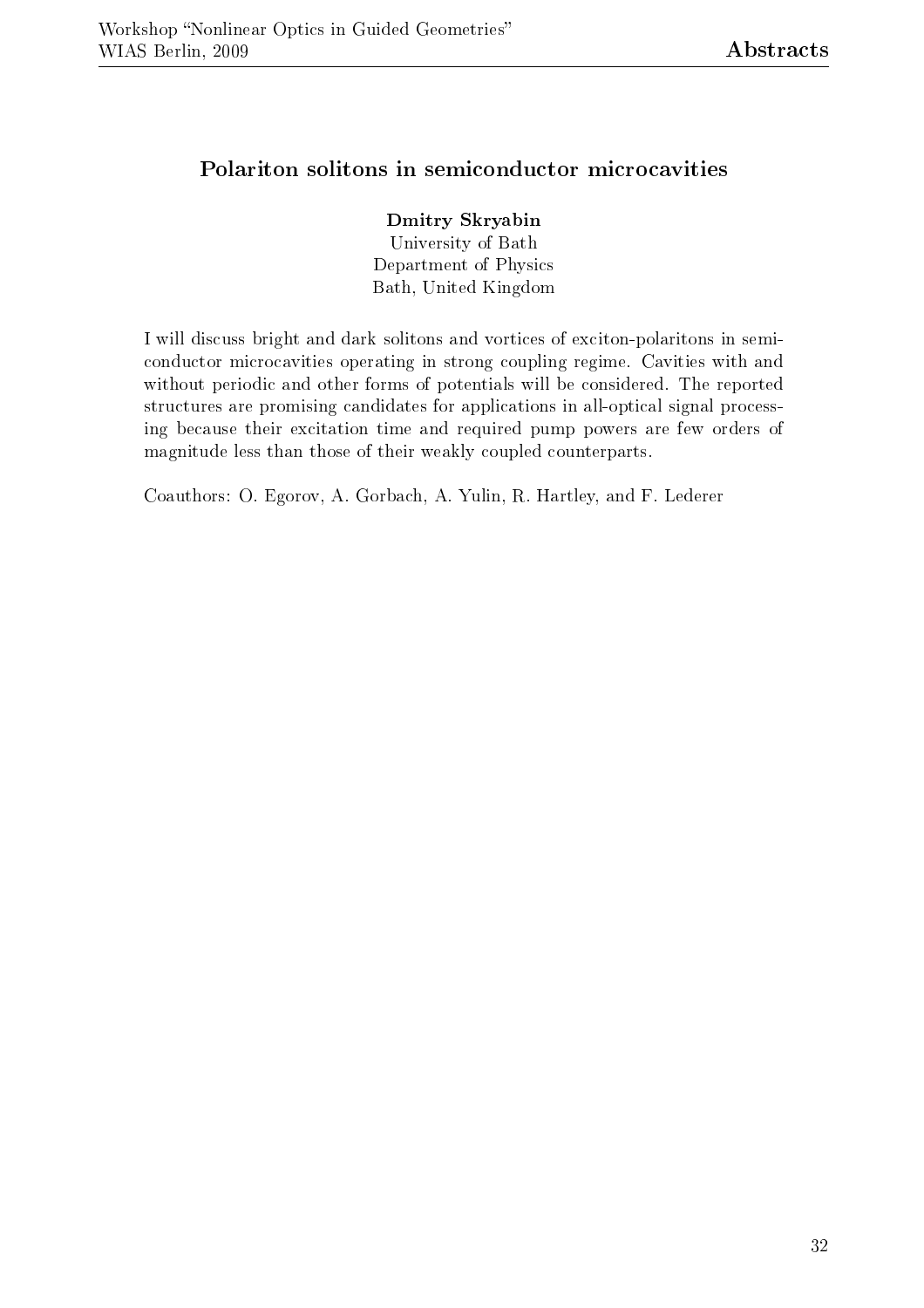#### Self-healing mechanism of compressed femtosecond filaments

Stefan Skupin Max Planck Institute for the Physics of Complex Systems Dresden, Germany

In self-generated filaments, femtosecond pulses experience strong spatial and temporal shaping effects. The dynamical balance between Kerr self-focusing and plasma-induced defocusing gives rise to a self-guiding mechanism, which involves a complex time dependent radial energy flow (dynamical spatial replenishment). This energy flow strongly links spatial and temporal dynamics.

One of the most surprising properties of femtosecond filaments is on-axis selfcompression, i.e., pulse shortening in the center of the beam during filamentary propagation. For examining the self-compression regime, experimental set-ups use windowed cells, allowing for careful optimization of the pressure that gives rise to maximum self-compression. Here we will investigate numerically the influence of these exit windows on pulse propagation, which distort the spatio-temporal shape of the exiting pulse considerably and seem to destroy self-compression. However, upon subsequent propagation in, e.g., the atmosphere, a self-healing mechanism takes place. We find that again, as the self-compression mechanism itself, this self-healing process is a result of a time-dependent radial energy flow.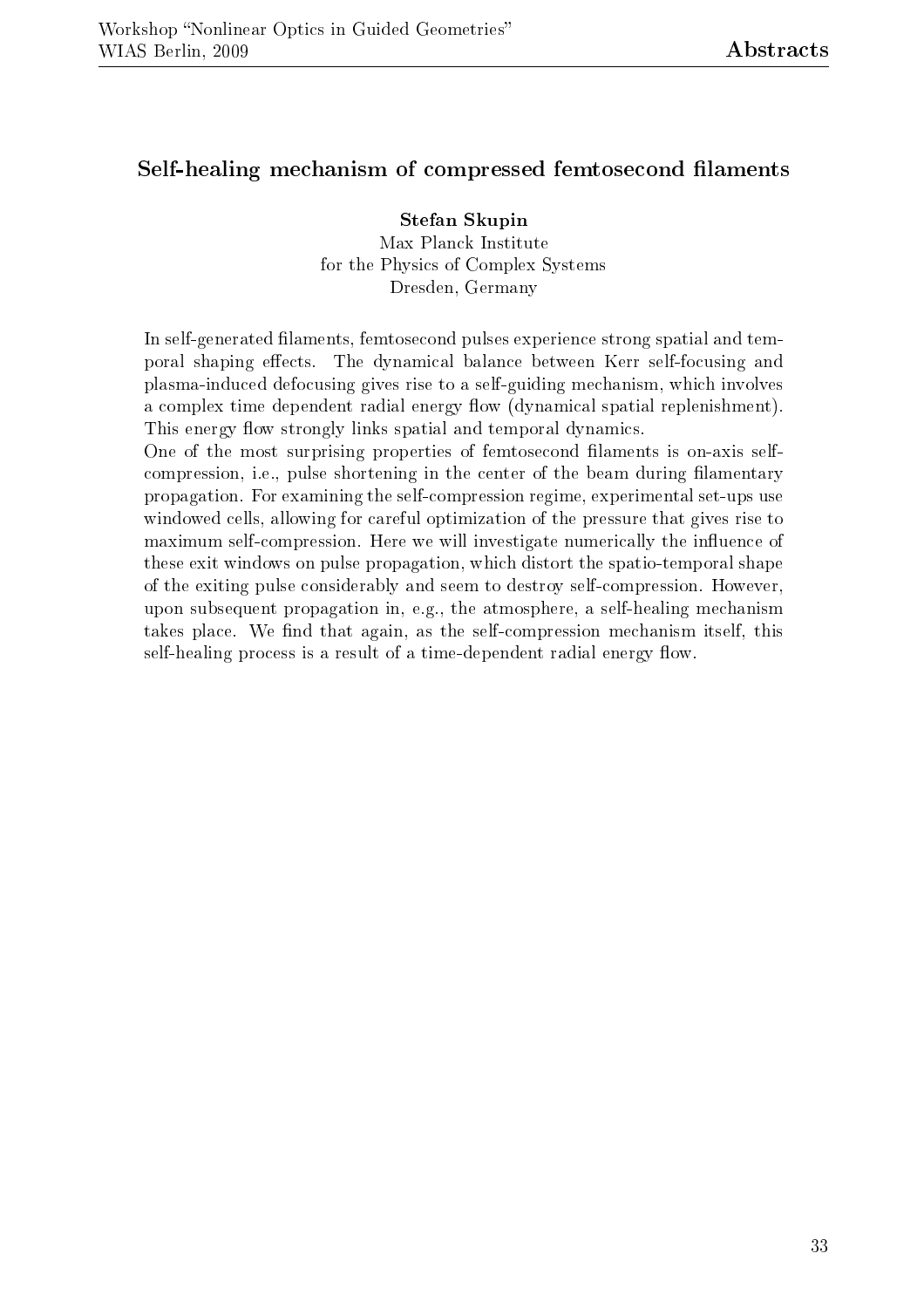#### Bandgap solitons and subdiffractive solitons

Kestutis Staliunas Universitat Politecnica de Catalunya (UPC) Departament de Fisica i Enginyeria Nuclear Barcelona, Spain

I will review the theory of the soliton formation in Kerr-nonlinear spatially modulated materials: the formation of band-gap solitons for transverse modulation of the refraction index, and the formation of subdiffractive solitons for the transverse and the longitudinal modulation of index.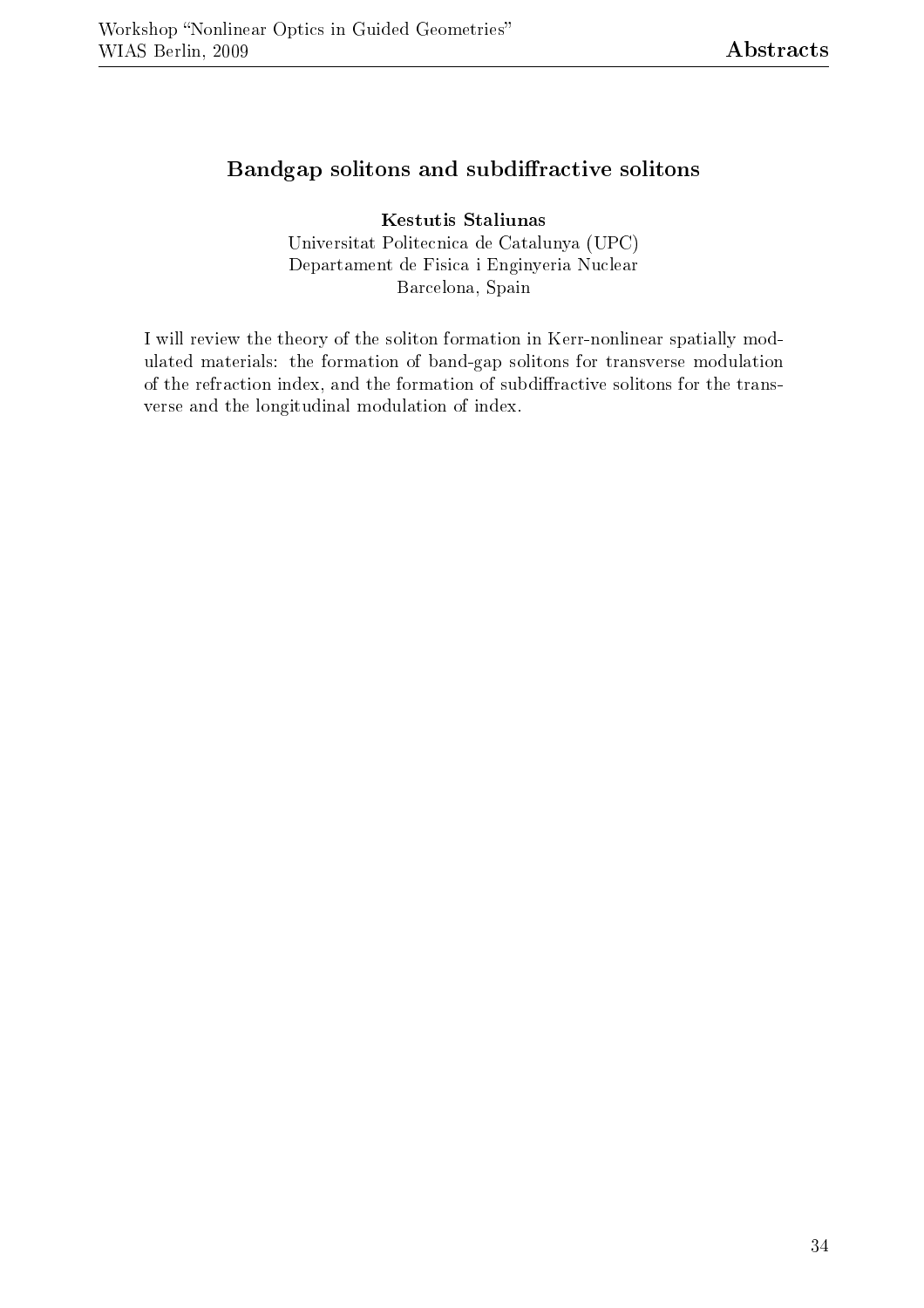#### New aspects of multiple filamentation and supercontinuum generation in experiments on manyfold supercritical beams  $(P>10 000 Pcr)$

#### Kamil Stelmaszczyk

Freie Universität Berlin Institute of Experimental Physics Berlin, Germany

A filamentary break-up of highly supercritical laser beams is generally known to result form random fluctuations of the laser noise and/or the propagation medium. It is accompanied by efficient supercontinuum generation, emitted preferably in a forward direction. Our recent experiments on multi-filamenting beams show that the stated above features must not be necessarily fulfilled. In the first one the two phase-locked beams were crossed inside a glass block at incident angles of a few degrees. Surprisingly, the emitted white light was not collinear with either of the beams, but propagated parallel to their common symmetry axis. In the second experiment the propagation of 150 TW laser beam in air was studied. Registered intensity profiles revealed a possible new regime of multiple filamentation, where the individual filaments interact with each other and self-organize in one-dimensional structures.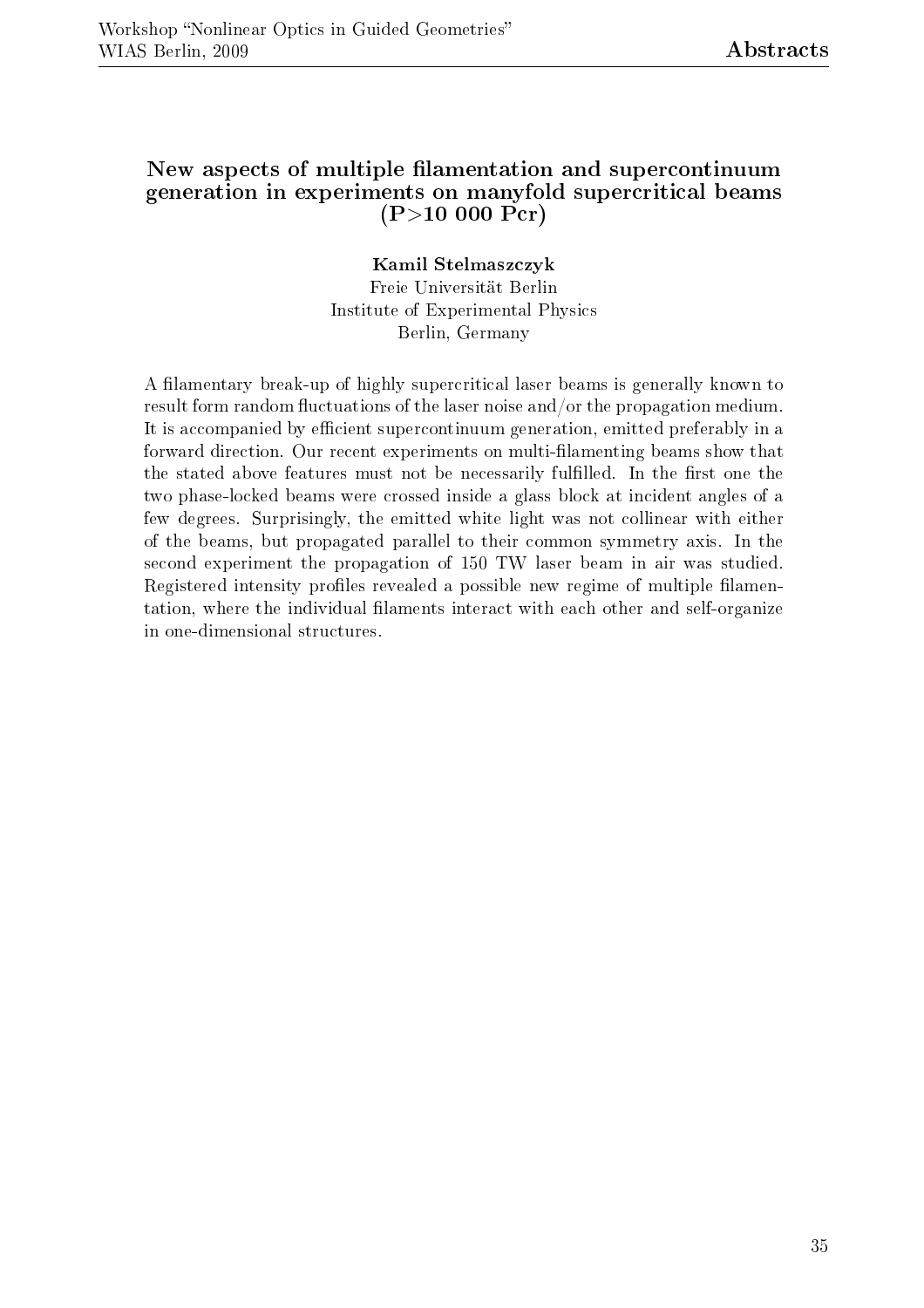#### Polychromatic light control in nonlinear photonic lattices

Andrey A. Sukhorukov The Australian National University Research School of Physics and Engineering Nonlinear Physics Centre Canberra, Australia

This presentation overviews our recent theoretical and experimental results on shaping and switching of light beams in modulated one- and two-dimensional photonic lattices created by arrays of periodically curved coupled optical waveguides. We present a general approach for realizing broadband diffraction management of polychromatic light beams with a spectral width of hundreds of nanometres by introducing appropriate longitudinal modulation of a photonic lattice, and predict a novel type of defect-free surface waves at the structure boundaries. In two-dimensional curved arrays, we reveal the possibility of wavelength-dependent engineering of lattice symmetry. We also predict that all-optical switching of visible light is possible in curved nonlinear waveguide couplers made of a material with intensity-dependent refractive index. These results suggest novel opportunities for flexible manipulation and control of polychromatic light in nonlinear photonic lattices.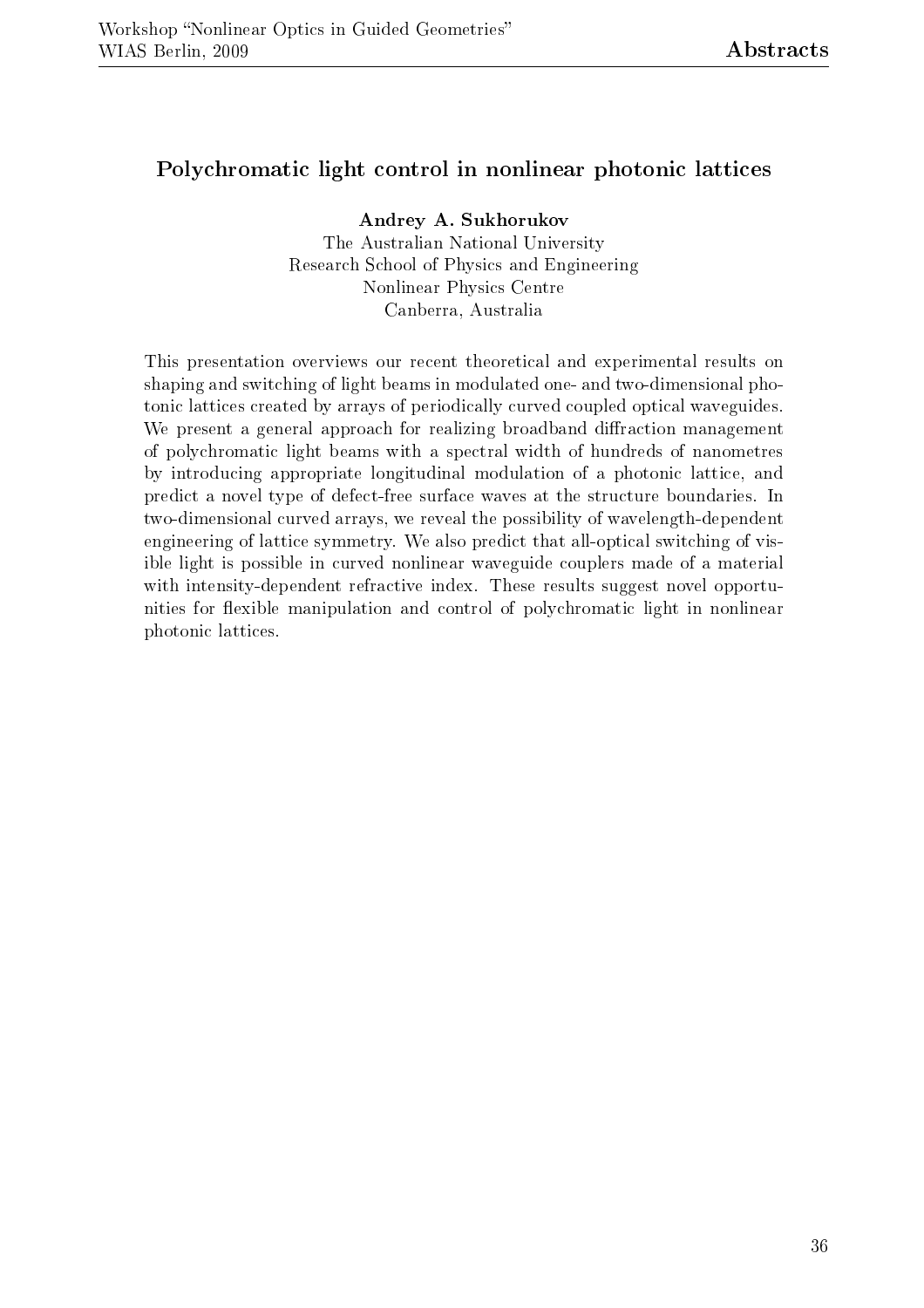#### Optical rogue wave formation

Majid Taki

University of Lille and Centre National de la Recherche Scientique (CNRS) Laboratoire de Physique des Lasers, Atomes et Molécules (PhLAM) Unité Mixte de Recherche UMR 8523 Lille, France

Freak waves, or rogue waves, are one of the fascinating manifestations of the strength of nature. These devastating "walls of water" appear from nowhere, are short-lived and extremely rare. Despite the large amount of research activities on this subject, neither the minimum ingredients required for their generation nor the mechanisms explaining their formation have been given. Today, it is possible to reproduce such kind of waves in optical fibre systems. In this context, we demonstrate theoretically and numerically that convective instability is the basic ingredient for the formation of rogue waves. This explains why rogue waves are extremely sensitive to noisy environments.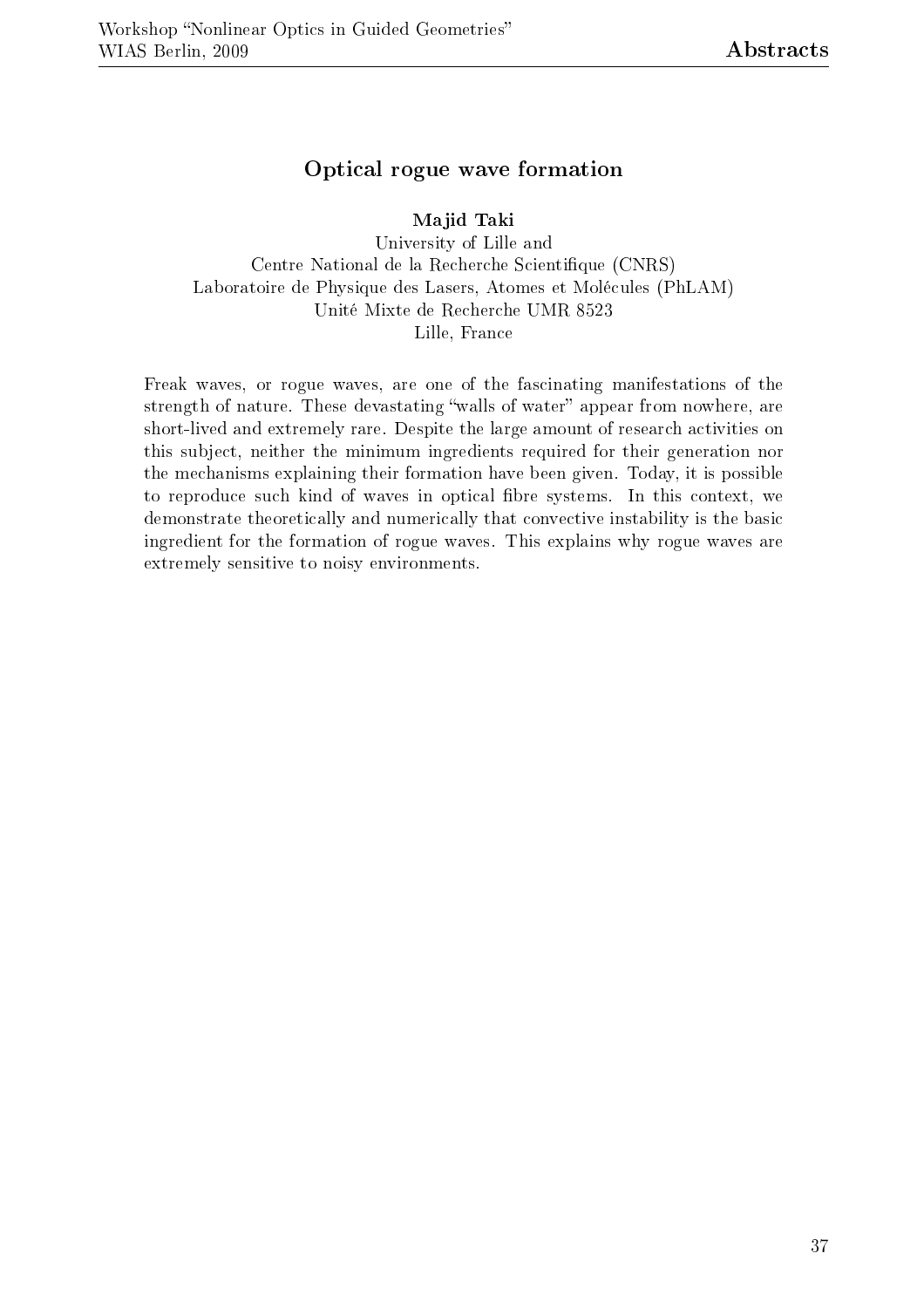#### Analytical study of intense light propagation in highly nonlinear media

Larisa Tatarinova

Kassel University Fachbereich Naturwissenschaften Institut für Physik Theoretische Physik Kassel, Germany

We demonstrate that the problem of intense light propagation in highly nonlinear media in numerous cases can be studied analytically under the semi-classical approximation with a high accuracy. On the basis of the renormalization group symmetry analysis, for the first time, we constructed an exact analytical solution to the eikonal equation with a saturating refractive index. Several examples of refractive indices and beam profiles are studied approximately. General analytical expressions for the filament intensity are presented. Obtained solutions can serve as a benchmark solution for numerical simulations.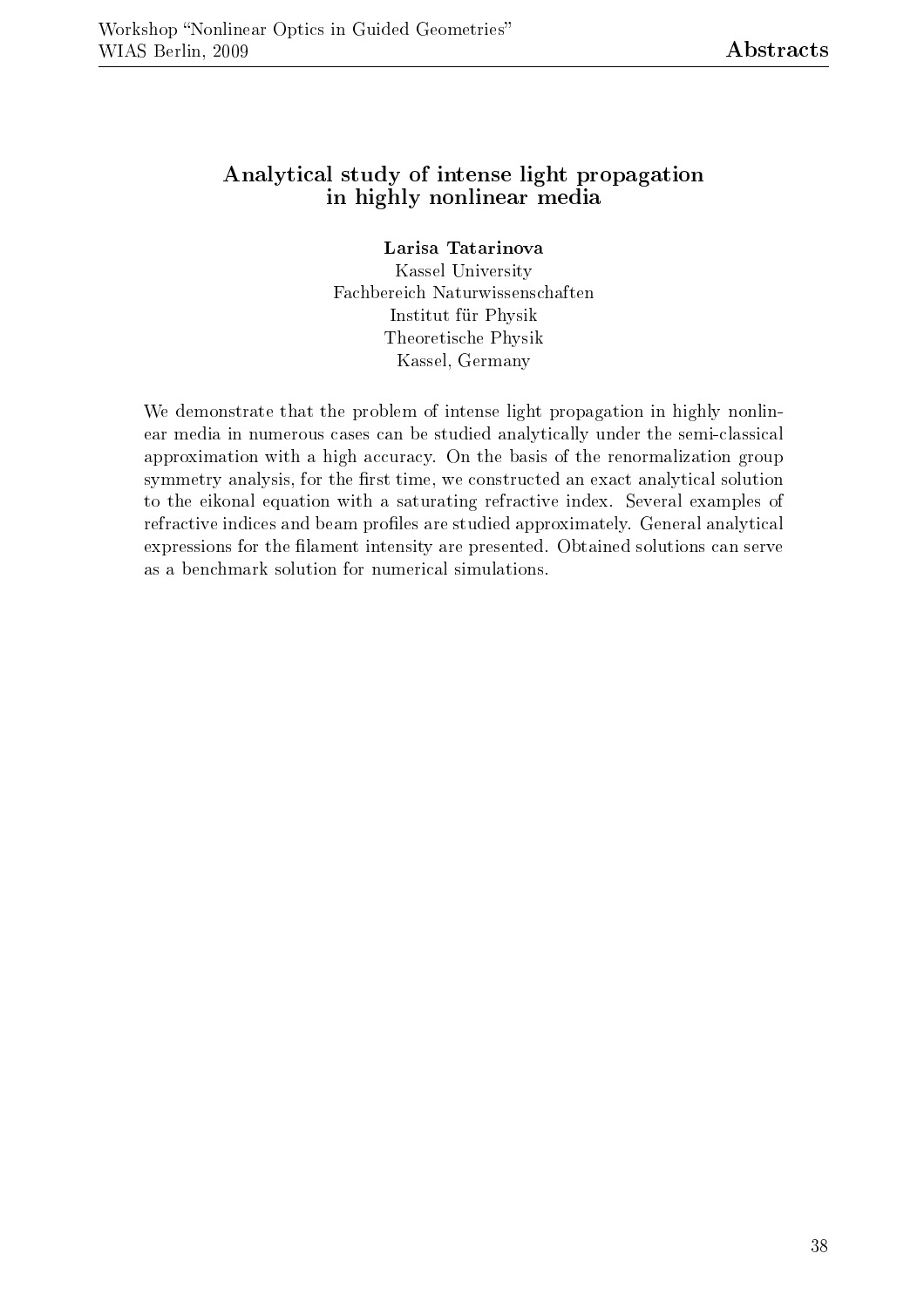#### Localized structures in photonic crystal fiber resonators

Mustapha Tlidi Université Libre de Bruxelles Faculté des Sciences Physique Optique Nonlinéare Théorique (ONT) Brussels, Belgium

We analyze the beating between intrinsic frequencies that are simultaneously generated by a modulation (Turing) instability in a nonlinear extended system. The model studied is that of a coherently driven photonic crystal fiber cavity. Beating in the form of a slow modulation of fast intensity oscillations is found to be stable for a wide range of parameters. We find that such beating can also be localized and contain only a finite number of slow modulations. These structures consist of dips in the amplitude of the fast intensity oscillations, which can either be isolated or regularly spaced.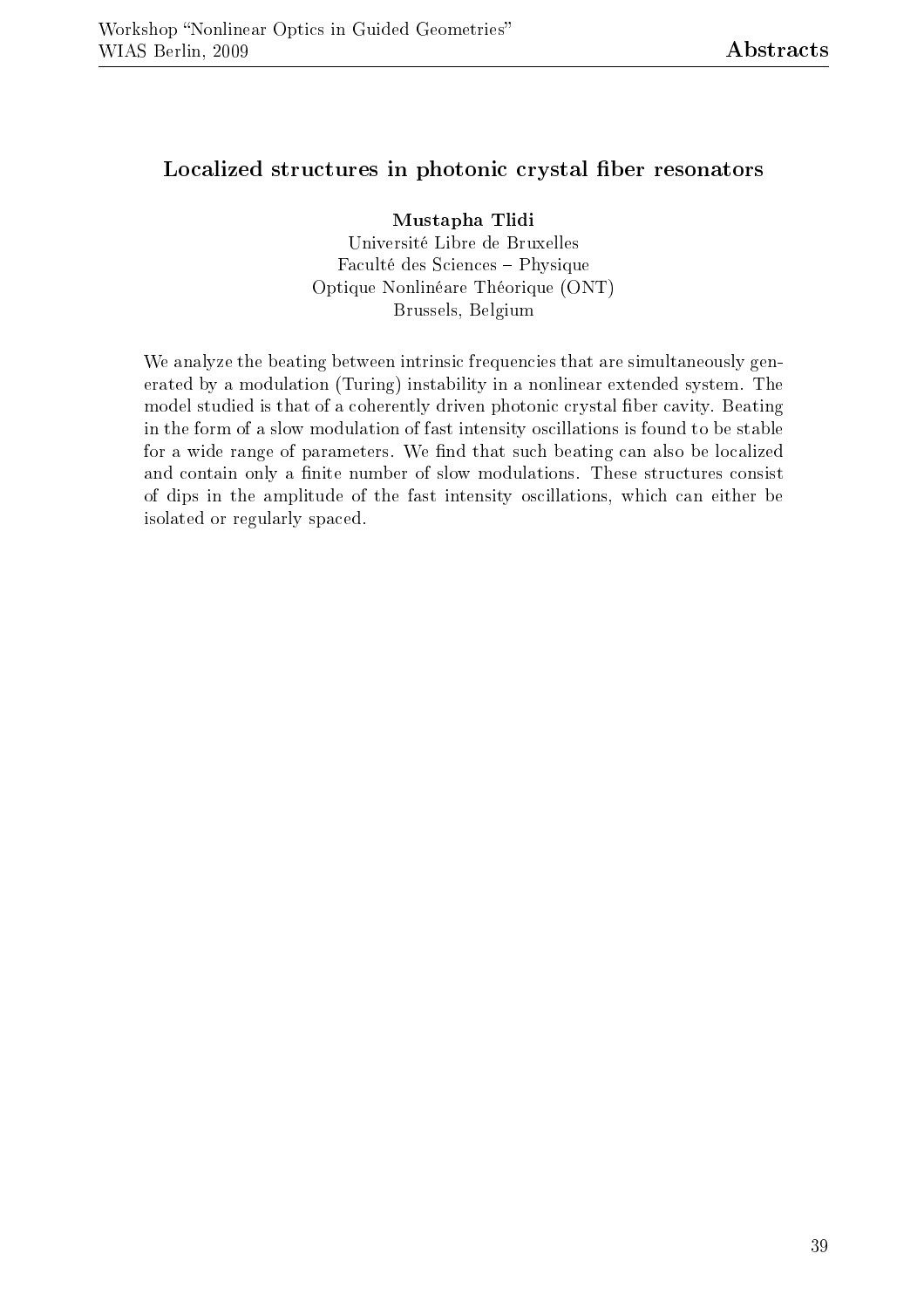#### Optical turbulence in ultra-long fibre lasers

#### Sergei K. Turitsyn

Aston University Photonics Research Group Birmingham, United Kingdom

An emerging area of optical wave turbulence in fibre lasers will be overviewed. I present results of our recent studies of optical wave turbulence using as a particular example recently demonstrated ultra-long fibre laser. Impact of the laser cavity dispersion on spectral and temporal properties of generated radiation and newly observed state-spectral condensate will be discussed.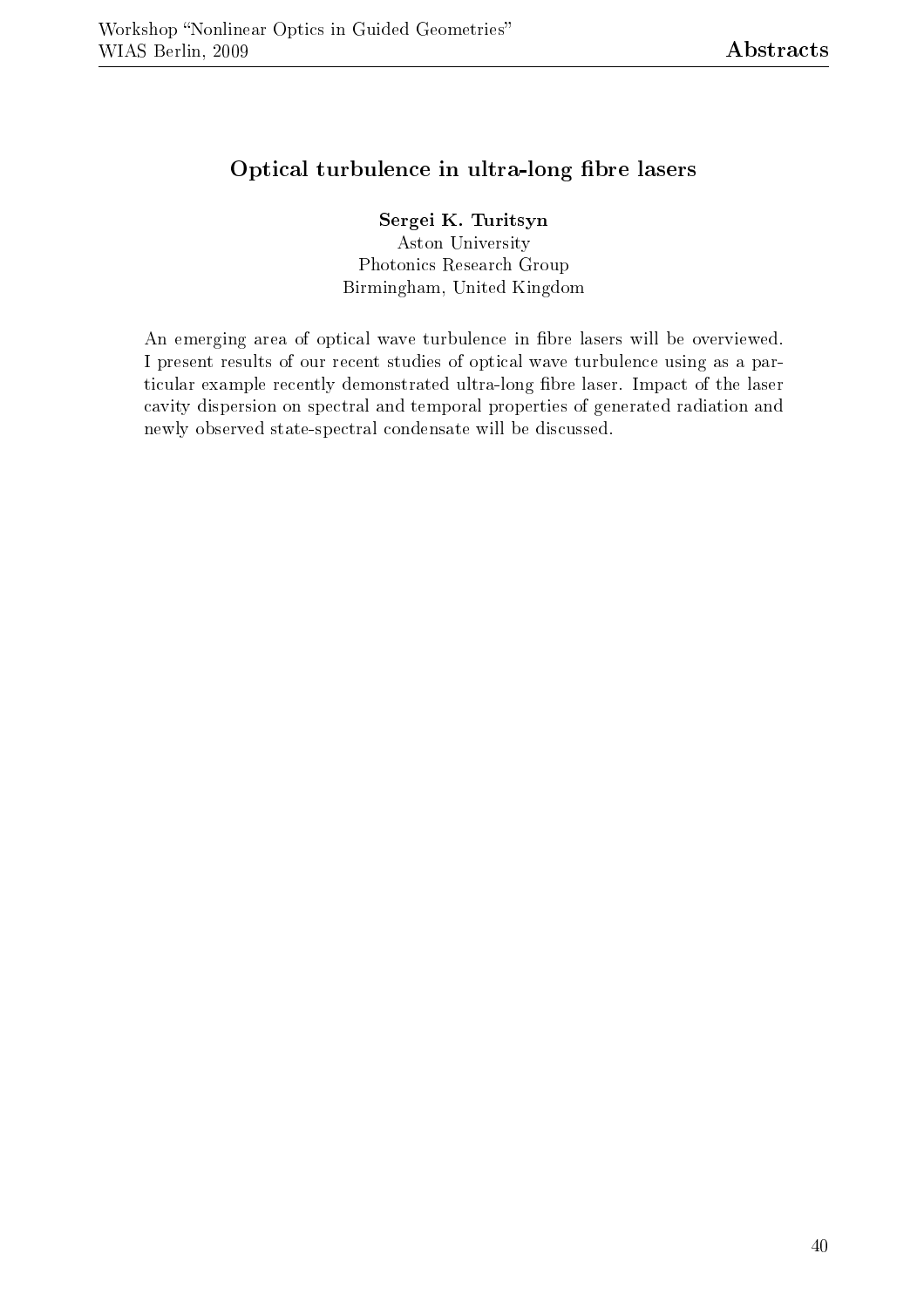#### Shalva Amiranashvili

Weierstrass Institute for Applied Analysis and Stochastics (WIAS) Research Group "Laser Dynamics" Mohrenstr. 39 10117 Berlin Germany shalva@wias-berlin.de

#### Uwe Bandelow

Weierstrass Institute for Applied Analysis and Stochastics (WIAS) Research Group "Laser Dynamics" Mohrenstr. 39 10117 Berlin Germany bandelow@wias-berlin.de

#### Luc Bergé

Commissariat à l'Energie Atomique (CEA/DAM/DIF) Bruyères-le-Châtel 91297 Arpajon France luc.berge@cea.fr

#### Nicoletta Brauckmann

Westfälische Wilhelms-Universität Münster Physics Department Institute of Applied Physics Corrensstr. 2/4 48149 Münster Germany brauckmann@uni-muenster.de

#### Ayhan Demircan

Weierstrass Institute for Applied Analysis and Stochastics (WIAS) Research Group "Laser Dynamics" Mohrenstr. 39 10117 Berlin Germany demircan@wias-berlin.de

#### Ihar Babushkin

Weierstrass Institute for Applied Analysis and Stochastics (WIAS) Research Group "Laser Dynamics" Mohrenstr. 39 10117 Berlin Germany babushkin@wias-berlin.de

#### Stephane Barland

Université de Nice Sophia-Antipolis Institut Non Linéaire de Nice (INLN) 1361 route des Lucioles 06560 Valbonne France stephane.barland@inln.cnrs.fr

#### Jens Bethge

Max Born Institute for Nonlinear Optics and Short Pulse Spectroscopy (MBI) Max-Born-Str. 2A 12489 Berlin Germany bethge@mbi-berlin.de

#### Carsten Brée

Weierstrass Institute for Applied Analysis and Stochastics (WIAS) Research Group "Laser Dynamics" Mohrenstr. 39 10117 Berlin Germany bree@wias-berlin.de

#### John Dudley

Université de Franche-Comté Institut FEMTO-ST (Franche-Comté Electronique Mecanique Thermique et Optique - Sciences et Technologies) 16 Route de Gray 25000 Besançon France john.dudley@univ-fcomte.fr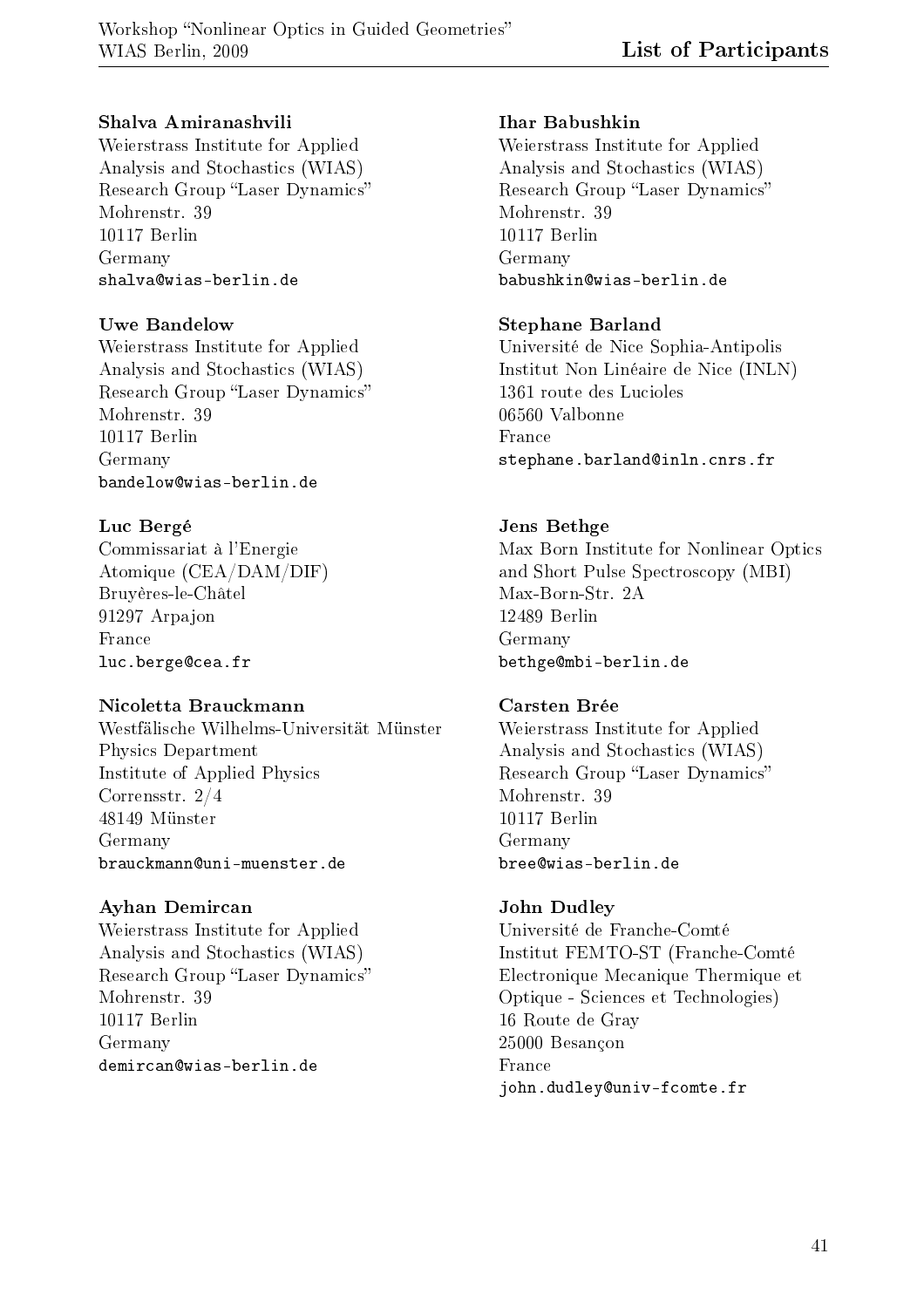#### Oleg Egorov

Friedrich-Schiller-Universität Jena Institute of Condensed Matter Theory and Solid State Optics Max-Wien-Platz 1 07743 Jena Germany Oleg.Egorov@uni-jena.de

#### Michael H. Frosz

Technical University of Denmark DTU Fotonik Department of Photonics Engineering Oersteds Plads 343 DK-2800 Kongens Lyngby Denmark mhfr@fotonik.dtu.dk

#### Eleftherios Goulielmakis

Max Planck Institute for Quantum Optics Hans-Kopferman-Str. 1 85748 Garching Germany elgo@mpq.mpg.de

#### Anton Husakou

Max Born Institute for Nonlinear Optics and Short Pulse Spectroscopy (MBI) Max-Born-Str. 2A 12489 Berlin Germany gusakov@mbi-berlin.de

#### Paul Kinsler

Imperial College London Department of Physics Photonics Group Blackett Laboratory SW7 2AZ London United Kingdom p.kinsler@imperial.ac.uk

#### Carsten Fallnich

Westfälische Wilhelms-Universität Münster Physics Department Institute of Applied Physics Optical Technologies Group Corrensstr. 2/4 48149 Münster Germany fallnich@uni-muenster.de

#### Goëry Genty

Tampere University of Technology Institute of Physics Optics Laboratory Korkeakoulunkatu 3 33720 Tampere Finland goery.genty@tut.fi

#### Joachim Herrmann

Max Born Institute for Nonlinear Optics and Short Pulse Spectroscopy (MBI) Max-Born-Str. 2A 12489 Berlin Germany jherrman@mbi-berlin.de

#### Julien Javaloyes

University of Glasgow Faculty of Engineering Department of Electronics and Electrical Engineering Rankine Building, Oakfield Avenue G12 8LT Glasgow United Kingdom julien.javaloyes@elec.gla.ac.uk

#### Vladimir Konotop

University of Lisbon Centro de Física Teórica e Computacional, and Faculty of Sciences, Department of Physics Complexo Interdisciplinar Av. Prof. Gama Pinto 2 1649-003 Lisbon Portugal konotop@cii.fc.ul.pt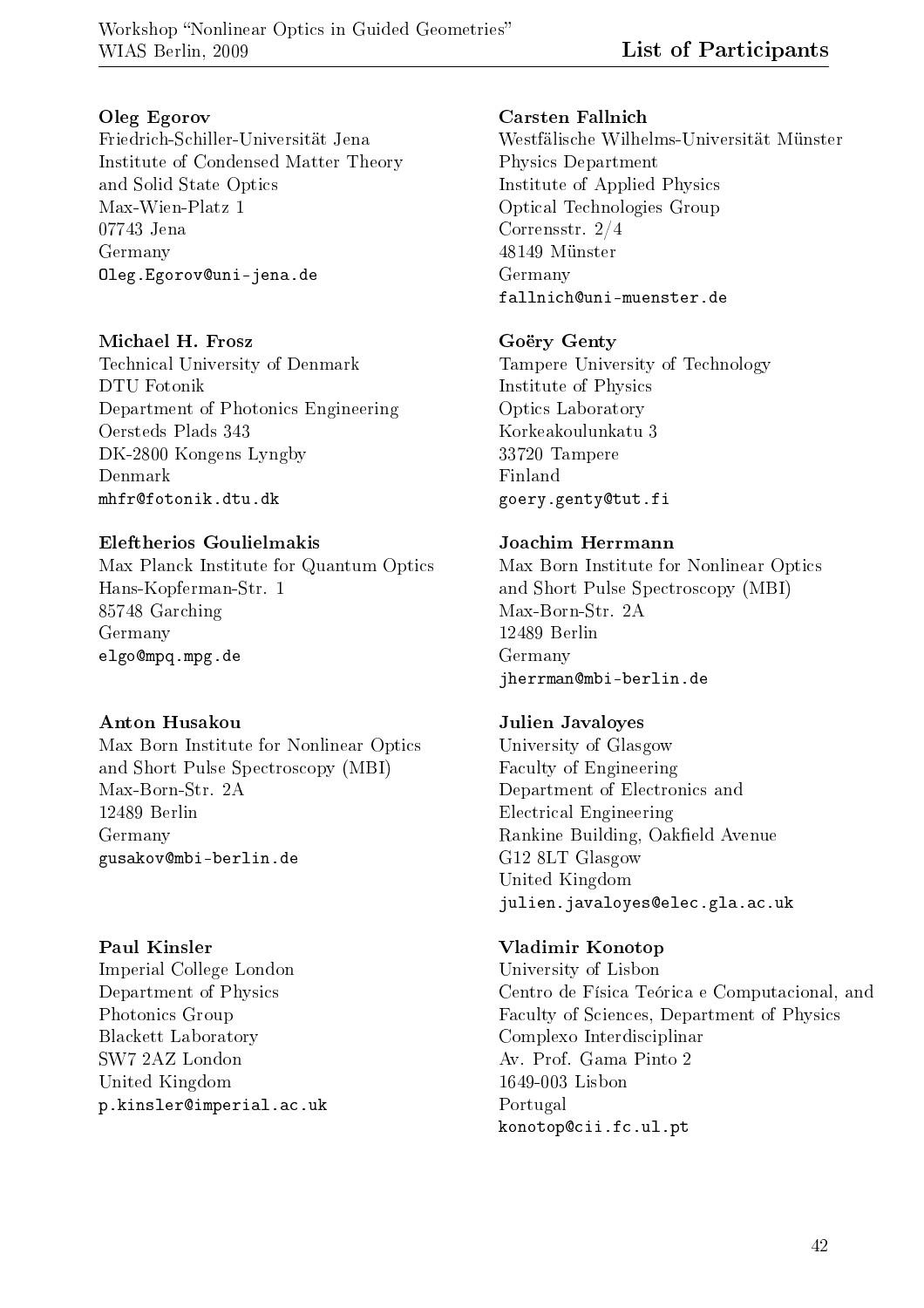#### Kyriaki Kosma

Max Born Institute for Nonlinear Optics and Short Pulse Spectroscopy (MBI) Max-Born-Str. 2A 12489 Berlin Germany kosma@mbi-berlin.de

#### Pierre-Ambroise Lacourt

Université de Franche-Comté Institut FEMTO-ST (Franche-Comté Electronique Mecanique Thermique et Optique - Sciences et Technologies) 16 Route de Gray 25030 Besançon France pierre-ambroise.lacourt@univ-fcomte.fr

#### Kurt Oughstun

University of Vermont College of Engineering & Mathematical Sciences (CEM) 33 Colchester Avenue 109 Votey Building VT 05405-0156 Burlington (Vermont) USA oughstun@cems.uvm.edu

#### Patrick Runge

Technische Universität Berlin Institut für Hochfrequenz- und Halbleiter-Systemtechnologien Fachgebiet Hochfrequenztechnik - Photonics Einsteinufer 25 10587 Berlin Germany runge@hft.ee.tu-berlin.de

Emilia Schulz Leibniz Universität Hannover Institute of Quantum Optics Welfengarten 1 30167 Hannover Germany schulz@iqo.uni-hannover.de

#### Michael Kues

Westfälische Wilhelms-Universität Münster Physics Department Institute of Applied Physics Corrensstr. 2/4 48149 Münster Germany m.kues@uni-muenster.de

#### Fedor Mitschke

Universität Rostock Institut für Physik AG Experimentalphysik: Optik Universitätsplatz 3 18051 Rostock Germany fedor.mitschke.@uni-rostock.de

#### Luis Roso

Universidad de Salamanca Facultad de Ciencias Grupo de Laseres Pulsados Ultraintensos Patio de Escuelas 1 37008 Salamanca Spain roso@usal.es

#### Julio San Roman

Universidad de Salamanca Department of Applied Physics Optics Group Plaza de la Merced s/n 37008 Salamanca Spain jsr@usal.es

#### Torsten Siebert

Freie Universität Berlin Institut für Experimentalphysik Arnimallee 14 14195 Berlin Germany torsten.siebert@fu-berlin.de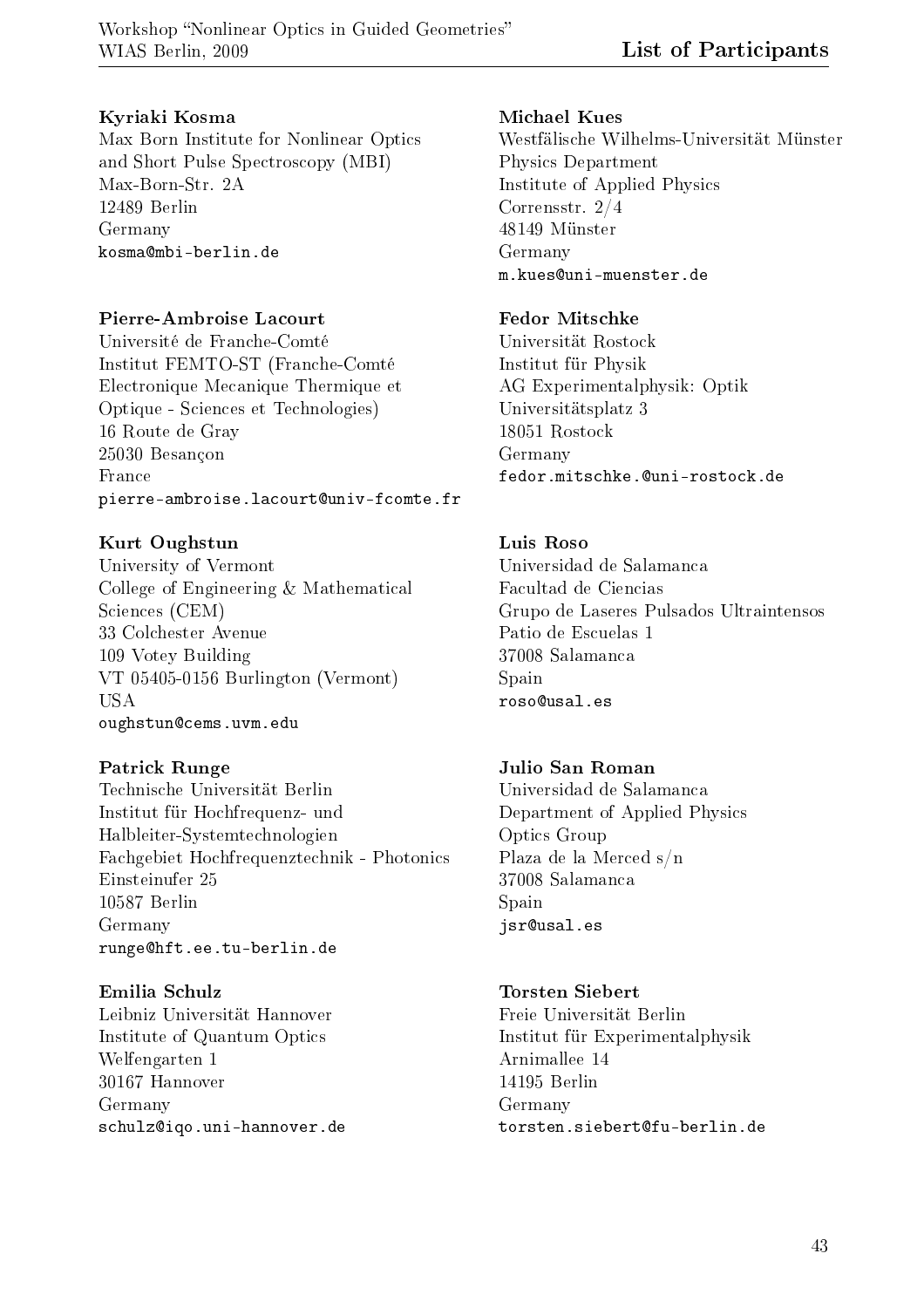#### Dmitry Skryabin

University of Bath Department of Physics The University of Bath Campus - 3 West BA2 7AY Bath United Kingdom d.v.skryabin@bath.ac.uk

#### Kestutis Staliunas

Universitat Politecnica de Catalunya (UPC) Departament de Fisica i Enginyeria Nuclear Colom 11 E-08222 Terrassa/Barcelona Spain kestutis.staliunas@icrea.es

#### Günter Steinmeyer

Max Born Institute for Nonlinear Optics and Short Pulse Spectroscopy (MBI) Max-Born-Str. 2A 12489 Berlin Germany steinmey@mbi-berlin.de

#### Andrey A. Sukhorukov

The Australian National University Research School of Physics and Engineering Nonlinear Physics Centre Le Couteur Building ACT 0200 Canberra Australia ans124@physics.anu.edu.au

#### Larisa Tatarinova

Kassel University Fachbereich Naturwissenschaften Institut für Physik Theoretische Physik Heinrich-Plett-Str. 40 34132 Kassel Germany tatarino@physik.uni-kassel.de

#### Stefan Skupin

Max Planck Institute for the Physics of Complex Systems Noethnitzer Str. 38 01187 Dresden Germany skupin@pks.mpg.de

#### Daniel Steingrube

Leibniz Universität Hannover Institute of Quantum Optics Welfengarten 1 30167 Hannover Germany steingrube@iqo.uni-hannover.de

#### Kamil Stelmaszczyk

Freie Universität Berlin Institute of Experimental Physics Arnimallee 14 14195 Berlin Germany kamil.stelmaszczyk@physik.fu-berlin.de

#### Majid Taki

University of Lille and Centre National de la Recherche Scientifique (CNRS) Laboratoire de Physique des Lasers, Atomes et Molécules (PhLAM) Unité Mixte de Recherche 8523 Bât. P5 USTL 59655 Villeneuve d'Ascq France taki@phlam.univ-lille1.fr

#### Mustapha Tlidi

Université Libre de Bruxelles Faculté des Sciences Physique Optique Nonlinéare Théorique (ONT) Campus Plaine, CP 231 1050 Brussels Belgium mtlidi@ulb.ac.be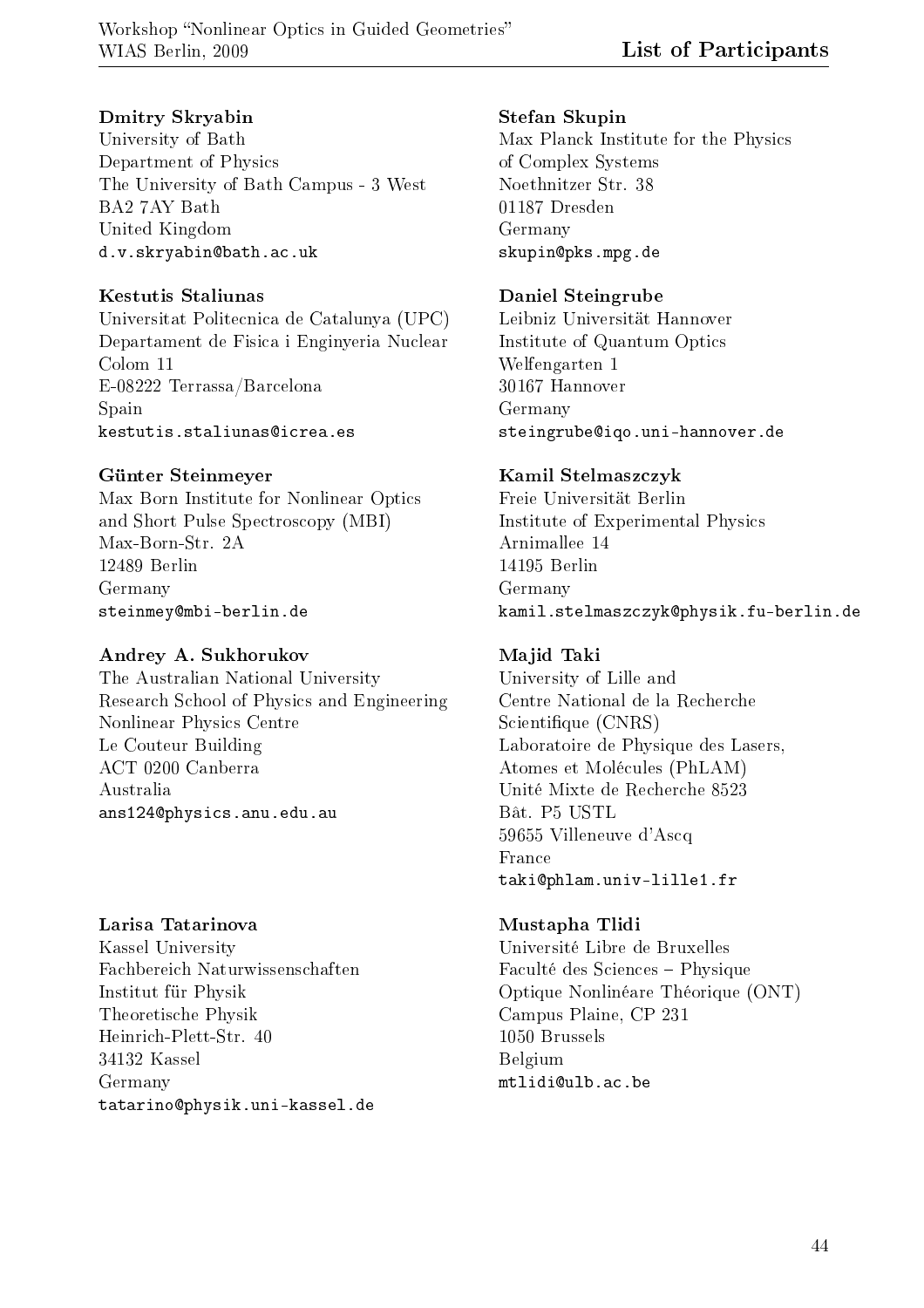#### Sergei K. Turitsyn

Aston University Photonics Research Group Aston Triangle B4 7ET Birmingham United Kingdom s.k.turitsyn@aston.ac.uk

#### Till Walbaum

Westfälische Wilhelms-Universität Münster Physics Department Institute of Applied Physics Corrensstr. 2/4 48149 Münster Germany twalbaum@uni-muenster.de

#### Andrei G. Vladimirov

Weierstrass Institute for Applied Analysis and Stochastics (WIAS) Research Group "Laser Dynamics" Mohrenstr. 39 10117 Berlin Germany vladimir@wias-berlin.de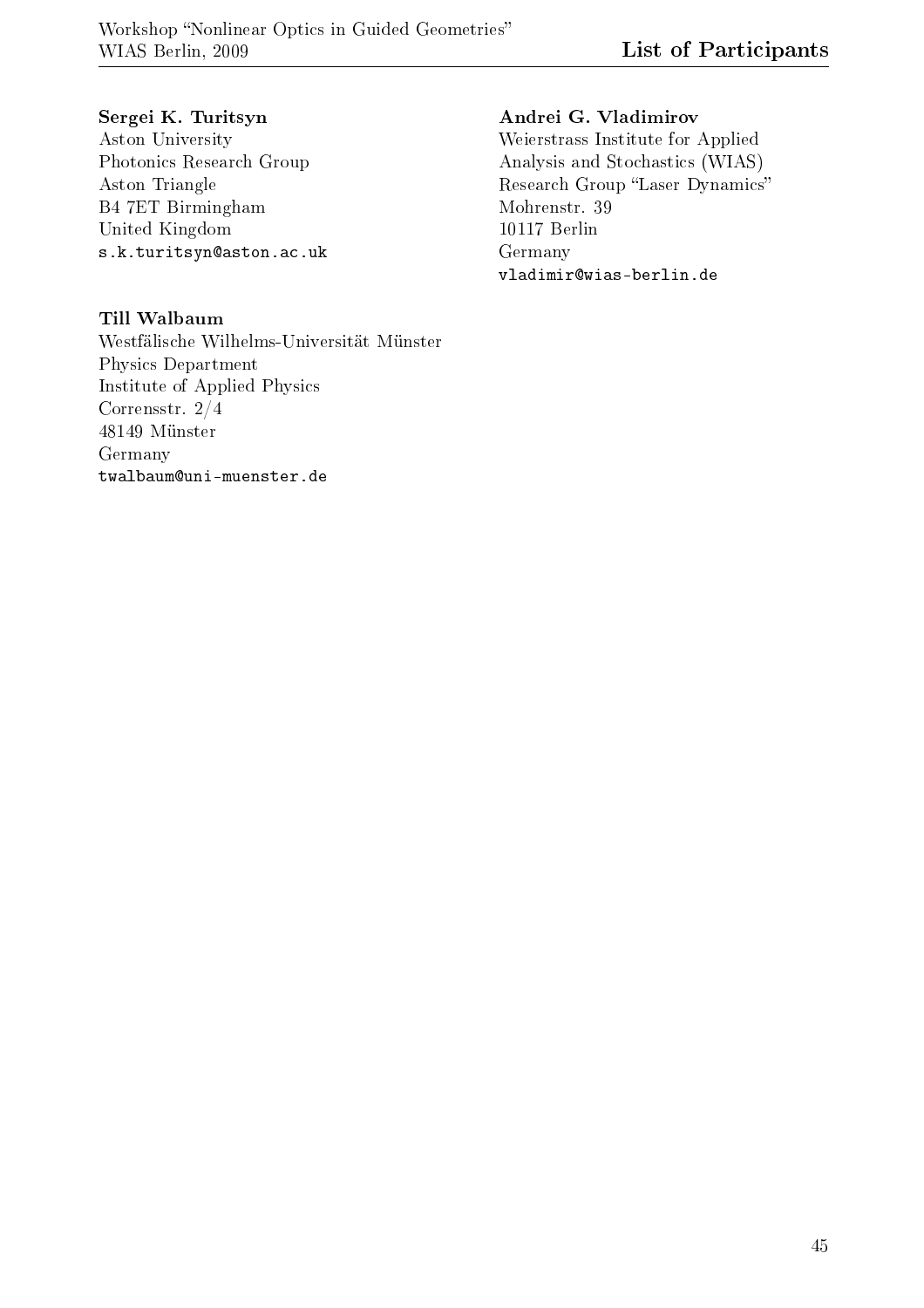## Workshop Dinner

- A Workshop Dinner will be held in the restaurant Brauhaus Georgbraeu at 7:00 p.m. on Monday, May 18, 2009.
- Brauhaus Georgbraeu is located on the waterfront of the River Spree in the Nikolai Quarter, the old core of Berlin.
- The full address is: Brauhaus Georgbraeu, 4 Spreeufer, 10178 Berlin-Mitte, Tel: 24 24 244.
- For further information about the restaurant please see also **Brauhaus Georgbraeu's** homepage at: http://www.georgbraeu.de/default.aspx?alias=www.georgbraeu.de&lang=en-GB.



Please note that not all streets are included on this map. Walking distance from WIAS to the restaurant Braushaus Georgbraeu is approximately 15 minutes.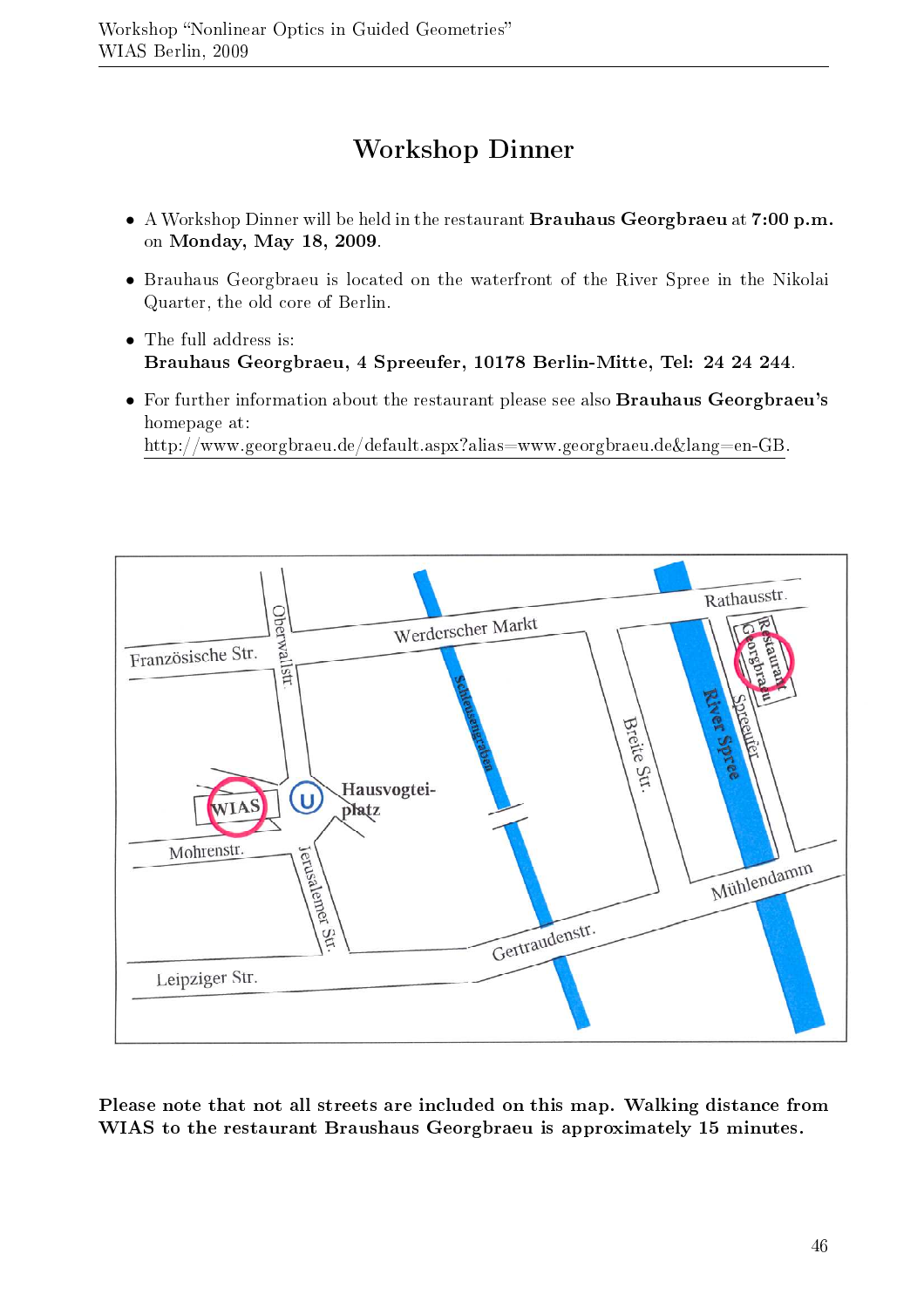## Computer Facilities

All workshop participants have the possibility to check emails in room no. 010 on the first floor (on the right side after passing the reception area). Any workstation in this room may be used.

For login, please enter the following:

| User name: | nonlin09        | $\cap V$ |
|------------|-----------------|----------|
| Password:  | $*$ Nonlin $09$ |          |

For logout you can either use the Log out selection on the root window or the  $|EXIT|$ button of the desktop.

Please be aware that this account is used by all workshop participants. Therefore, don't leave any confidential data in its home directory. All remaining files will be erased after the workshop.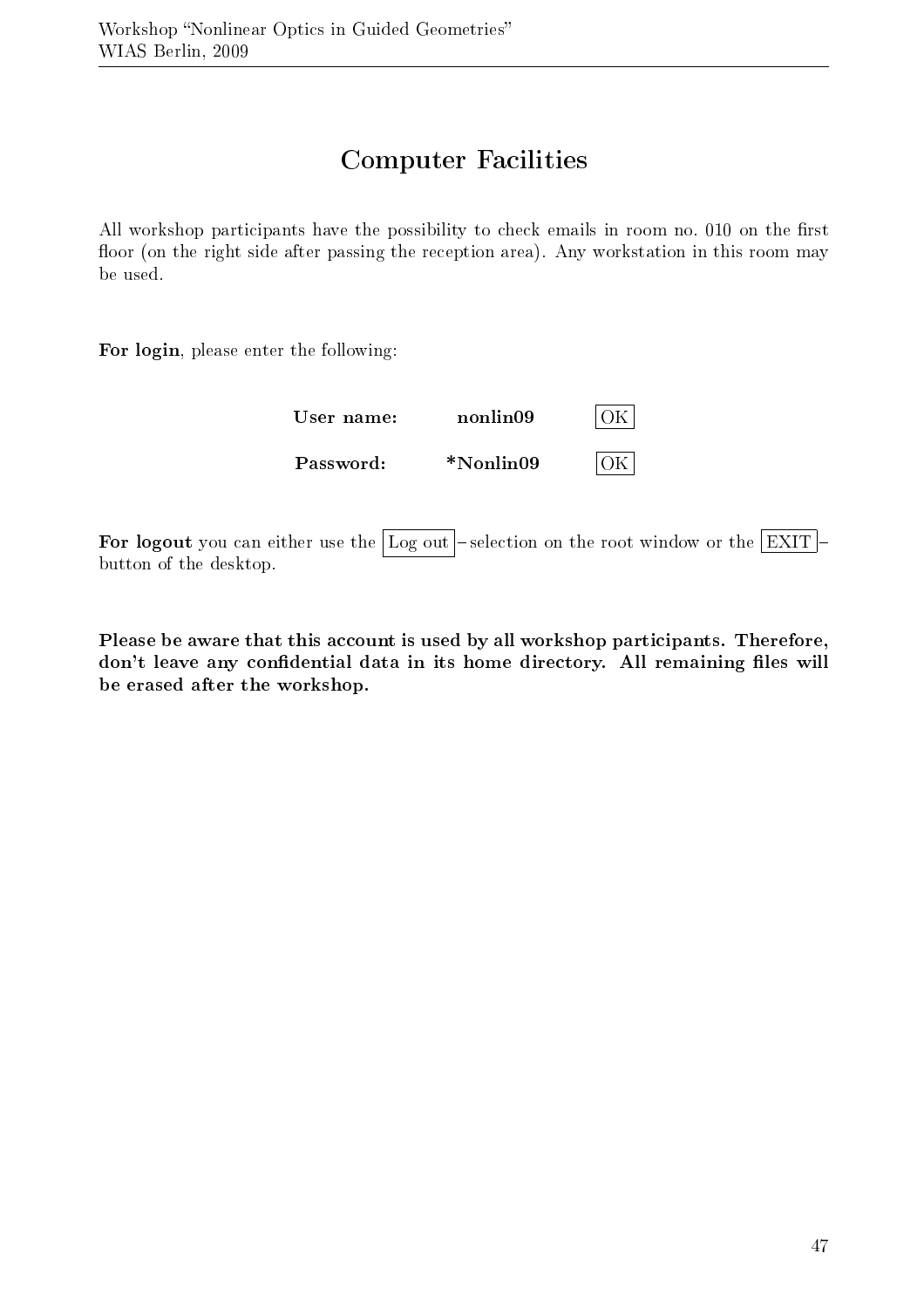## Places to have Lunch/Dinner

On the following pages you will find a selection of places to eat and drink in the vicinity of WIAS. An indication of the type of cuisine and of the approximate price ranges is given for each restaurant/bar/café.



- 1 Mensa Konzerthaus
- 2 Efendi Modern Bistro
- 3 Croissanterie "Bistro & Baguette"
- 4 Bistro am Gendarmenmarkt
- 5 "the coffee shop"
- 6 KAFFEE EINSTEIN
- 7 "Foodcourt" in Friedrichstadtpassage
- 8 "Galéries Lafayette"
- 9 Viethaus
- 10 "Hilton"
- 11 Leopold's Kontorhaus
- 12 Fontana di Trevi Ristorante
- 13 Irish Times
- P Post Office
- 14 China-City Restaurant
- 15 Französischer Hof
- 16 "Diverso" Ristorante Italiano
- 17 Lutter und Wegner
- 18 Café Möhring
- 19 Shan Rahimkan Café
- 20 Brasserie
- 21 Löwenbräu
- 22 Good Time
- 23 Açaí café
- 24 Ur-Saalfelder
- 25 Springer Building
- T Travel Agency "Reiseland American Express"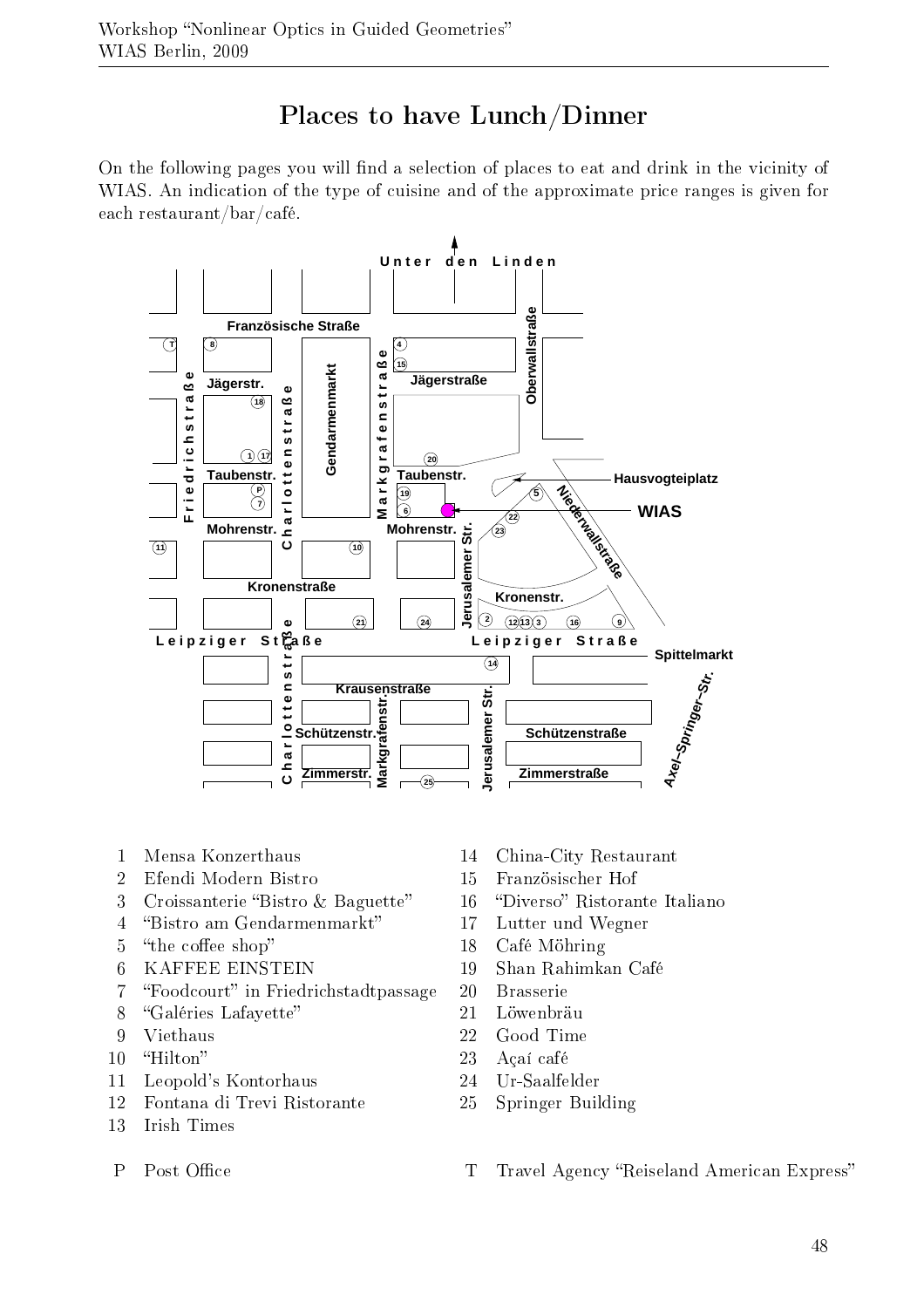(1) Many WIAS collaborators have their lunch in the restaurant for the staff of Konzerthaus am Gendarmenmarkt, entrance via Taubenstrasse, 2nd floor, or in the "Cafeteria" on the 1st floor. A set lunch is typically offered for about  $5 \in$ 

°<sup>25</sup> Another good place for lunch is the Springer Building, Zimmerstrasse, with snack and coffee bars, as well as a restaurant where you can have lunch meals.  $5 \notin upwards$ 

#### Please find below a further selection of restaurants, bars, cafés, and snack stalls:

 $(2)$  "Efendi modern Bistro" (Mon.-Sat. 7 a.m.-2 a.m.) Leipziger Strasse 58 Turkish snacks ("Döner" kebap, shish kebab, salads, etc.)  $2-8 \in$ (3) Croissanterie "Bistro & Baguette" (Mon.-Sun. 7 a.m.-6 p.m.) Leipziger Strasse 56 Breakfast, coffee, snacks, icecream from  $1 \in upwards$ (4) "Bistro am Gendarmenmarkt" (Mon.Fri. from 11 p.m., Sat./Sun. from 1 a.m.) Markgrafenstrasse/corner of Französische Strasse Soups, small snacks  $5-9 \in$  $(5)$  "the coffee shop" (Mon.-Fri. 8 a.m.-6 p.m.) Hausvogteiplatz 13 Bagels, muffins, brownies, croissants, sandwiches  $2-4 \in$ (6) "KAFFEE EINSTEIN" (Mon.-Sat. 7:30 a.m.-8 p.m., Sun. 10 a.m.-6 p.m.)

Mohrenstrasse/corner of Markgrafenstrasse Baguettes, muffins, sandwiches from  $2 \in$  upwards

°<sup>7</sup> When entering the Friedrichstadt Passage from Mohrenstrasse and going down the escalator to the basement you find the "Foodcourt" with "Nk Insel", "Bistro 'B' ", "Asia-Fast-Food". "MR. BAR-B-Q" and "Orient Grill" where you can have a tasty snack.  $6-10 \in$ 

(8) In the department store "Galéries Lafayette" in Friedrichstrasse, on the basement, you are offered French delicacies (oysters, pies, cheese ...). from  $3 \epsilon$  (snacks) upwards

 $(9)$  "Viethaus"

"Sen Restaurant" (Mon.-Fri. 12–5p.m. and  $6-12$ p.m.) "Saigon Café and Bar" (Mon.-Fri.  $10.30$  a.m.-9:30 p.m.)

 $(10)$  "Hilton", Mohrenstrasse 30

There are several restaurants in the Hilton hotel. The self service restaurant on Markgrafenstrasse (Mon.-Fri. 11:30 a.m.-3 p.m.) is suitable for a short lunch break. Salad bar, pasta, soups, warm meat and vegetable dishes, ice cream, etc.  $\qquad \qquad 3,50-10 \in$ 

 $(1)$  "Leopold's Kontorhaus" (10 a.m.–12 p.m.) Friedrichstr. 185 - 190 (between Mohrenstrasse and Kronenstrasse)  $5-15 \in$ 

 $(12)$  "Fontana di Trevi Ristorante" (12 a.m.–12 p.m.) Leipziger Strasse 56 Italian food  $5-15 \in$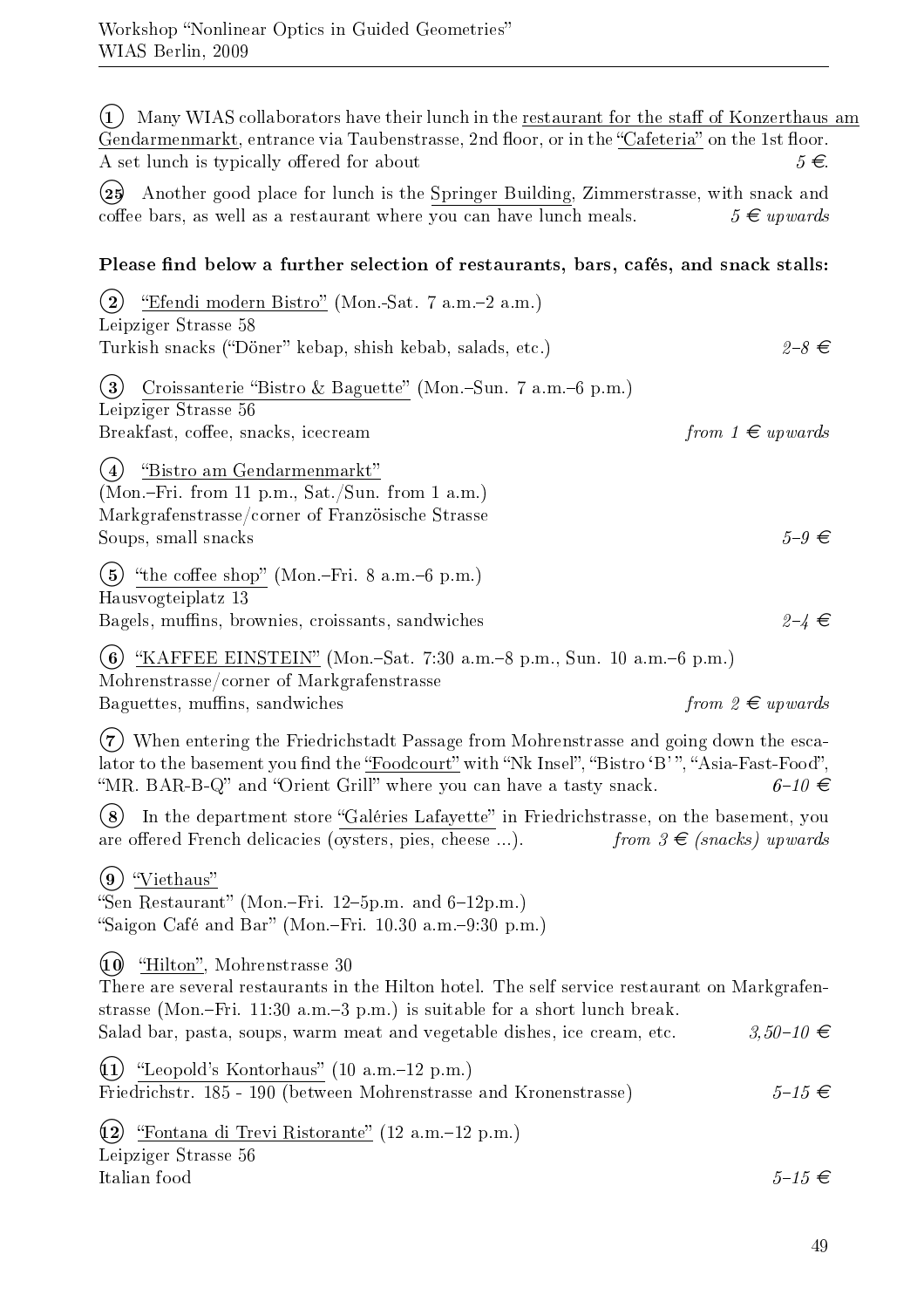| (13)<br>"Irish Times" (Sun.-Thur. 10 a.m.-1 a.m., Fri./Sat. 10 a.m.-2 a.m.)<br>Leipziger Strasse 56                                                              |                                       |
|------------------------------------------------------------------------------------------------------------------------------------------------------------------|---------------------------------------|
| Irish restaurant                                                                                                                                                 | $4-10 \in$                            |
| (14)<br>"China-City Restaurant" (11:30 a.m.–12 p.m.)<br>Leipziger Strasse 46<br>Chinese restaurant                                                               | $6-15 \in$                            |
| (15)<br>"Französischer Hof" (from 11 a.m.)<br>Jägerstrasse 56                                                                                                    |                                       |
| Quick Lunch $(8 \infty)$ , French cuisine                                                                                                                        | from $14 \in upwards$                 |
| (16)<br>Restaurante "Diverso" (8 a.m.–10 p.m.)<br>Hausvogteiplatz 10                                                                                             |                                       |
| Italian Restaurant                                                                                                                                               | from $5 \in$ upwards                  |
| $(17)$ "Lutter & Wegner am Gendarmenmarkt"<br>Charlottenstrasse 56<br>Gourmet restaurant. There is a brand of champagne bearing this name. from $18 \in upwards$ |                                       |
| (8) "Café Restaurant Möhring" (8 a.m.–12 p.m.)<br>Charlottenstrasse 55<br>Café and restaurant                                                                    | $6-10 \in$                            |
| (19)<br><u>"Shan Rahimkan Café"</u> (12 a.m.–12 p.m.)<br>Markgrafenstrasse 36<br>Asiatic, Indian, and Persian food                                               | from $10 \in upwards$                 |
| (20)<br>"Brasserie" (11:30 a.m.-1 a.m., from 6 p.m. terrace in the courtyard)                                                                                    |                                       |
| Taubenstrasse 30                                                                                                                                                 | from $8 \in upwards$                  |
| $(21)$ "Löwenbräu" (11 a.m.–12 p.m.)<br>Leipziger Strasse 65                                                                                                     |                                       |
| Bavarian dishes                                                                                                                                                  | from $6 \in$ upwards                  |
| (22)<br>"Açaí café"<br>Hausvogteiplatz 10<br>Snacks, coffee, juice                                                                                               |                                       |
| (23)<br>"Good Time"                                                                                                                                              |                                       |
| Hausvogteiplatz 11A                                                                                                                                              |                                       |
| Thai dishes                                                                                                                                                      | from $\gamma \in \mathfrak{u}$ pwards |
| "Ur-Saalfelder"<br>(24)<br>Leipziger Str. 61                                                                                                                     | from $\angle 4,50 \in upwards$        |
| (25)<br>Springer Building (Lunch meals, Snack bars, Coffee bars)<br>Zimmerstraße                                                                                 | from $5,00 \in upwards$               |

#### (T) Travel Agency

The travel agency "Reiseland American Express" at 172 Friedrichstrasse is open 9:30 a.m.-6 p.m. Monday to Friday and 10 a.m.2 p.m. on Saturdays.